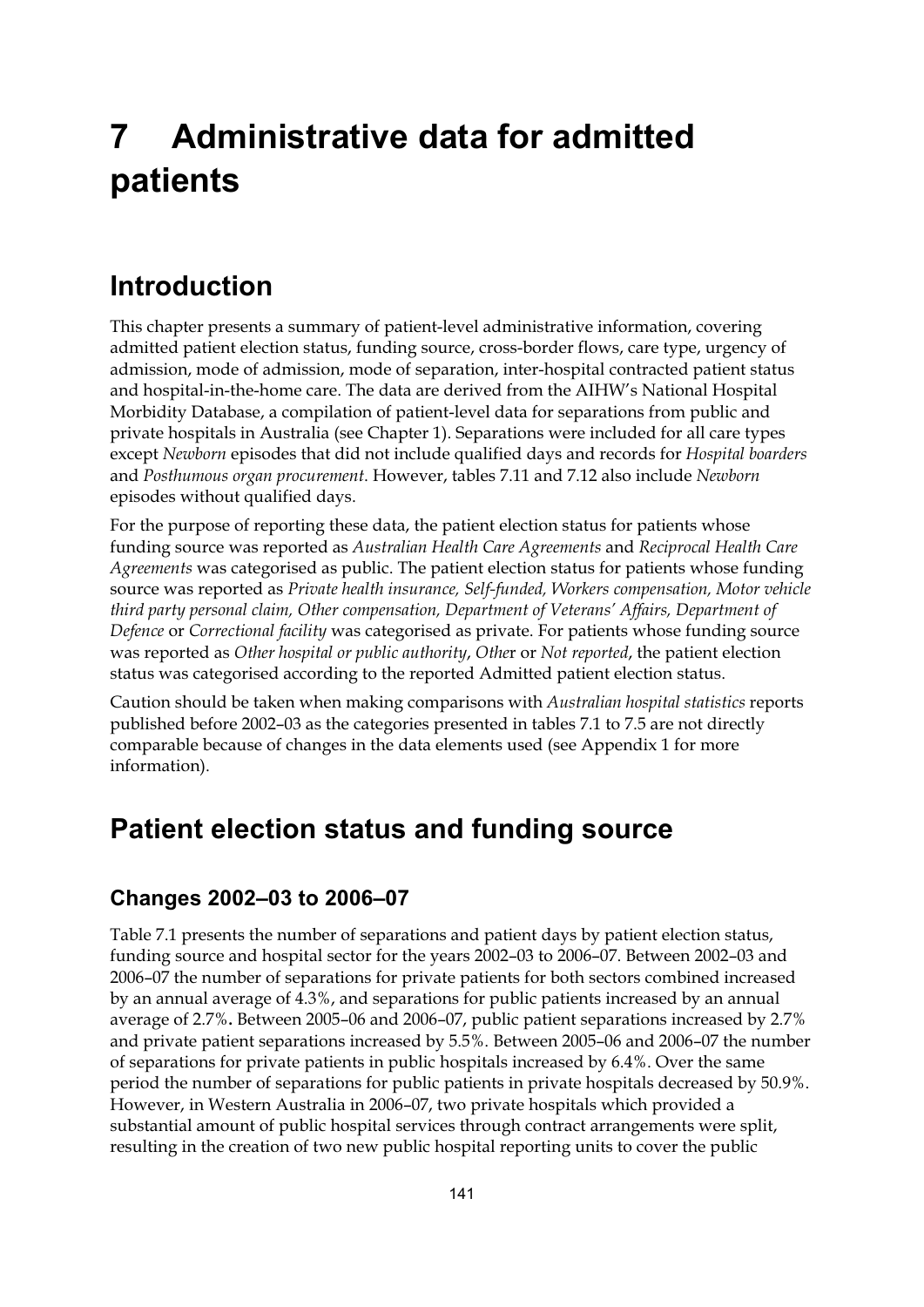separations from these two hospitals. This represents a change in reporting arrangements that has affected the comparison of public patients in the private sector over time.

The proportion of separations for *Department of Veterans' Affairs* patients in public hospitals decreased from 3.4% in 2002–03 to 2.8% in 2006–07 of total public hospital separations**.** Over the same period the proportion of separations in private hospitals that were for *Department of Veterans' Affairs* patients decreased each year from 8.0% in 2002–03 to 7.1% in 2006–07.

#### **State and territory overview**

Tables 7.2 to 7.6 present data on patient election status and selected funding source categories. Accompanying tables published on the Internet present all funding source categories. The funding source categories (*National health data dictionary version 13* (HDSC 2006)) provide information about the principal source of funds for an admitted patient episode.

There may have been some variation between jurisdictions in the definitions used for the funding source categories and in the way in which state- or territory-level data were mapped to the *National health data dictionary* format. In particular, Tasmania was not able to identify separations whose funding source was *Self-funded*. Therefore, the number of separations for this category may be underestimated, whereas the number of separations in the funding source categories of *Private health insurance* and *Other private* may be overestimated.

Public patients accounted for 53.6% (4,073,412) of all hospital separations, 86.3% in public hospitals (4,024,311) and 1.7% in private hospitals (49,101) (Table 7.2). Patients whose funding source was reported as *Private health insurance* made up 60.5% of private patients in public hospitals, 81.4% of private patients in private hospitals and 35.9% of all separations. *Department of Veterans' Affairs* patients made up 4.5% of all hospital separations.

Overall, less than 1.0% of patients were funded by *Workers compensation* (73,285 separations), and 0.3% were funded by *Motor vehicle third party personal claims* (26,274 separations). For these compensable separations, 55.6%were in private hospitals.

In both sectors combined there were 191.8 separations per 1,000 population (age-standardised) for public patients, compared with 162.7 for private patients (Table 7.3). The latter figure is underestimated because data were not available for all private free-standing day hospital facilities in the Australian Capital Territory and Northern Territory (see Appendix 2 for further details). The Northern Territory recorded the highest public patient separation rate for public hospitals (464.2 per 1,000). The separation rate for public patients in private hospitals in Western Australia (11.2 per 1,000) was markedly higher than the national rate (2.2).

Table 7.4 presents the average cost weight of separations in each state and territory by hospital sector, patient election status and funding source. The table has been restricted to separations with a care type of *Acute*, *Newborn* (with at least one qualified patient day) or for which the care type was *Not reported*. In the public sector, the average cost weights for private patients were higher than those for public patients for all states and territories. In the public sector, patients whose funding source was reported as *Motor vehicle third party personal claim* had average cost weights markedly higher than other funding source categories. In the private sector, private patients whose funding source was reported as *Self-funded* generally had the lowest average cost weight. More detail about the Australian Refined Diagnosis Related Group classification and cost weights is included in Chapter 12.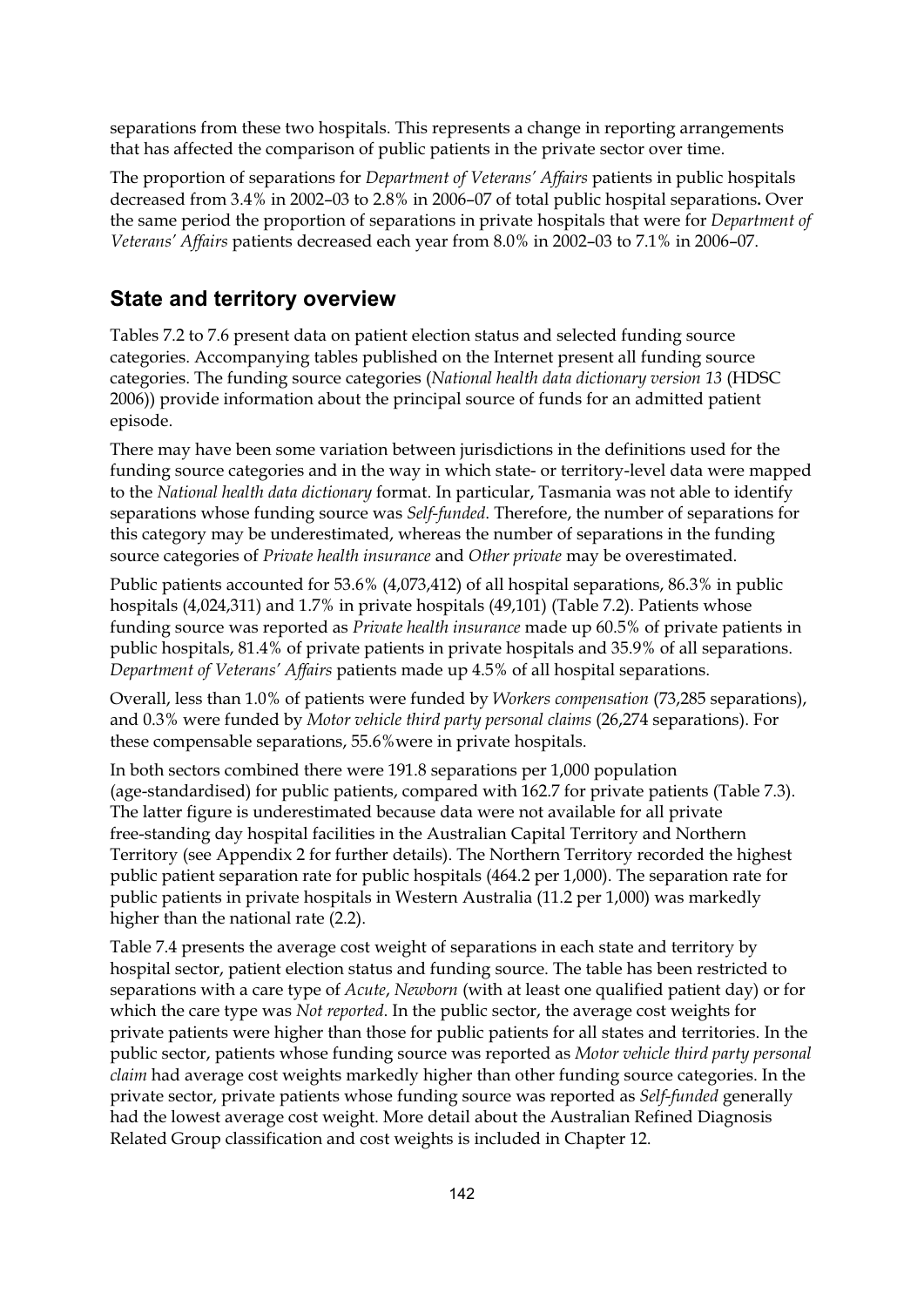Table 7.5 shows the number of patient days reported for each funding source category, by state or territory and hospital sector. Public patients accounted for 58.6% of total patient days, and *Private health insurance* funded patients accounted for 30.2% of patient days in all hospitals.

#### **Age group**

Table 7.6 presents the number of separations by patient election status, funding source, age group and hospital sector. For all hospitals, the most common age group for separations with an election status of *Public* was 65–74 years, accounting for 15.8% of *Public patients* in public hospitals and 20.1% of *Public patients* in private hospitals. Overall, 4.4% of separations with a funding source of *Private health insurance* were for patients aged 85 years or older, and 31.2% of all separations with a funding source of *Department of Veterans' Affairs* were for patients aged 85 years or older. Patients aged 25–34 years were in the most common age group for separations with a funding source of *Self-funded* (15.8% of separations in public hospitals and 16.5% of separations in private hospitals). About 24% of all separations with a funding source of *Motor vehicle third party personal claim* were for patients aged 15–24 years.

Funding source varied within age groups. For example, 27.0% of separations for patients aged 85+ years reported a funding source of *Department of Veterans' Affairs*, and for those aged 15–24 years, 27.5% of separations reported a funding source of *Private health insurance*.

#### **Cross-border flows**

For cross-border flow information, the state or territory of usual residence is reported as one of the six states, the Australian Capital Territory, the Northern Territory, other Australian territories (including Cocos (Keeling) Islands, Christmas Island and Jervis Bay Territory) or not elsewhere classified (including resident overseas, at sea or no fixed address) (tables 7.7 to 7.10). This information is derived from the patient's area of usual residence stored in the National Hospital Morbidity Database as the state or territory and Statistical Local Area.

Table 7.7 presents the number of separations and age-standardised separation rates per 1,000 population in each jurisdiction by the state or territory of usual residence of the patient and hospital sector. Overall, 97.4% of separations (7,408,512) were for patients who were treated in their state or territory of residence. However, in the Australian Capital Territory, only 75.3% of public hospital separations were for Australian Capital Territory residents (57,056), with most of the remainder being residents of New South Wales. This is a result of the Australian Capital Territory being a referral centre for surrounding districts which are part of New South Wales.

Table 7.8 presents the number of separations in each jurisdiction by state or territory of usual residence and patient election status, and indicates the number of patients who were treated as public patients and as private patients in hospitals in a state other than their state of usual residence. Almost 76% of separations in Queensland hospitals, where the patients' state of usual residence was New South Wales, were for private patients. For most states of usual residence, the age-standardised separation rate was higher for public patients than for private patients. However, for separations for patients whose state of residence was Queensland, the separation rate for private patients was higher than that for public patients.

The average cost weight of separations for each state and territory is presented in Table 7.9 by hospital sector, and by state or territory of usual residence, for separations with a care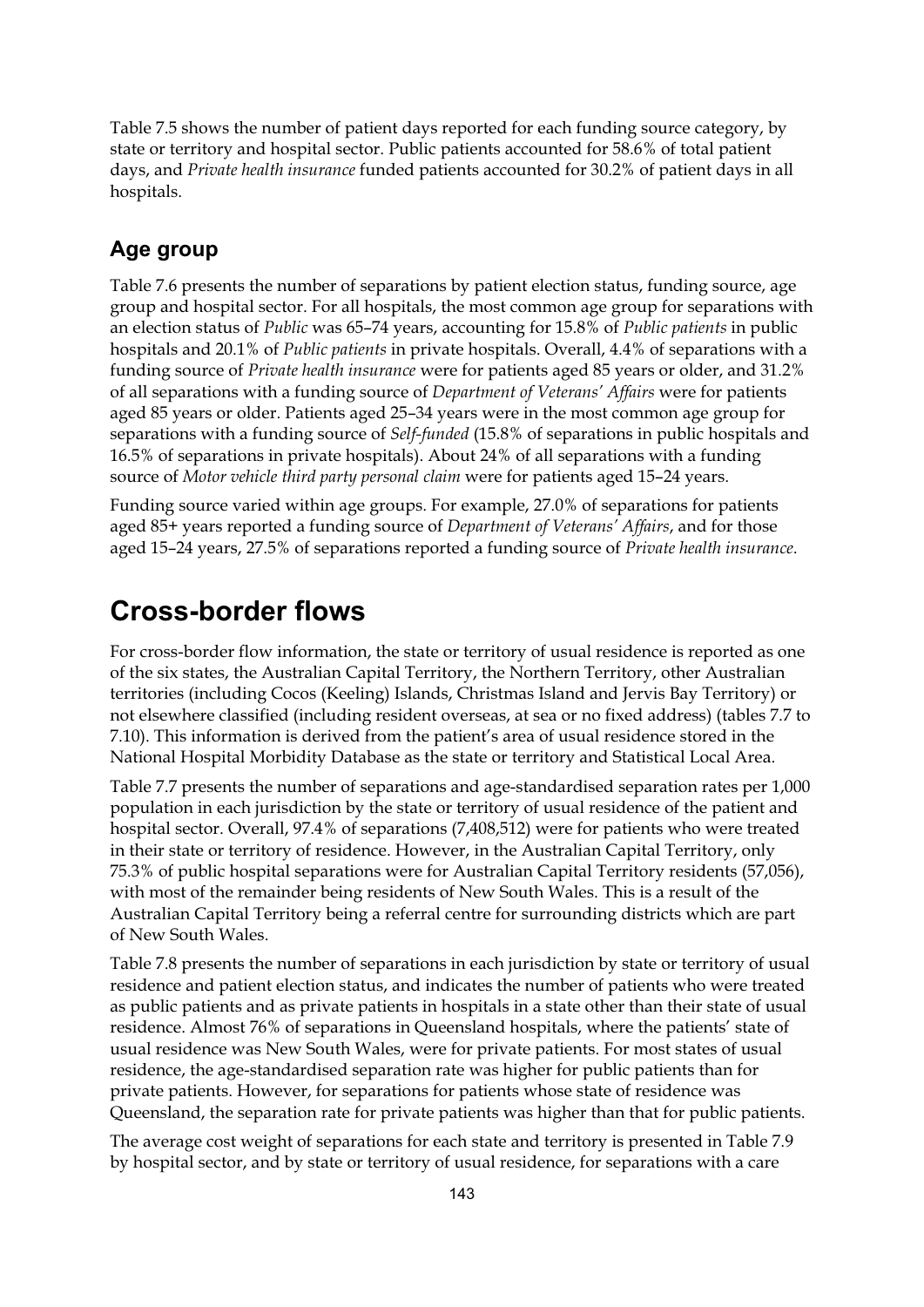type of *Acute*, *Newborn* (with at least one qualified patient day) or for which the care type was *Not reported*. Generally, average cost weights in both the public and private sectors were higher in all jurisdictions for interstate patients than for patients resident in the state of hospitalisation. Caution should be used in the interpretation of these data as the average cost weight for a small number of interstate patients can be inflated by the occurrence of relatively small numbers of separations with high cost weights. Public sector separations for Northern Territory residents had higher average cost weights in almost all other states and territories compared with the Northern Territory. This reflects a tendency for Northern Territory residents who require more complex treatment to attend hospitals in other states.

The notional cost of public patient separations for each state and territory of hospitalisation by state or territory of usual residence is presented in Table 7.10, based on the estimated average cost of the AR-DRG for each separation. This table has been restricted to separations for which the admitted patient election status was reported as *Public* and with a care type of *Acute*, *Newborn* (with at least one qualified patient day) or *Not reported*. These figures do not represent actual expenditure on these separations. These figures should also not be interpreted as an estimate of the total cost of public patients as they do not include estimates of costs for separations with non-acute care.

Nationally, using these notional estimates, approximately 97% of the estimated cost of public patients is for patients treated within their state or territory of residence. For Western Australia, more than 99% of the notional cost of public patients was for Western Australian residents.

### **Care type**

Care type defines the overall nature of a clinical service provided to an admitted patient during an episode of care. Definitions of each care type are summarised in the Glossary.

Not all states and territories supplied detailed information for rehabilitation and palliative care. For rehabilitation, a category of *Rehabilitation—not further specified* was used by some states and territories and is included in tables 7.11 and 7.12. Because of the small number of separations reported in the palliative care subcategories, all palliative care separations have been reported as *Palliative care* in tables 7.11 and 7.12, without disaggregation into subcategories.

The *Newborn* care type is used for all patients aged 9 days or less at admission. *Newborn* episodes of care comprise separations with qualified days only, separations with a mixture of qualified and unqualified days, and separations with unqualified days only. Most states and territories have implemented this *Newborn* definition; however, Tasmania and the Northern Territory did not report *Newborn* separations according to the *National health data dictionary* definition (see the Glossary and Appendix 1). In South Australia, qualified and unqualified newborn care are defined as separate episodes of care. For the purpose of supplying data to the National Hospital Morbidity Database, separate episodes occurring within a single stay in hospital are joined together.

Additionally, some states and territories reported data for *Hospital boarders* and *Posthumous organ procurement*, for which categories are included in the care type data element. These activities are not considered to be admitted patient care, so records relating to these activities have been excluded from this report. See Appendix 1 for more detail.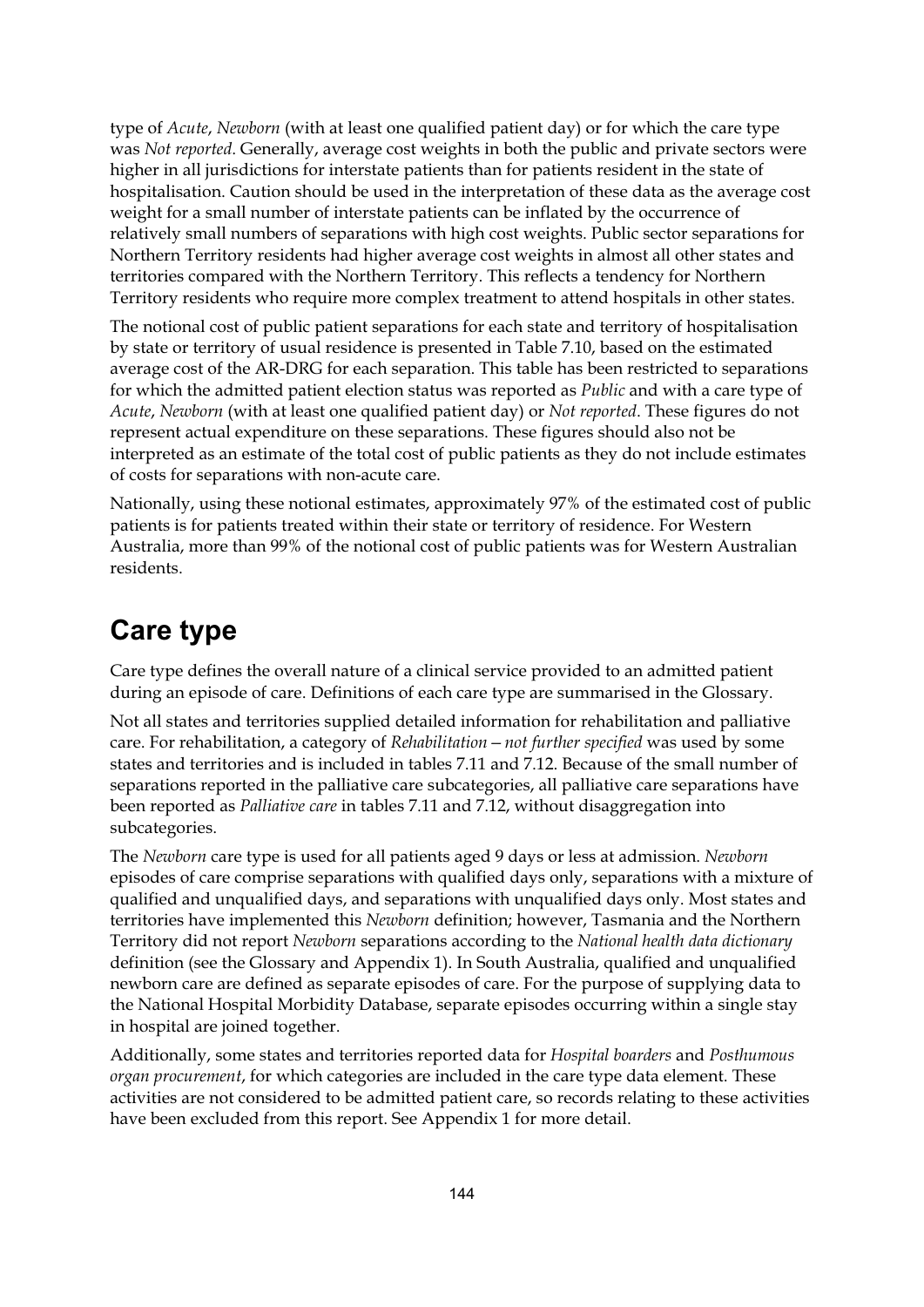Table 7.11 presents the number of separations for each care type. For public and private sectors combined, 93.3% of separations were classified as episodes of *Acute care*, 3.6% as *Newborn* and 2.1% as *Rehabilitation*. There was some variation among the states and territories and between the public and private sectors. For example, the proportion of public hospital separations for *Rehabilitation care* ranged from 0.5% (455) in the Northern Territory to 1.9% in South Australia (7,493).

*Newborn* separations without any qualified days have been included in tables 7.11 and 7.12 only in this report and, as such, will cause total separations in Table 7.11 to differ from those of other tables. They accounted for 223,218 separations, the majority (175,754 or 79%) in the public sector.

The average length of stay for episodes of *Acute care* in private hospitals (2.3 days) was shorter than that for public hospitals (3.1 days) (derived from tables 7.11 and 7.12). The patient days for *Newborn* episodes with a mixture of qualified and unqualified days are presented separately as the number of qualified days and the number of unqualified days. In the public sector, the average length of stay for these 'mixed' *Newborn* separations was 3.3 qualified days and 2.5 unqualified days, compared with 10.5 days for *Newborn* separations with qualified days only and 2.6 days for *Newborn* separations with unqualified days only. In the private sector, the average length of stay for these 'mixed' *Newborn* separations was 4.0 qualified days and 3.8 unqualified days, compared with 6.9 days for *Newborn* separations with qualified days only and 4.5 days for *Newborn* separations with unqualified days only.

#### **Non-acute care**

Table 7.13 presents information by patient election status and mode of separation (see note on variations in the data domains used for this data element below) for separations with a non-acute care type—*Rehabilitation care*, *Palliative care* and *Other non-acute care* (which comprises *Psychogeriatric care*, *Geriatric evaluation and management* and *Maintenance care*). Data on patients receiving non-acute care may provide information relevant to continuity of care.

Overall, 54% of all separations with non-acute care were in public hospitals and 44.3% of non-acute patients elected to be treated as public patients. For separations with non-acute care, the most common mode of separation was *Other*, which includes discharge to usual residence/own accommodation/welfare institution (72.5%), 6.3% reported a separation mode of *Discharge/transfer to a residential aged care service*, 6.1% reported a separation mode of *Discharge/transfer to an(other) hospital (acute or psychiatric)* and 5.9% had a separation mode of *Statistical discharge—type change* (indicating that the patient remained in the same hospital to receive other care) (see Table 7.13). There was some variation between hospital sectors in the modes of separation reported for non-acute care. For example, 9.0% of separations for non-acute care in public hospitals were transferred to another hospital (acute or psychiatric), compared with 2.8% in private hospitals. There was also variation in the mode of separation by type of non-acute care, as 85.2% of separations for *Rehabilitation care* reported a separation mode of *Other,* compared with 34.6% of separations for *Palliative care* and 50% for *Other non-acute care*.

Table 7.14 presents information by age, sex and mode of separation for separations for non-acute care. The majority of separations for patients whose care type was reported as *Rehabilitation care* were for females (56.5%), and over half of the female patients were aged 75 years and over (51.3%, 48,518 separations). For *Palliative care*, the majority of separations were reported for males (54.4%), and 86.6% of all *Palliative care* patients were aged over 55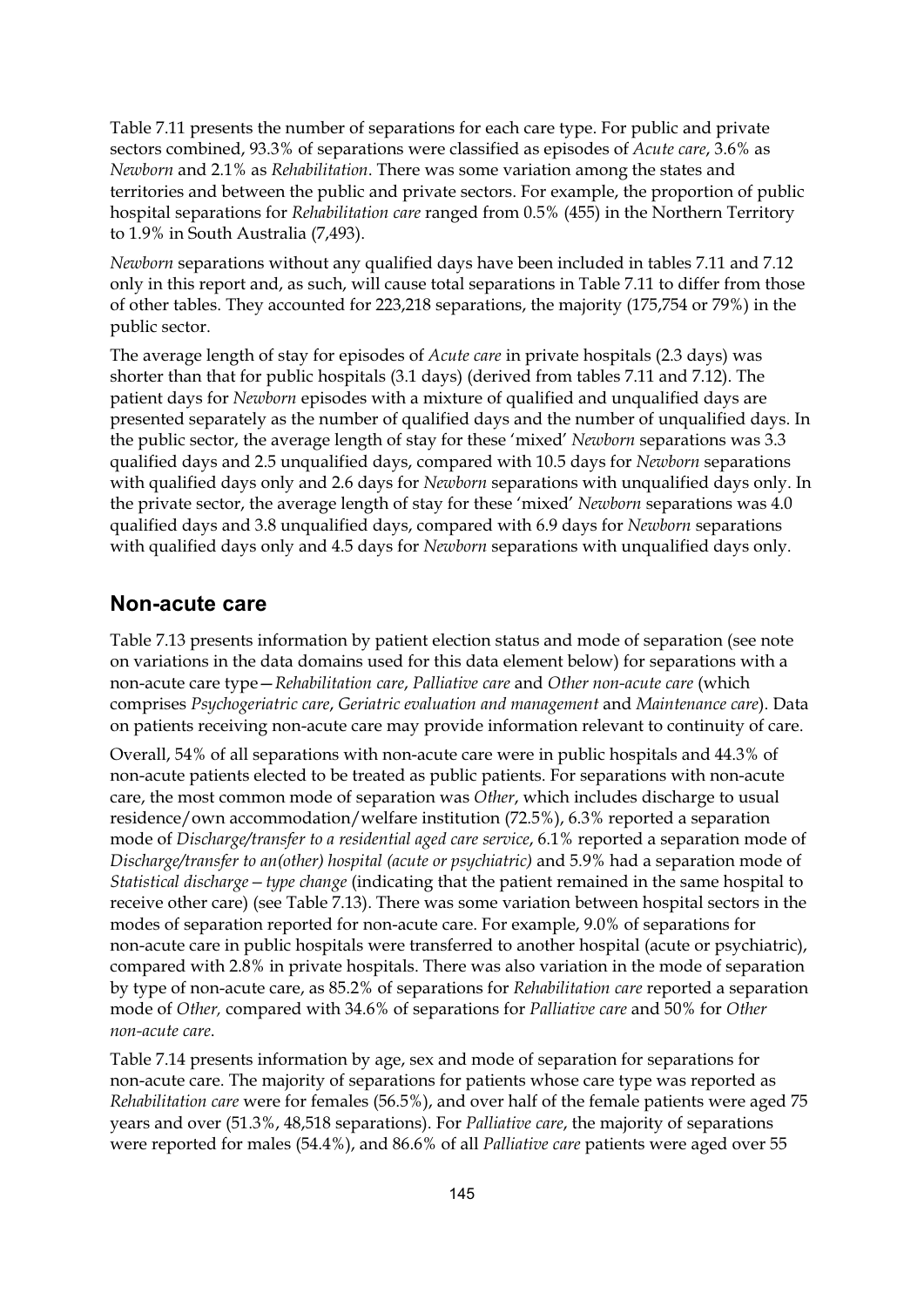years. For *Other non-acute care*, the majority of separations were for females (57.7%), and 67.3% (31,625) of all *Other non-acute care* separations were for people aged 75 years and over.

## **Mode of admission**

Mode of admission records the mechanism by which a patient begins an episode of care (Table 7.15).

In both public and private hospitals, most separations had a mode of admission of *Other* (94.2%, 7,162,461), the term used to refer to all planned and unplanned admissions except transfers from other hospitals and statistical admissions. Public hospitals recorded higher proportions of *Admitted patient transferred from another hospital* (218,734 or 4.7% of public hospital separations). Public hospitals also reported higher proportions of *Statistical admission: type change* (60,444 or 1.3%) than were reported for private hospitals (87,592 or 3.0% and 19,144 or 0.7% of private hospital separations, respectively). Among the states and territories, New South Wales had the highest proportion of separations with an admission mode of *Admitted patient transferred from another hospital* (5.0%).

# **Mode of separation**

The mode of separation records the status of the patient (discharged, transferred, care type change, died) at the time of separation and, for some categories, the place to which the person was discharged or transferred (Table 7.16). Due to changes in the *National health data dictionary* definition for some of the categories for this data element between version 9.0 in 2000–01 and version 13 in 2006–07 (HDSC 2000, 2006), and differences in the use of these definitions by jurisdictions, the use of some categories differs between jurisdictions. Consequently, the number of separations with a mode of separation of *Other* may be underestimated. As the reporting of the category *Discharge/transfer to residential aged care service* also differed over time for some jurisdictions, comparisons with mode of separation data from previous years should be treated with caution.

About 92% of separations (7,008,080) were included in the *Other* category, suggesting that most patients go home after their episode of care. This was particularly the case in the private sector, where 97.1% of separations (2,856,828) were categorised as *Other,* compared with 89.1% (4,151,252) in the public sector. The main difference between the sectors was that more public sector patients (6.1%) were transferred to other hospitals (acute and psychiatric) than was the case for private sector patients (1.8%). There were also greater proportions of separations in the public sector for the categories *Died* and *Left against medical advice/discharge at own risk*.

There is a discrepancy between the number of patients reporting a mode of separation of *Discharge/transfer to an (other) hospital* (acute and psychiatric) (334,312; see Table 7.16) and the number of patients who recorded a mode of admission of *Admitted patient transferred from another hospital* (306,326; see Table 7.15). This may indicate that not all patients who are transferred from one hospital to another are having this recorded as their mode of admission, or that some patients were admitted and separated in different reporting years.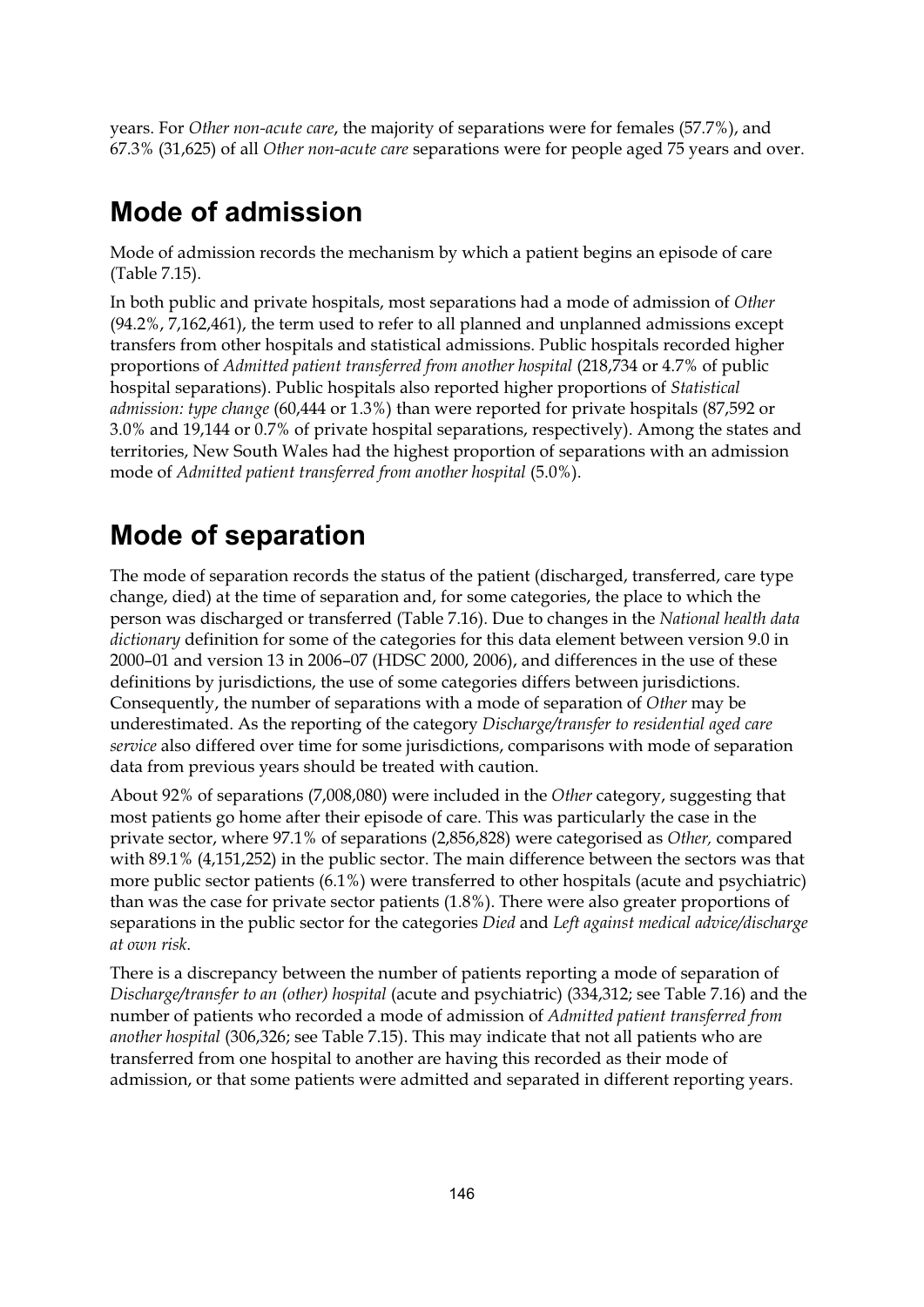#### **Inter-hospital contracted patient status**

An episode of care for an inter-hospital contracted patient (Table 7.17) is defined in the *National health data dictionary version 13* (HDSC 2006) as an episode of care for an admitted patient whose treatment and/or care is provided under an arrangement between a hospital purchaser of hospital care and a provider of an admitted service and for which the activity is recorded by both hospitals. These data should be interpreted with caution as the activity reported here includes separations under contract between hospitals, but does not include separations under contract between private hospitals and the jurisdiction or between private hospitals and regional or area health services.

Contracted care was reported for 0.7% of separations (50,874). The total number of inter-hospital contracted patients was higher for private hospitals (35,921) than for public hospitals (14,953).

A small proportion (0.7%, 98 separations) of contracted care provided by public hospitals was purchased by private hospitals. Almost 92% (32,891 separations) of contracted care provided by private hospitals was purchased by public hospitals.

As inter-hospital contracted patients are admitted patients of both the contracting and contracted hospital, these separations may represent double-counting of hospital activity in the National Hospital Morbidity Database.

#### **Urgency of admission**

Table 7.18 reports on urgency of admission. This data element describes whether the admission was assigned an urgency status and, if so, whether the admission occurred on an emergency (admission should occur within 24 hours) or an elective basis. The table also includes information on whether the separations were considered to be *Surgical* or *Other*. These categories have been determined based on the *Surgical*, *Medical*, *Other* partitions of the AR-DRG classification. These partitions are generally assigned on the presence of operating room procedures for the *Surgical* partition and non-operating room procedures for the *Medical* and *Other* partitions (see Chapter 12). For this table, the category *Other* includes both the *Medical* and *Other* partitions of the AR-DRG classification.

The majority of *Emergency* admissions were treated in the public sector (90.4%) and 55.9% of *Elective* admissions were treated in the private sector. For both the private and public sectors combined, 28.1% of separations (2,134,012) were assigned an *Emergency* status, 57.6% of separations (4,376,460) were assigned an *Elective* status and the status was *Not assigned* for 14.2% of separations. In the public hospital sector, 41.4% of separations that were assigned an *Elective* status and 11.2% of separations that were assigned an *Emergency* status were classified as *Surgical*. In the private sector, approximately 83.2% of separations were assigned an *Elective* status and 44.5% of these were classified as *Surgical*. An *Emergency* status was assigned for 6.9% of private hospital separations and 20.2% of these separations were classified as *Surgical*.

#### **Hospital-in-the-home care**

Table 7.19 reports on hospital-in-the-home care, and the number of days of hospital-in-thehome care provided. Most states and territories have hospital-in-the-home programs under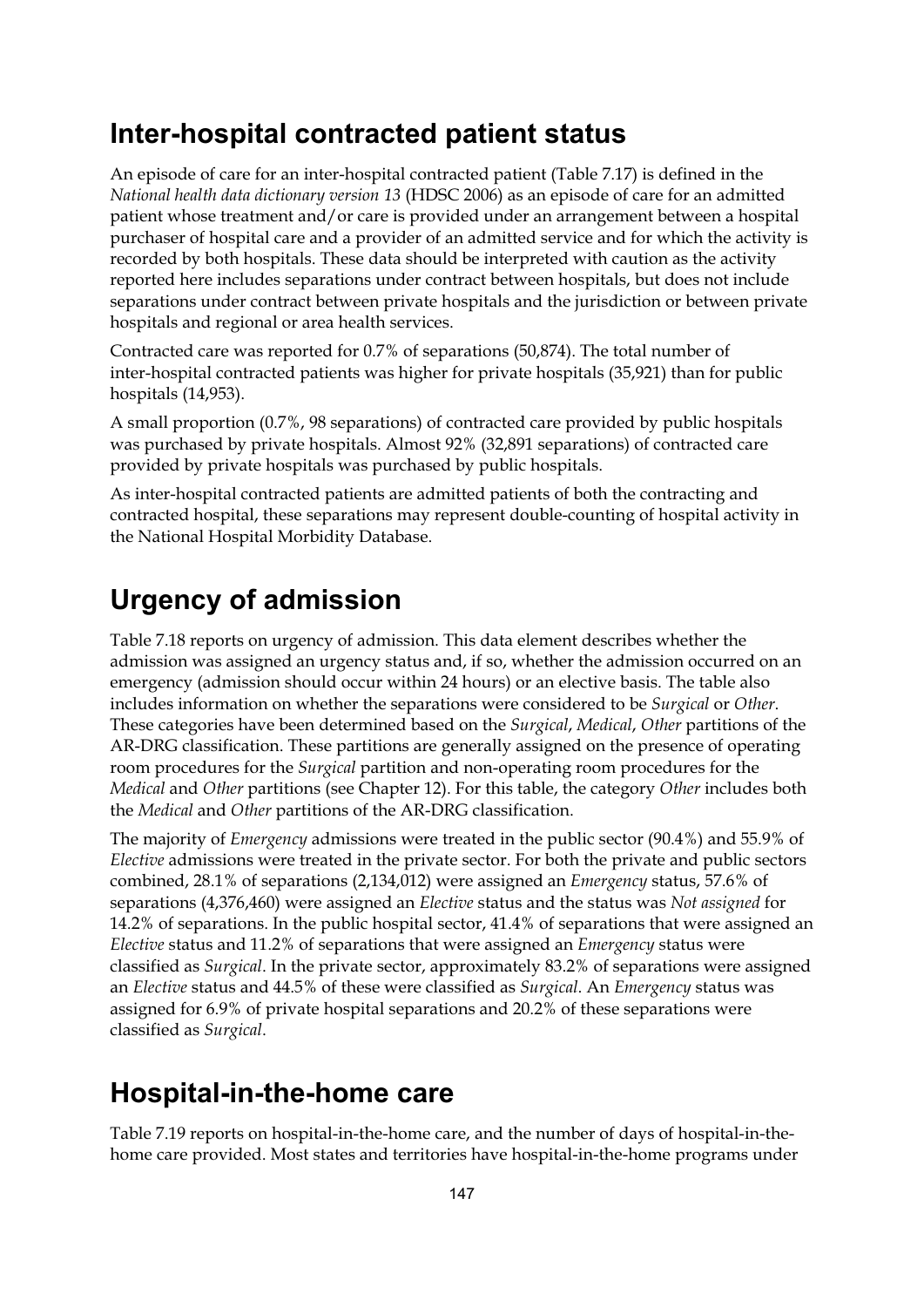which admitted patients are provided with hospital care in the home. This care has been defined in the *National health data dictionary version 13* (HDSC 2006) as occurring in the patient's (permanent or temporary) place of residence as a substitute for hospital accommodation, and within an episode of care for an admitted patient.

For 2006–07, New South Wales and Tasmania did not report this data element. For all other states and territories, data on hospital-in-the-home care were provided as defined in the *National health data dictionary*, and separations including this care were included in the National Hospital Morbidity Database.

Several Queensland public and private hospitals conducted hospital-in-the-home programs during the 2006–07 financial year. Although the number of admitted patient separations involving hospital-in-the-home care has remained fairly steady in recent years, the number of days of care provided under these programs has been increasing. Nevertheless, hospitalin-the-home care remains a very small percentage of total admitted patient activity.

For Victoria, Queensland, Western Australia and South Australia, there were 56,763 separations that reported hospital-in-the-home care. They accounted for 490,371 patient days, of which 334,751 days (68.3%) were reported as hospital-in-the-home days. Same-day separations accounted for 20.6% of separations (11,684) reporting hospital-in-the-home care for these states.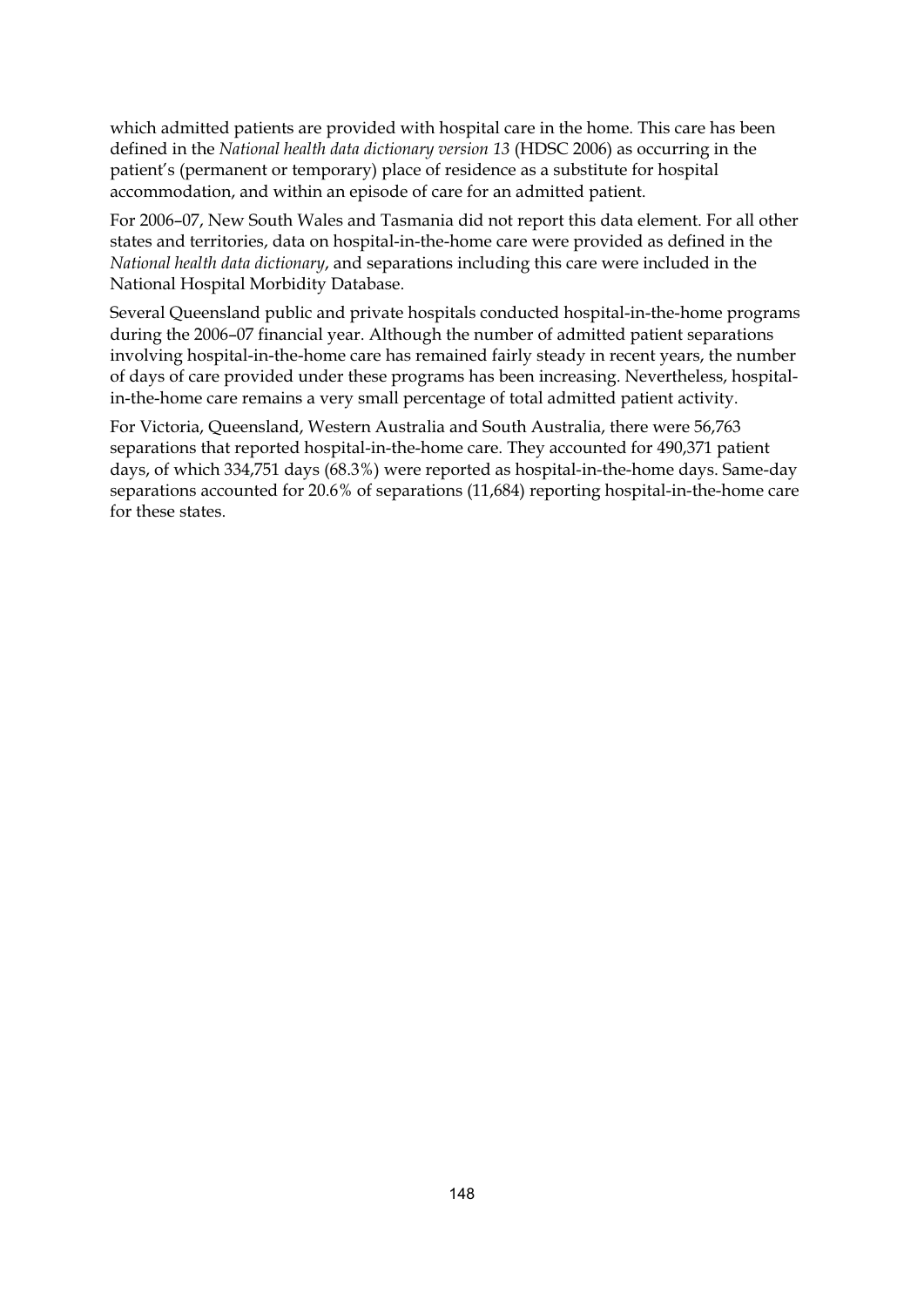|                                                                                                                                                                               |                  |                |                      |                |                 |               |                 |                 |                  |                  | Change in number of     |                  |
|-------------------------------------------------------------------------------------------------------------------------------------------------------------------------------|------------------|----------------|----------------------|----------------|-----------------|---------------|-----------------|-----------------|------------------|------------------|-------------------------|------------------|
|                                                                                                                                                                               | 2002-03          |                | $2003 - 04$          |                | 2004-05         |               | 2005-06         |                 | 2006-07          |                  | separations (per cent)  |                  |
|                                                                                                                                                                               | Separ            | Patient        | Separ-               | Patient        | Separ-          | Patient       | Separ-          | Patient         | Separ-           | Patient          | Average                 | Average          |
|                                                                                                                                                                               | ations<br>(000)  | days<br>(000)  | ations<br>(000)      | days<br>(000)  | ations<br>(000) | days<br>(000) | ations<br>(000) | days<br>(000)   | ations<br>(000)  | days<br>(000)    | since<br>2002-03        | since<br>2005-06 |
| <b>Public hospitals</b>                                                                                                                                                       |                  |                |                      |                |                 |               |                 |                 |                  |                  |                         |                  |
| Public patients <sup>(b)</sup>                                                                                                                                                | 3,557            | 13,908         | 3,646                | 13,821         | 3,706           | 3,956         | 3,868           | 14,122          | 4,024            | 14,490           | 3.1                     |                  |
| Public(c)                                                                                                                                                                     | 3,551            | 13,866         | 3,639                | 13,766         | 3,697           | 3,887         | 3,861           | 14,096          | 4,017            | 14,463           | $\overline{3}$ .        | 4.0              |
| Private patients                                                                                                                                                              | 530              | 2,500          |                      | 2,584          | 566             | 2,691         |                 | 2,821           | 631              | 2,879<br>1,658   | 4.5                     | 4<br>ဖ           |
| Private health insurance                                                                                                                                                      | 294              | 1,261          | 550<br>308           | 1,335          | 326             | 1,452         | 593<br>351      | 1,559           | 382              |                  | 6.8                     | 8.9              |
| Self-funded <sup>(d)</sup>                                                                                                                                                    |                  | $rac{0}{20}$   |                      | $\frac{1}{11}$ |                 | 135           |                 | 156             |                  | 119              | 7.3                     | 2.5              |
| Workers compensation                                                                                                                                                          |                  |                | <u>ទី</u><br>21      | Z.             | 52              | 75            | 52<br>22        | $\overline{78}$ | 53<br>23<br>22   | 79               | 2.5                     |                  |
| Motor vehicle third party personal claim                                                                                                                                      |                  | 125            | $\tilde{\mathbf{z}}$ | 128            | $\overline{c}$  | 128           | $\overline{2}$  | 135             |                  | 130              |                         | 1.6              |
| Department of Veterans' Affairs                                                                                                                                               |                  | 855            | 138                  | 860            | 136             | 826           | 135             | 817             | 131              | 787              | $-1.3$                  | $-2.7$           |
| Other <sup>(e)</sup>                                                                                                                                                          | F                | 99             |                      |                | Ξ               | 75            |                 | $\overline{76}$ | $\tilde{\Omega}$ | 107              | 5.5                     | 68.8             |
| Patient election status not reported                                                                                                                                          |                  | 47             |                      |                |                 | $\frac{5}{2}$ |                 | $\frac{9}{4}$   |                  | S                | 5.2                     | 11.2             |
| Total                                                                                                                                                                         | 4,091            | 16,425         | 4,201                | 16,419         | 4,276           | 16,662        | 4,466           | 16,993          | 4,661            | 17,439           | 3.3                     | 4.4              |
| Private hospitals                                                                                                                                                             |                  |                |                      |                |                 |               |                 |                 |                  |                  |                         |                  |
| Public patients <sup>(b)</sup>                                                                                                                                                | ő                | 300            | 5                    | 219            | 92              | 211           | 100             | 226             | $\frac{9}{4}$    | 109              | o,<br>$-15.$            | $-50.9$          |
| Public(c)                                                                                                                                                                     | 8                | 300            | $\overline{8}$       | 219            | $\overline{9}$  | 211           | 100             | 226             | $\frac{9}{4}$    | 109              | $-15.9$                 | $-51.0$          |
| Private patients                                                                                                                                                              |                  |                |                      | 6,942          | 2,643           | 6,940         | 2,741           | 7,103           | 2,886            | 7,367            | 4.3                     | 5.3              |
| Private health insurance                                                                                                                                                      | 2,437<br>1,913   | 6,755<br>5,218 | 2,551<br>2,019       | 5,403          | 2,114           | 5,473         | 2,196           | 5,619           | 2,349            | 5,875            | 5.3                     | 7.0              |
| Self-funded <sup>(d)</sup>                                                                                                                                                    | 243              | 328<br>117     | 255                  | 340            | 260             | 345           | 274             | 368             | 261              | 357              | $\frac{8}{1}$           | $-4.6$           |
| Workers compensation                                                                                                                                                          | 54               |                | 5                    | $114$          | SO              | 104           | 52              | 105             | 5                | $\overline{107}$ | $-1.4$                  | $-2.8$           |
| Motor vehicle third party personal claim                                                                                                                                      |                  | $\overline{6}$ |                      | 5              |                 | $\mathcal{L}$ |                 | 36              |                  | 34               | $-6.7$                  | $-8.2$           |
| Department of Veterans' Affairs                                                                                                                                               | 205              | 1,007          | 205                  | 1,012          | 203             | 960           | 201             | 953             | 208              | 970              | $\frac{3}{2}$           | 3.1              |
| Other <sup>(e)</sup>                                                                                                                                                          | $\hat{=}$        | 25             | 15                   | $\frac{5}{4}$  | $\frac{5}{2}$   | $\frac{5}{4}$ |                 | $\overline{2}$  | م.<br>ب          | 25               | 7<br>1                  | 5.6              |
| Patient election status not reported                                                                                                                                          | ٣                | 59             |                      |                |                 | $\frac{5}{2}$ |                 |                 |                  |                  | $-23.6$                 | 31.3             |
| <b>Total</b>                                                                                                                                                                  | 2,554            | 7,114          | 2,641                | 7,165          | 2,742           | 7,166         | 2,846           | 7,338           | 2,942            | 7,485            | 3.6                     | 3.4              |
| All hospitals                                                                                                                                                                 |                  |                |                      |                |                 |               |                 |                 |                  |                  |                         |                  |
| Public patients <sup>(b)</sup>                                                                                                                                                | 3,655            | 14,208         | 3,733                | 14,039         | 3,798           | 14,167        | 3,968           | 14,349          | 4,073            | 14,599           |                         | 2.7              |
| Public(c)                                                                                                                                                                     | 3,649            | 14,167         | 3,726                | 13,984         | 3,790           | 14,098        | 3,961           | 14,322          | 4,066            | 14,572           | $\overline{\mathbf{a}}$ | 2.7              |
| Private patients                                                                                                                                                              | 2,967            | 9,255          | 3,101                | 9,526          | 3,209           | 9,631         | 3,334           | 9,924           | 3,517            | 10,246           | $4.\overline{3}$        | 5.5              |
| Private health insurance                                                                                                                                                      | 2,207            | 6,478          | 2,327                | 6,738          | 2,440           | 6,925         | 2,547           | 7,178           | 2,731            | 7,533            | rö.<br>ယ                | 7.2              |
| Self-funded <sup>(d)</sup>                                                                                                                                                    |                  | 418            | 305<br>72            | 450            | 311             | 480           | 326             | 524             | 314              | 476              | ِم<br>N                 | $-3.5$           |
| Workers compensation                                                                                                                                                          | $\frac{284}{74}$ | 187            |                      | 185            | $\mathbf{r}$    | 179           | 74              | 183             | $\mathfrak{g}$   | 185              | $-3$                    | $-1.6$           |
| Motor vehicle third party personal claim                                                                                                                                      | $\frac{27}{342}$ | 185            | 26                   | 179            | 25<br>339       | 162           | 26              | 171             | 26               | 163              | $-0.2$                  | $-0.2$           |
| Department of Veterans' Affairs                                                                                                                                               |                  | 1,862          | 343                  | 1,872          |                 | 1,786         | 336             | 1,770           | 338              | 1,756            | $-0.3$                  | $0.\overline{8}$ |
| Other <sup>(e)</sup>                                                                                                                                                          | $\ddot{\rm s}$   | 124            | $\overline{a}$       | 103            | 23              | 99            | 25              | 98              | $\mathcal{L}$    | 132              | 0.9                     | 36.8             |
| Patient election status not reported                                                                                                                                          | $\mathbb{Z}$     |                |                      |                |                 |               |                 |                 | $\frac{1}{2}$    |                  | $-15.4$                 | 21.2             |
| Total                                                                                                                                                                         | 6,645            | 23,539         | 6,841                | 23,583         | 7,019           | 23,829        | 7,312           | 24,331          | 7,603            | 24,925           | က                       | $\frac{4}{10}$   |
| (a) Separations for which the care type was reported as Newborn with no qualified days, and records for Hospital boarders and Posthumous organ procurement have been excluded |                  |                |                      |                |                 |               |                 |                 |                  |                  |                         |                  |

Table 7.1: Separations and patient days(a), by patient election status, funding source and hospital sector, Australia, 2002-03 to 2006-07 **Table 7.1: Separations and patient days(a), by patient election status, funding source and hospital sector, Australia, 2002–03 to 2006–07** 

(b) Includes separations whose patient election status was Public and whose funding source was reported as Australian Health Care Agreements. Reciprocal health care agreements, Other hospital or public authority.

*Other* or *Not reported* .

(c) Includes patients whose funding source was reported as *Australian Health Care Agreements or Other hospital or public authority* .

(b) Includes separations whose patient election status was Public and whose funding source was reported as Au*stralian Health Care Agreement*s , *Reciprocal health care agreements* , *Other hospital or public authority* ,<br> (d) Some states and territories were unable to identify all patients whose funding source may have been Self-funded. therefore the number of separations in this category may be underestimated and others may be overestimate (e) Includes separations whose patient election status was *Privat*e and whose funding source was reported as O*ther compensation* . Department of Defence . Correctional facilities. Other hospital or public authority. Other and Not reported. *Other* and *Not reported* .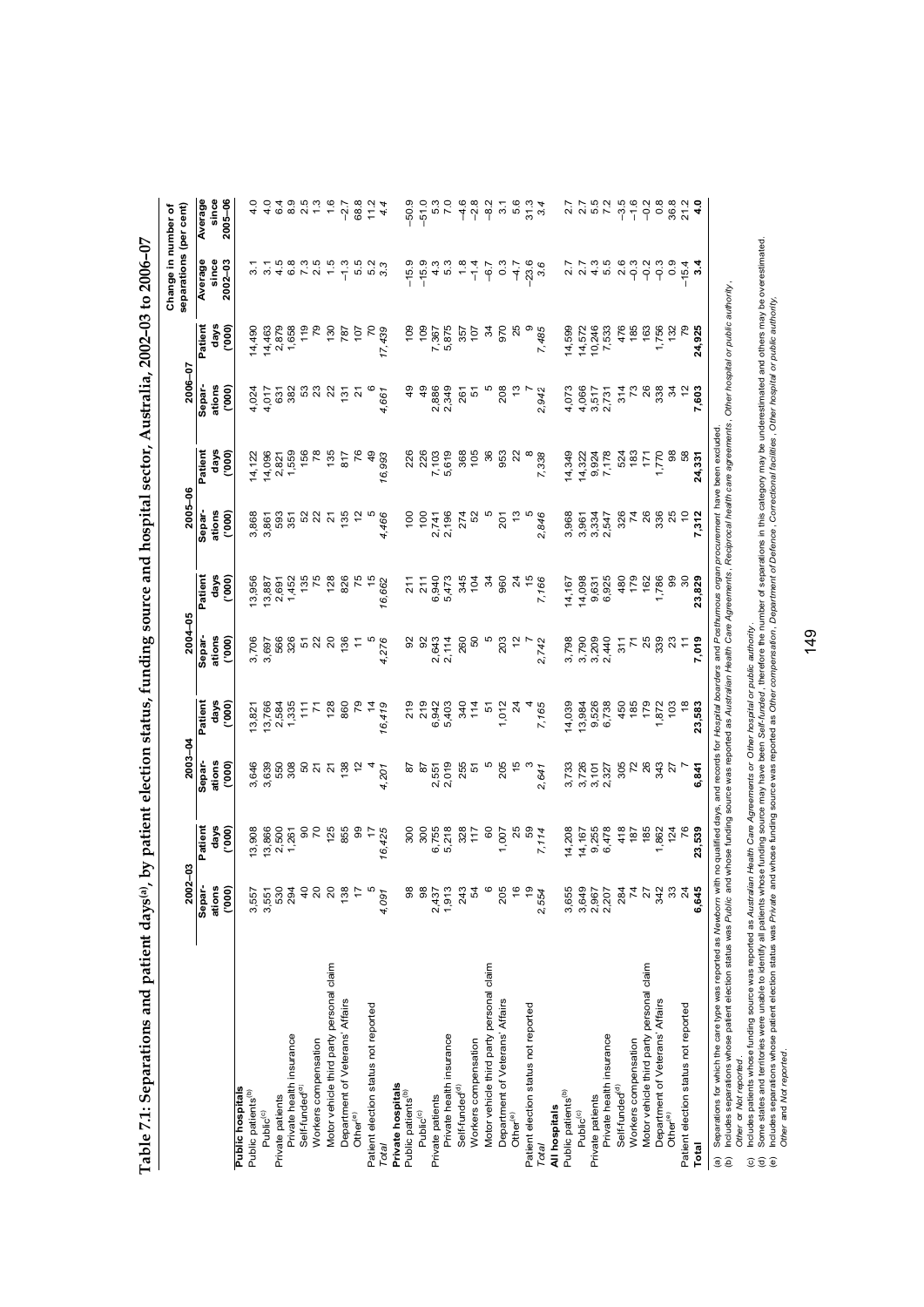| ا<br>د                                                                                 |
|----------------------------------------------------------------------------------------|
|                                                                                        |
| $+7.5$                                                                                 |
| ;                                                                                      |
| うい 一カナウムウム アクス りょうじょう<br>֧ׅ֧ׅ֧ׅ֧ׅ֧ׅ֧ׅ֧ׅ֧֧֚֚֚֚֚֚֚֚֚֚֚֚֚֚֚֚֚֚֚֚֚֚֚֚֚֚֚֚֚֡֕֜֜֓֜֜֜֜֜֜<br>í |
| ;<br>;                                                                                 |
| vationit offici                                                                        |
|                                                                                        |
|                                                                                        |
|                                                                                        |
| $\cos^{(a)}$ , by pat<br>l                                                             |
| ֚֚֬                                                                                    |
| i<br>l<br>í<br>)                                                                       |
| I<br>¢<br>I<br>֠                                                                       |
| į<br>ł<br>֚֕֕֡                                                                         |

| Table 7.2: Separations(a), by patient election status, funding source and hospital sector, states and territories, 2006-07 |           |                                                                                             |                   |          |                    |                  |            |                 |                            |
|----------------------------------------------------------------------------------------------------------------------------|-----------|---------------------------------------------------------------------------------------------|-------------------|----------|--------------------|------------------|------------|-----------------|----------------------------|
|                                                                                                                            | NSW       | ۊ                                                                                           | a<br>G            | ⋚        | న్                 | Tas              | 75         | ā               | Total                      |
| Public hospitals                                                                                                           |           |                                                                                             |                   |          |                    |                  |            |                 |                            |
| Public patients <sup>(b)</sup>                                                                                             | 1,185,567 | 1,150,207                                                                                   | 718,406           | 399,878  | 339,692            | 79,884           | 67,414     | 83,263          | 4,024,311                  |
| Public <sup>(c)</sup>                                                                                                      | 1,182,688 | 1,148,968                                                                                   | 717,212<br>66,224 | 399,462  | 338,430            |                  | 67,363     | 83,117<br>2,550 | 4,016,983                  |
| Private patients                                                                                                           | 276,334   | 158,769                                                                                     |                   | 51,018   |                    | 79,743<br>17,134 | 8,353      |                 |                            |
| Private health insurance                                                                                                   | 186,437   | 94,003                                                                                      | 27,466            | 27,145   | 50,955<br>30,945   | 11,421           | 4,002      | 666             | 631,337<br>382,085         |
| Self-funded <sup>(d)</sup>                                                                                                 | 21,031    | 15,064                                                                                      | 14,217            | 775      |                    |                  | 118        | 320             |                            |
| Workers compensation                                                                                                       | 7,376     | 5,886<br>8,784                                                                              | 4,438             | 1,890    | 1,784              | 494              | 371        | 311             | 53,385<br>22,550<br>21,664 |
| Motor vehicle third party personal claim                                                                                   | 4,884     |                                                                                             | 2,321             | 2,424    | 1,743              | 794              | 243        | 471             |                            |
| Department of Veterans' Affairs                                                                                            | 54,409    | 33,831                                                                                      | 12,929            | 8,435    | 13,471             | 4,350            | 3,113      | 370             | 130,908                    |
| Other <sup>(e)</sup>                                                                                                       | 2,197     | 1,201                                                                                       | 4,853             | 10,349   | 1,152              | 75               | 506        | 412             | 20,745                     |
| Patient election status not reported                                                                                       |           | 5,266                                                                                       |                   |          |                    | 138              |            |                 | 5,632                      |
| Total                                                                                                                      | 1,462,129 | 1,314,242                                                                                   | 784,630           | 450,896  | 390,647            | 97,156           | 75,767     | 85,813          | 4,661,280                  |
| Private hospitals                                                                                                          |           |                                                                                             |                   |          |                    |                  |            |                 |                            |
| Public patients <sup>(b)</sup>                                                                                             | 5,989     | 1,439                                                                                       | 16,071            | 23,358   | 1,354              | م.<br>P          | n.p.       | n.p.            | 49,101                     |
| Public <sup>(c)</sup>                                                                                                      | 5,977     | 1,439                                                                                       | 16,065            | 23,358   | 1,301              | n.p.             | n.p.       | ف<br>م          | 49,023                     |
| Private patients                                                                                                           | 801,183   | 759,057                                                                                     | 725,943           | 265,805  | 227,970<br>196,749 | n.p.             | ن<br>ء     | م.<br>n         |                            |
| Private health insurance                                                                                                   | 653,199   | 638,650                                                                                     | 548,114           | 224,429  |                    | ۹.               | ρ.<br>Γ    | ف<br>ء          | 2,886,015<br>2,348,872     |
| Self-funded <sup>(d)</sup>                                                                                                 | 84,779    |                                                                                             | 77,250            | 16,273   | 11,216             |                  |            |                 | 260,940                    |
| Workers compensation                                                                                                       | 14,268    | 65,353<br>11,143                                                                            | 11,928            | 5,955    | 5,204              | ن ۾<br>د         | 후 후        | 후 후<br>후 후      | 50,735                     |
| Motor vehicle third party personal claim                                                                                   | 286       | 2,783<br>40,751                                                                             | $\overline{a}$    | 663      | 481                | n.p.             | n.p.       | p.<br>D         | 4,610                      |
| Department of Veterans' Affairs                                                                                            | 47,660    |                                                                                             | 81,336            | 16,810   | 13,375             | q.q              | م.<br>P    | م.<br>P         | 207,511                    |
| Other <sup>(e)</sup>                                                                                                       | 991       | 377                                                                                         | 7,275             | 1,675    | 945                | n.p.             | م.<br>P    | o.<br>C         | 13,347                     |
| Patient election status not reported                                                                                       | 1.204     | 921                                                                                         |                   |          |                    | n.p.             | ن<br>ء     | ءِ<br>ت         | 6,521                      |
| Total                                                                                                                      | 808,376   | 761,417                                                                                     | 742,014           | 289, 163 | 229,324            | n.p.             | n.p.       | n.p.            | 2,941,637                  |
| All hospitals                                                                                                              |           |                                                                                             |                   |          |                    |                  |            |                 |                            |
| Public patients <sup>(b)</sup>                                                                                             | 1,191,556 | ,151,646                                                                                    | 734,477           | 423,236  | 341,046            | n.p.             | ρ.<br>Γ    | م.<br>n         | 4,073,412                  |
| Public(c)                                                                                                                  | 1,188,665 | 1,150,407                                                                                   | 733,277           | 422,820  | 339,731            |                  |            |                 | 4,066,006                  |
| Private patients                                                                                                           | 1,077,517 | 917,826                                                                                     | 792,167           | 316,823  | 278,925            |                  | ن في<br>في |                 | 3,517,352                  |
| Private health insurance                                                                                                   | 839,636   | 732,653                                                                                     | 575,580           | 251,574  | 227,694            | 후 후 후<br>후 후 후   | ف<br>أ     | 후 후 후<br>후 후 후  | 2,730,957                  |
| Self-funded <sup>(d)</sup>                                                                                                 | 105,810   | 80,417                                                                                      | 91,467            | 17,048   | 13,076             | ف<br>a           | ف<br>م     | ρ.<br>Γ         | 314,325                    |
| Workers compensation                                                                                                       | 21,644    | $17,029$<br>$11,567$<br>$74,582$                                                            | 16,366            | 7,845    | 6,988              | ρ.               | p.<br>D    | ف<br>م          | 73,285                     |
| Motor vehicle third party personal claim                                                                                   | 5,170     |                                                                                             | 2,361             | 3,087    | 2,224              | ن ۾<br>د         |            | ة في<br>أحداث   | 26,274                     |
| Department of Veterans' Affairs                                                                                            | 102,069   |                                                                                             | 94,265            | 25,245   | 26,846             |                  | ن في<br>في |                 | 338,419                    |
| Other <sup>(e)</sup>                                                                                                       | 3,188     | 1,578                                                                                       | 12,128            | 12,024   | 2,097              | q.               | n.p.       | م.<br>n         | 34,092                     |
| Patient election status not reported                                                                                       | 1,432     | 6,187                                                                                       |                   |          |                    | غ<br>e           |            |                 | 12, 153                    |
| Total                                                                                                                      | 2,270,505 | 2,075,659                                                                                   | 1,526,644         | 740,059  | 619,971            | <u>م</u>         | 음 훈        | 음               | 7,602,917                  |
| (a) Separations for which the care type was reported as Newborn with no qualified                                          |           | days, and records for Hospital boarders and Posthumous organ procurement have been excluded |                   |          |                    |                  |            |                 |                            |

(a) Separations for which the care type was reported as Nowborn with no qualified days, and recots for Hospital boarders and Posthurnous organ procurement have been excluded.<br>(c) Includes separations whose patient election In dudes separations whose patient election status was Public and whose funding source was reported as Australian Health Care Agreements, Reciprocal health care agreements, Other hospital or public authority, Other or Not

(c) Includes patients whose funding source was reported as *Australian Health Care Agreements* and *Other hospital or public authority* .

(d) Some states and territories were unable to identify all patients whose funding source may have been Self-funded. therefore the number of separations in this category may be underestimated and others may be overestimate (e) Includes separations whose patient election status was Private and whose funding source was reported as Other compensation. Department of Defence, Correctional facilities. Other hospital or public authority, Other and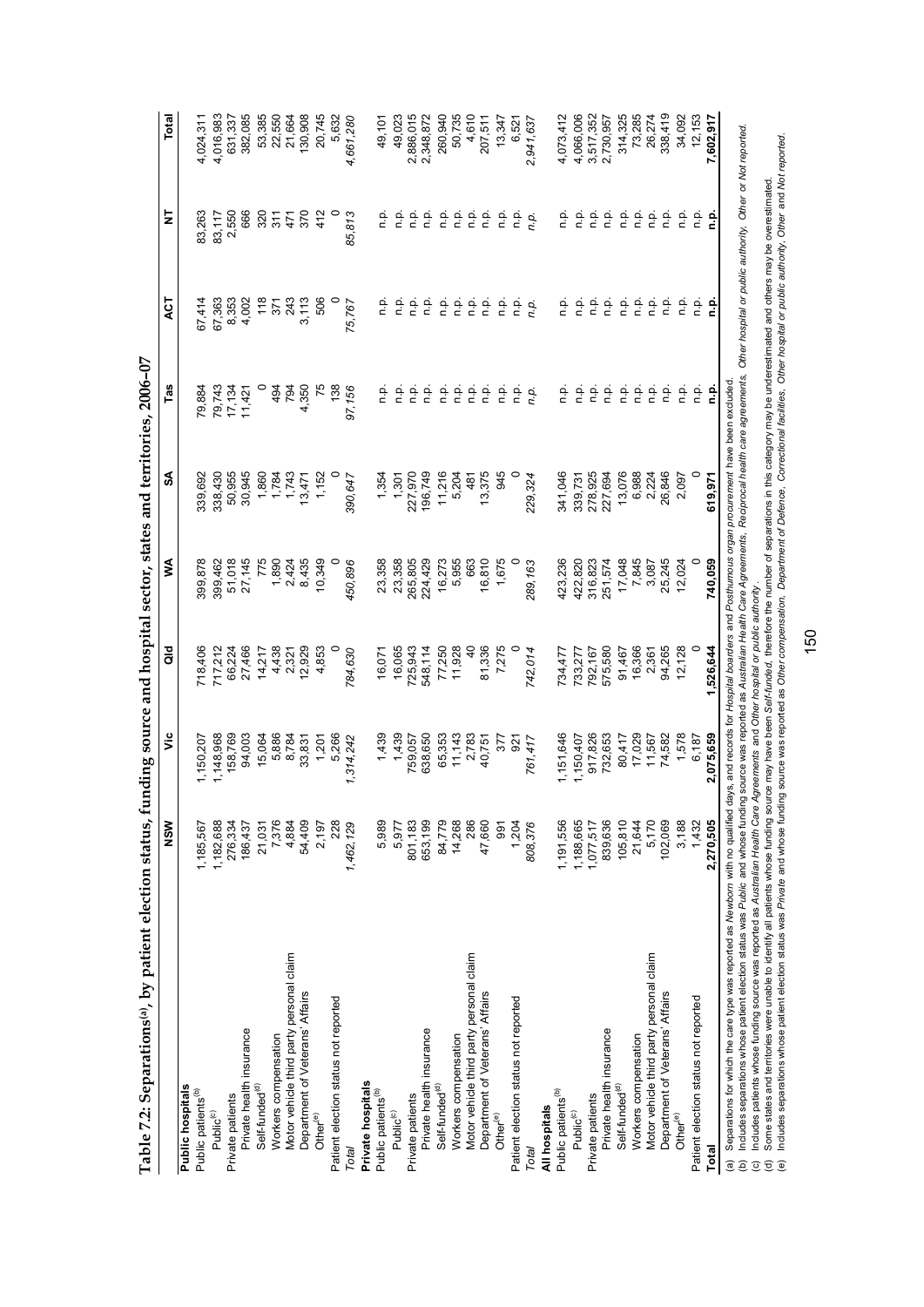| י<br>י                        |
|-------------------------------|
|                               |
|                               |
|                               |
|                               |
|                               |
|                               |
|                               |
|                               |
|                               |
|                               |
|                               |
|                               |
|                               |
|                               |
|                               |
|                               |
|                               |
|                               |
|                               |
|                               |
|                               |
|                               |
|                               |
| <b>1000 アルカランス アクライ クリギャク</b> |
|                               |
|                               |
|                               |
|                               |
|                               |
|                               |
|                               |
|                               |
|                               |
|                               |
|                               |
|                               |
|                               |
|                               |
|                               |
|                               |
|                               |
|                               |
| <b>STREET CAPPER</b>          |
|                               |
|                               |
|                               |
|                               |
|                               |
|                               |
|                               |
|                               |
|                               |
|                               |
| i                             |
|                               |
|                               |
| $\frac{1}{2}$                 |
|                               |
| $\frac{1}{2}$                 |
| יים<br>די                     |
|                               |
|                               |
|                               |
|                               |
|                               |
| ֕                             |
|                               |
|                               |
| ξ                             |
|                               |
| ֕֕֡                           |
| į                             |
| l                             |
|                               |
|                               |
|                               |
|                               |
|                               |
|                               |
|                               |
| l                             |
|                               |
|                               |
|                               |
| $\overline{\phantom{a}}$      |
|                               |
| l                             |
|                               |
|                               |
| '<br> <br>į                   |

|                                                                                                                                                                               | NSM                                                       | ۶Ë                                                                                                                     | aid   | ⋚                                                           | ઙ్    | Tas                                                                                                                                                                                                                                                                                                           | ā                                                                                                               | Ξ                  | Total                                                                                                                                                                                                                                                                            |
|-------------------------------------------------------------------------------------------------------------------------------------------------------------------------------|-----------------------------------------------------------|------------------------------------------------------------------------------------------------------------------------|-------|-------------------------------------------------------------|-------|---------------------------------------------------------------------------------------------------------------------------------------------------------------------------------------------------------------------------------------------------------------------------------------------------------------|-----------------------------------------------------------------------------------------------------------------|--------------------|----------------------------------------------------------------------------------------------------------------------------------------------------------------------------------------------------------------------------------------------------------------------------------|
| Public hospitals                                                                                                                                                              |                                                           |                                                                                                                        |       |                                                             |       |                                                                                                                                                                                                                                                                                                               |                                                                                                                 |                    |                                                                                                                                                                                                                                                                                  |
| Public patients <sup>(b)</sup>                                                                                                                                                |                                                           |                                                                                                                        |       | 193.8                                                       |       | 157.1                                                                                                                                                                                                                                                                                                         |                                                                                                                 | 464.2              | 189.                                                                                                                                                                                                                                                                             |
| Public <sup>(c)</sup>                                                                                                                                                         |                                                           |                                                                                                                        |       |                                                             |       |                                                                                                                                                                                                                                                                                                               |                                                                                                                 |                    |                                                                                                                                                                                                                                                                                  |
| Private patients                                                                                                                                                              |                                                           |                                                                                                                        |       |                                                             |       |                                                                                                                                                                                                                                                                                                               |                                                                                                                 |                    | 189.2<br>29.0                                                                                                                                                                                                                                                                    |
| Private health insurance                                                                                                                                                      |                                                           |                                                                                                                        |       |                                                             |       |                                                                                                                                                                                                                                                                                                               |                                                                                                                 |                    | 17.8                                                                                                                                                                                                                                                                             |
| Self-funded <sup>(d)</sup>                                                                                                                                                    |                                                           |                                                                                                                        |       |                                                             |       |                                                                                                                                                                                                                                                                                                               |                                                                                                                 |                    |                                                                                                                                                                                                                                                                                  |
| Workers compensation                                                                                                                                                          |                                                           |                                                                                                                        |       |                                                             |       |                                                                                                                                                                                                                                                                                                               |                                                                                                                 |                    |                                                                                                                                                                                                                                                                                  |
| Motor vehicle third party personal claim                                                                                                                                      |                                                           |                                                                                                                        |       |                                                             |       |                                                                                                                                                                                                                                                                                                               |                                                                                                                 |                    |                                                                                                                                                                                                                                                                                  |
| Department of Veterans' Affairs                                                                                                                                               |                                                           |                                                                                                                        |       |                                                             |       |                                                                                                                                                                                                                                                                                                               |                                                                                                                 |                    |                                                                                                                                                                                                                                                                                  |
| Other <sup>(e)</sup>                                                                                                                                                          |                                                           |                                                                                                                        |       |                                                             |       |                                                                                                                                                                                                                                                                                                               |                                                                                                                 |                    |                                                                                                                                                                                                                                                                                  |
| Patient election status not reported                                                                                                                                          |                                                           |                                                                                                                        |       |                                                             |       |                                                                                                                                                                                                                                                                                                               |                                                                                                                 |                    |                                                                                                                                                                                                                                                                                  |
| Total                                                                                                                                                                         |                                                           | $76.7$ $70.07$ $70.07$ $70.07$ $70.07$ $70.07$ $70.07$ $70.07$ $70.07$ $70.07$ $70.07$ $70.07$ $70.07$ $70.07$ $70.07$ |       |                                                             |       | $\begin{array}{l} 75.5 \\ 10.7 \\ 10.7 \\ 20.7 \\ 30.7 \\ 40.7 \\ 50.7 \\ 50.7 \\ 60.7 \\ 70.7 \\ 70.7 \\ 70.7 \\ 70.7 \\ 70.7 \\ 70.7 \\ 70.7 \\ 70.7 \\ 70.7 \\ 70.7 \\ 70.7 \\ 70.7 \\ 70.7 \\ 70.7 \\ 70.7 \\ 70.7 \\ 70.7 \\ 70.7 \\ 70.7 \\ 70.7 \\ 70.7 \\ 70.7 \\ 70.7 \\ 70.7 \\ 70.7 \\ 70.7 \\ 70$ | $744.744$ $744.744$ $744.744$ $744.744$ $744.744$ $744.744$ $744.744$ $744.744$                                 | 480.1              |                                                                                                                                                                                                                                                                                  |
| Private hospitals                                                                                                                                                             |                                                           |                                                                                                                        |       |                                                             |       |                                                                                                                                                                                                                                                                                                               |                                                                                                                 |                    |                                                                                                                                                                                                                                                                                  |
| Public patients <sup>(b)</sup>                                                                                                                                                | œ                                                         | $0.0007777087798773$                                                                                                   |       | $1.2$<br>$1.2$<br>$1.2$<br>$1.2$<br>$1.2$<br>$1.2$<br>$1.2$ |       | م.<br>E                                                                                                                                                                                                                                                                                                       |                                                                                                                 | ف<br>ء             | 23252<br>23252                                                                                                                                                                                                                                                                   |
| Public <sup>(c)</sup>                                                                                                                                                         |                                                           |                                                                                                                        |       |                                                             |       |                                                                                                                                                                                                                                                                                                               |                                                                                                                 |                    |                                                                                                                                                                                                                                                                                  |
| Private patients                                                                                                                                                              | $\ddot{\circ}$ $\ddot{\circ}$<br>$\frac{1}{11}$           |                                                                                                                        |       |                                                             |       | ن في<br>في                                                                                                                                                                                                                                                                                                    |                                                                                                                 |                    |                                                                                                                                                                                                                                                                                  |
| Private health insurance                                                                                                                                                      | $\overline{5}$                                            |                                                                                                                        |       |                                                             |       | ف<br>a                                                                                                                                                                                                                                                                                                        | 을 흘흘흘                                                                                                           | د<br>جدد ج         |                                                                                                                                                                                                                                                                                  |
| Self-funded <sup>(d)</sup>                                                                                                                                                    | 27000000000000                                            |                                                                                                                        |       |                                                             |       |                                                                                                                                                                                                                                                                                                               |                                                                                                                 |                    |                                                                                                                                                                                                                                                                                  |
| Workers compensation                                                                                                                                                          |                                                           |                                                                                                                        |       |                                                             |       | ن في<br>جا جا                                                                                                                                                                                                                                                                                                 |                                                                                                                 |                    |                                                                                                                                                                                                                                                                                  |
| Motor vehicle third party personal claim                                                                                                                                      |                                                           |                                                                                                                        |       |                                                             |       |                                                                                                                                                                                                                                                                                                               |                                                                                                                 |                    |                                                                                                                                                                                                                                                                                  |
| Department of Veterans' Affairs                                                                                                                                               |                                                           |                                                                                                                        |       |                                                             |       | ن في<br>في                                                                                                                                                                                                                                                                                                    | e e e e<br>e e e e                                                                                              | e e e e<br>e e e e |                                                                                                                                                                                                                                                                                  |
| Other <sup>(e)</sup>                                                                                                                                                          |                                                           |                                                                                                                        |       | vaca oo<br>vaca oo                                          |       |                                                                                                                                                                                                                                                                                                               |                                                                                                                 |                    |                                                                                                                                                                                                                                                                                  |
| Patient election status not reported                                                                                                                                          |                                                           |                                                                                                                        |       |                                                             |       |                                                                                                                                                                                                                                                                                                               |                                                                                                                 |                    | $\ddot{q}$ $\ddot{q}$ $\ddot{q}$ $\ddot{q}$ $\ddot{q}$ $\ddot{q}$ $\ddot{q}$ $\ddot{q}$ $\ddot{q}$ $\ddot{q}$ $\ddot{q}$ $\ddot{q}$ $\ddot{q}$ $\ddot{q}$ $\ddot{q}$ $\ddot{q}$ $\ddot{q}$ $\ddot{q}$ $\ddot{q}$ $\ddot{q}$ $\ddot{q}$ $\ddot{q}$ $\ddot{q}$ $\ddot{q}$ $\ddot{$ |
| Total                                                                                                                                                                         | 112.                                                      |                                                                                                                        |       | 138.4                                                       |       | $\begin{array}{ccc}\n\dot{a} & \dot{a} & \dot{c} \\ \dot{c} & \dot{c} & \dot{c}\n\end{array}$                                                                                                                                                                                                                 | $\begin{array}{ccc}\n\mathbf{a} & \mathbf{b} & \mathbf{c} \\ \mathbf{c} & \mathbf{c} & \mathbf{c}\n\end{array}$ | e e e<br>c c e     |                                                                                                                                                                                                                                                                                  |
| All hospitals                                                                                                                                                                 |                                                           |                                                                                                                        |       |                                                             |       |                                                                                                                                                                                                                                                                                                               |                                                                                                                 |                    |                                                                                                                                                                                                                                                                                  |
| Public patients <sup>(b)</sup>                                                                                                                                                | တ္<br>168                                                 |                                                                                                                        |       |                                                             |       | ف<br>ء                                                                                                                                                                                                                                                                                                        |                                                                                                                 | ن<br>ء             |                                                                                                                                                                                                                                                                                  |
| Public(c)                                                                                                                                                                     |                                                           | 217.0<br>216.7<br>198.5                                                                                                |       | 204.7<br>204.7<br>205.7                                     |       |                                                                                                                                                                                                                                                                                                               | ë ë ë ë<br>ë ë ë ë                                                                                              |                    |                                                                                                                                                                                                                                                                                  |
| Private patients                                                                                                                                                              |                                                           |                                                                                                                        |       |                                                             |       | 후 후 후<br>후 후 후                                                                                                                                                                                                                                                                                                |                                                                                                                 |                    |                                                                                                                                                                                                                                                                                  |
| Private health insurance                                                                                                                                                      |                                                           |                                                                                                                        |       |                                                             |       |                                                                                                                                                                                                                                                                                                               |                                                                                                                 | 후 후후<br>후후         |                                                                                                                                                                                                                                                                                  |
| Self-funded <sup>(d)</sup>                                                                                                                                                    | $188.8$ $149.8$ $15.0$ $16.8$ $16.8$ $16.8$ $16.8$ $16.8$ | 15 3 3 4<br>15 3 9 4<br>15 9 1                                                                                         |       |                                                             |       |                                                                                                                                                                                                                                                                                                               |                                                                                                                 |                    |                                                                                                                                                                                                                                                                                  |
| Workers compensation                                                                                                                                                          |                                                           |                                                                                                                        |       | 8 3 7 5 4<br>8 4 7 8 9                                      |       |                                                                                                                                                                                                                                                                                                               |                                                                                                                 |                    |                                                                                                                                                                                                                                                                                  |
| Motor vehicle third party personal claim                                                                                                                                      |                                                           |                                                                                                                        |       |                                                             |       |                                                                                                                                                                                                                                                                                                               |                                                                                                                 |                    |                                                                                                                                                                                                                                                                                  |
| Department of Veterans' Affairs                                                                                                                                               |                                                           |                                                                                                                        |       |                                                             |       | 후 후 후 후<br>후 후 후 후                                                                                                                                                                                                                                                                                            | e e e e<br>e e e e                                                                                              |                    |                                                                                                                                                                                                                                                                                  |
| Other <sup>(e)</sup>                                                                                                                                                          | 5.2<br>2.0                                                | 3 1<br>0 1                                                                                                             |       | 5.0<br>5.0                                                  |       |                                                                                                                                                                                                                                                                                                               |                                                                                                                 |                    |                                                                                                                                                                                                                                                                                  |
| Patient election status not reported                                                                                                                                          |                                                           |                                                                                                                        |       |                                                             |       | ن ۾<br>ح                                                                                                                                                                                                                                                                                                      | خ خ<br>ج ج                                                                                                      | 후 후<br>후 후         |                                                                                                                                                                                                                                                                                  |
| Total                                                                                                                                                                         | တ္<br>$\frac{8}{3}$                                       | 388.0                                                                                                                  | 368.1 | 356.8                                                       | 365.1 | ءِ<br>ء                                                                                                                                                                                                                                                                                                       | e.<br>C                                                                                                         | e.<br>C            | 355.1                                                                                                                                                                                                                                                                            |
| (a) Separations for which the care type was reported as Newborn with no qualified days, and records for Hospital boarders and Posthumous organ procurement have been excluded |                                                           |                                                                                                                        |       |                                                             |       |                                                                                                                                                                                                                                                                                                               |                                                                                                                 |                    |                                                                                                                                                                                                                                                                                  |

In dudes separations whose patient election status was Public and whose funding source was reported as Australian Health Care Agreements, Reciprocal health care agreements. Other hospital or public authority, Other or Not

(c) Includes patients whose funding source was reported as *Australian Health Care Agreements* and *Other hospital or public authority* .

(d) Some states and territories were unable to identify all patients whose funding source may have been Self-tunded, therefore the number of separations in this category may be underestimated and others may be overestimate (e) Includes separations whose patient election status was Private and whose funding source was reported as Other compensation, Department of Defence, Correctional facilities, Other hospital or public authority, Other and

(b) Includes separations whose patient election status was P*ublic* and whose funding source was reported a Au*stralian Health Care Agreements.* Re*ciprocal health care agreements, Other hospital or public authority, Other* Note: These data should be interpreted with caution because of cross-border flows of patients. That is, patients may be treated in a state or territory other than their state or territory of residence, but separation rates calculated using the Estimated Resident Populations for the state/territory of hospitalisation.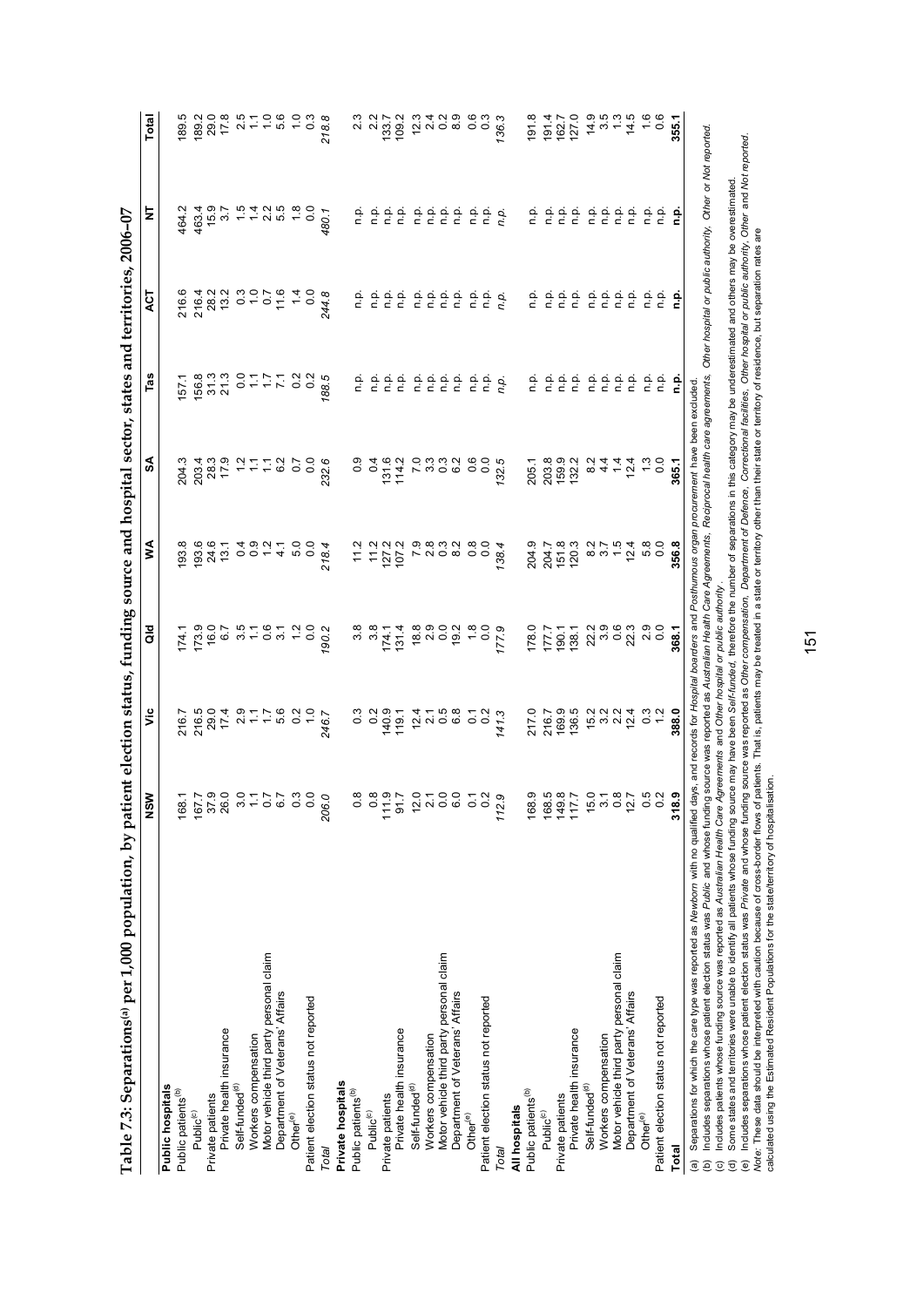| Table 7.4: Average cost weight of separations(a), by patient election status, funding source and hospital sector, states and territories, 2006-07                                                                                                                                                             |                  |                                        |                        |                 |                                |                                           |                    |                                                    |                           |
|---------------------------------------------------------------------------------------------------------------------------------------------------------------------------------------------------------------------------------------------------------------------------------------------------------------|------------------|----------------------------------------|------------------------|-----------------|--------------------------------|-------------------------------------------|--------------------|----------------------------------------------------|---------------------------|
|                                                                                                                                                                                                                                                                                                               | NSW              | ۊ                                      | ă                      | ≸               | ઙ∡                             | Tas                                       | ACT                | È                                                  | Total                     |
| Public hospitals                                                                                                                                                                                                                                                                                              |                  |                                        |                        |                 |                                |                                           |                    |                                                    |                           |
| Public patients <sup>(b)</sup>                                                                                                                                                                                                                                                                                | 1.04             | 0.92                                   |                        | 0.91            | $\frac{8}{1}$                  | ප<br>                                     | 0.98               | 0.71                                               | 0.97                      |
| Public <sup>(c)</sup>                                                                                                                                                                                                                                                                                         | 1.04             |                                        |                        | 0.92            | 1,00                           |                                           | 0.98               |                                                    |                           |
| Private patients                                                                                                                                                                                                                                                                                              |                  |                                        |                        | 1.35            |                                | $\frac{8}{1}$ $\frac{8}{1}$ $\frac{8}{1}$ |                    |                                                    |                           |
| Private health insurance                                                                                                                                                                                                                                                                                      | $1.18$<br>$1.15$ |                                        |                        | 1.33            | $\frac{2}{1}$ . 85             |                                           |                    |                                                    |                           |
| Self-funded <sup>(d)</sup>                                                                                                                                                                                                                                                                                    | 1.19             | 8 3 4 5 6 7 7 9 7<br>8 4 5 7 7 9 7 9 7 | $5598893$<br>$5598977$ | 0.86            | 0.90                           |                                           | $7.588$<br>$7.758$ | $7,88,66,66$<br>$0,7,6,66$<br>$0,7,7,6$<br>$1,6,6$ | 887788672880777778        |
| Workers compensation                                                                                                                                                                                                                                                                                          | 1.30             |                                        |                        |                 |                                |                                           |                    |                                                    |                           |
| Motor vehicle third party personal claim                                                                                                                                                                                                                                                                      | 1.79             |                                        |                        | $1.16$<br>3.03  | $1.\overline{2}.\overline{18}$ |                                           | 2.98               | 1.93                                               |                           |
| Department of Veterans' Affairs                                                                                                                                                                                                                                                                               | 1.20             |                                        | 1.11                   | 1.09            | 1.23                           | $7205$<br>$7205$                          | 0.88               | 1.37                                               |                           |
| Other <sup>(e)</sup>                                                                                                                                                                                                                                                                                          | 1.44             | 0.99                                   | $\frac{6}{11}$         | $\overline{21}$ | 0.87                           | 0.78                                      | 0.99               | 0.91                                               |                           |
| Patient election status not reported                                                                                                                                                                                                                                                                          | 1.27             | 1.29                                   | ÷,                     | Ĩ,              | ÷,                             | 1.30                                      | Ĩ,                 | ÷,                                                 |                           |
| Total                                                                                                                                                                                                                                                                                                         | 70.1             | 0.95                                   | 1.07                   | 0.95            | 5.<br>1.                       | 1.04                                      | $\frac{5}{1}$      | 0.72                                               | $rac{0}{1}$               |
| Private hospitals                                                                                                                                                                                                                                                                                             |                  |                                        |                        |                 |                                |                                           |                    |                                                    |                           |
| Public patients <sup>(b)</sup>                                                                                                                                                                                                                                                                                | 1.14             | 0.62                                   | 0.52                   | 0.16            | 0.87                           | n.p.                                      | n.p.               | ρ.<br>Γ                                            | 0.45                      |
| Public <sup>(c)</sup>                                                                                                                                                                                                                                                                                         | 1.14             | 0.62                                   | 0.52                   | 0.16            | 0.86                           | نې<br>c                                   | ې<br>E             | n.p.                                               | 0.45                      |
| Private patients                                                                                                                                                                                                                                                                                              | 0.96             | 0.91                                   | 0.91                   | 0.98            | 0.99                           | ف.<br>E                                   | ې<br>E             | ρ.<br>Γ                                            | 0.94                      |
| Private health insurance                                                                                                                                                                                                                                                                                      | 0.96             | 0.92                                   | 0.92                   | 0.97            | 0.98                           | ف.<br>n                                   | ف<br>1             | ρ.<br>Γ                                            |                           |
| Self-funded <sup>(d)</sup>                                                                                                                                                                                                                                                                                    | 0.77             | 0.67                                   | 0.67                   | 0.78            | 0.84                           |                                           | ف<br>ع             |                                                    | <b>PRODUCT</b><br>PRODUCT |
| Workers compensation                                                                                                                                                                                                                                                                                          | 1.23             | 1.36                                   | 1.40                   | $\frac{1}{2}$   | 1.27                           | 후 후<br>후 후                                | ف<br>ء             | 후 후                                                |                           |
| Motor vehicle third party personal claim                                                                                                                                                                                                                                                                      | 1.22             |                                        |                        | 1.25            | 1.10                           |                                           | ن<br>ء             |                                                    |                           |
| Department of Veterans' Affairs                                                                                                                                                                                                                                                                               | 1.17             | 1.19                                   | 1.00                   |                 | 1.13                           | 후 후<br>후 후                                | ن<br>ء             | 후 후<br>후 후                                         |                           |
| Other <sup>(e)</sup>                                                                                                                                                                                                                                                                                          | 1.16             | 1.15                                   | 0.73                   | 0.87            | 0.88                           | نې<br>D                                   | غ<br>c             | ف<br>1                                             | 0.82                      |
| Patient election status not reported                                                                                                                                                                                                                                                                          | 0.82             | 0.49                                   | ÷                      | Į.              | ł,                             | ن<br>ء                                    | ؋                  | 흔                                                  | 0.69                      |
| Total                                                                                                                                                                                                                                                                                                         | 0.96             | 0.91                                   | 0.90                   | 0.92            | <b>es</b> 0                    | غ                                         | م<br>a             | ءِ<br>ء                                            | 0.93                      |
| (h) Includes separations whose patient election status was Public and whose funding sources was reading as Australian Haalin Care Agreements and Cherophorical thorney of the authority Other<br>Separations for which the care type was reported as Acute, Newborn with qualified days, or Not reported<br>@ |                  |                                        |                        |                 |                                |                                           |                    |                                                    |                           |

(b) Includes separations whose patient election status was Public and whose funding source was reported as Australian Health Care Agreements, Reciprocal health care agreements, Other hospital or public authority, Other ויט, טוו Vojutai ui puw care agreen ∤ sew election ions whose patient or Not reported. or *Not reported.* (b) Includes sepa

(c) Includes separations for which the funding source was reported as *Australian Health Care Agreements or Other hospital or public authority* .

(c) Includes separations for which the funding source was reported as *Australian Health Care Agreements or Other* hospital or *public authority*.<br>(d) Some states and territories were unable to identify all patients whose (d) Some states and territories were unable to identify all patients whose funding source may have been Self-funded, therefore the number of separations in this category may be underestimated and others may be overestimate

(e) Includes separations whose patient election status was Private and whose funding source was reported as Other compensation, Department of Defence, Correctional facilities, Other hospital or public authority, Other and Mo*t reported .*<br>Mot*e: A* verage cost weights have been calculated using AR-DRG version 5.0 public cost weights (2005–06) for both the public sector and the private sector. and *Not reported* .

*Note:* Average cost weights have been calculated using AR-DRG version 5.0 public cost weights (2005–06) for both the public sector and the private sector.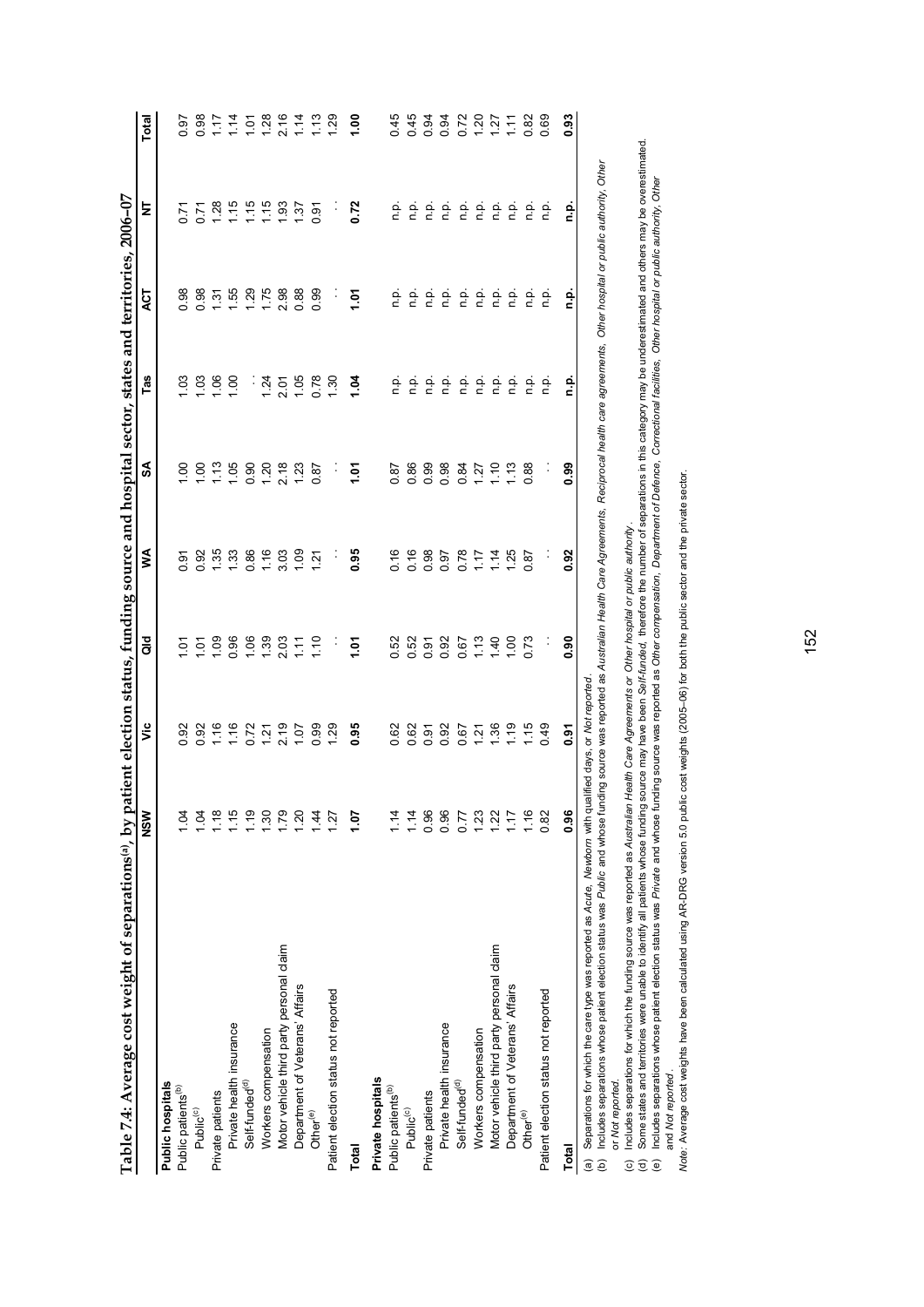| $\frac{1}{2}$            |
|--------------------------|
|                          |
|                          |
| ֚֞                       |
|                          |
|                          |
|                          |
|                          |
|                          |
|                          |
|                          |
|                          |
|                          |
|                          |
| くしくし                     |
|                          |
|                          |
|                          |
| こうしゅうちょう ちょう りょうこうり うえです |
|                          |
|                          |
|                          |
|                          |
|                          |
|                          |
|                          |
|                          |
|                          |
|                          |
|                          |
|                          |
|                          |
|                          |
|                          |
|                          |
|                          |
|                          |
|                          |
|                          |
|                          |
|                          |
|                          |
|                          |
|                          |
|                          |
|                          |
|                          |
|                          |
|                          |
|                          |
| davci                    |
| ŗ                        |
|                          |
|                          |
| l                        |
|                          |
| I<br>י                   |
| J                        |
| Ì                        |
| 1<br>l                   |
| ť<br>l                   |
| ť<br>I<br>l              |

| Table 7.5: Patient days(a), by patient election status, funding source and hospital sector, states and territories, 2006-07 |                        |                        |           |           |                                                                                                  |         |                |                |            |
|-----------------------------------------------------------------------------------------------------------------------------|------------------------|------------------------|-----------|-----------|--------------------------------------------------------------------------------------------------|---------|----------------|----------------|------------|
|                                                                                                                             | NSW                    | ۊ                      | ਰ<br>ਹ    | ⋚         | SA                                                                                               | Tas     | হ              | ₫              | Total      |
| Public hospitals                                                                                                            |                        |                        |           |           |                                                                                                  |         |                |                |            |
| Public patients <sup>(b)</sup>                                                                                              | 4,685,998              | 3,662,791              | 2,637,049 | ,376,127  | 1,326,297                                                                                        | 334,787 | 221,348        | 245,828        | 14,490,225 |
| Public(c)                                                                                                                   | 4,676,715              | 3,659,265              | 2,632,318 | 1,372,361 | 1,325,514                                                                                        | 334,314 | 221,154        | 245,335        | 14,466,976 |
| Private patients                                                                                                            | 1,327,875              | 693,469                | 235,029   | 233,935   | 271,866                                                                                          | 66,180  | 38,998         | 11,704         | 2,879,056  |
| Private health insurance                                                                                                    | 808,656                | 409,988                | 94,017    | 137,292   | 147,897                                                                                          | 37,613  | 21,011         | 1,863          | 1,658,337  |
| Self-funded <sup>(d)</sup>                                                                                                  |                        | 21,357                 | 22,466    | 3,461     | 5,652                                                                                            |         | 326            | 1,384          | 118,509    |
| Workers compensation                                                                                                        | 63,863<br>27,382       | 18,678                 | 16,999    | 6,082     | 5,552                                                                                            | 1,628   | 1,317          | 1,049          | 78,687     |
| Motor vehicle third party personal claim                                                                                    | 28,263                 | 42,257                 | 14,344    | 20,669    | 13,078                                                                                           | 4,991   | 1,865          |                | 23,249     |
| Department of Veterans' Affairs                                                                                             | 339,838                | 197,784                | 69,329    | 45,149    | 97,577                                                                                           | 21,806  | 13,005         | 4,108<br>2,136 | 786,624    |
| Other <sup>(e)</sup>                                                                                                        | 59,873                 | 3,405                  | 17,874    | 21,282    | 2,110                                                                                            | 142     | 1,474          | 1,164          | 107,324    |
| Patient election status not reported                                                                                        | 1,552                  | 62,857                 |           |           |                                                                                                  | 5,398   |                |                | 69,807     |
| Total                                                                                                                       | 6,015,425              | 4,419,117              | 2,872,078 | 1,610,062 | 1,598,163                                                                                        | 406,365 | 260,346        | 257,532        | 17,439,088 |
| Private hospitals                                                                                                           |                        |                        |           |           |                                                                                                  |         |                |                |            |
| Public patients <sup>(b)</sup>                                                                                              | 7,793                  | 3,603                  | 45,151    | 46,765    | 3,403                                                                                            | ن<br>C  | ءِ<br>ت        | ءِ<br>ح        | 109,153    |
| Public <sup>(c)</sup>                                                                                                       | 7,781                  | 3,603                  | 45,151    | 46,765    | 3,273                                                                                            | n.p.    | ρ.<br>Π        | ءِ<br>ت        | 109,004    |
| Private patients                                                                                                            |                        | 1,989,483              | 1,855,683 | 696,816   | 586,514                                                                                          | n.p.    | م.<br>n        | n.p.           | 7,366,921  |
| Private health insurance                                                                                                    | 1,961,721<br>1,577,998 | 1,632,250              | 1,380,110 | 558,172   | 502,352                                                                                          | n.p.    | نې<br>D        | n.p.           | 5,874,694  |
| Self-funded <sup>(d)</sup>                                                                                                  | 122,932                | 103,175                | 89,467    | 19,792    | 13,836                                                                                           | n.p.    | n.p.           | n.p.           | 357,010    |
| Workers compensation                                                                                                        | 31,258                 | 29,423                 | 19,117    | 10,142    | 11,705                                                                                           | ρ.<br>Γ | n.p.           | n.p.           | 106,759    |
| Motor vehicle third party personal claim                                                                                    | 766                    | 28,598                 | 127       | 1,605     | 1,431                                                                                            | n.p.    | n.p.           | ρ.<br>Γ        | 33,872     |
| Department of Veterans' Affairs                                                                                             | 226,551                | 195,454                | 354,185   | 103,408   | 55,302                                                                                           | n.p.    | م.<br>n        | ρ.             | 969,777    |
| Other <sup>(e)</sup>                                                                                                        | 2,216                  | 583                    | 12,677    | 3,697     | 1,888                                                                                            | ن<br>غ  | ن<br>ء         | ءِ<br>ت        | 24,809     |
| Patient election status not reported                                                                                        | 1,204                  | 1,036                  |           |           |                                                                                                  | م<br>ء  | n.p.           | نې<br>D        | 9,403      |
| Total                                                                                                                       | 1,970,718              | 1,994,122              | 1,900,834 | 743,581   | 589,917                                                                                          | n.p.    | n.p.           | n.p.           | 7,485,477  |
| All hospitals                                                                                                               |                        |                        |           |           |                                                                                                  |         |                |                |            |
| Public patients <sup>(b)</sup>                                                                                              | 4,693,791              | 3,666,394              | 2,682,200 | 1,422,892 | 1,329,700                                                                                        | n.p.    | نې<br>د        | ن<br>غ         | 14,599,378 |
| Public(c)                                                                                                                   | 4,684,496              | 3,662,868              | 2,677,469 | 1,419,126 | 1,328,787                                                                                        | n.p.    | ρ.<br>Γ        | n.p.           | 14,575,980 |
| Private patients                                                                                                            | 3,289,596              | 2,682,952<br>2,042,238 | 2,090,712 | 930,751   | 858,380                                                                                          | n.p.    | n.p.           | n.p.           | 10,245,977 |
| Private health insurance                                                                                                    | 2,386,654              |                        | 1,474,127 | 695,464   | 650,249                                                                                          | n.p.    | n.p.           | $\frac{1}{2}$  | 7,533,031  |
| Self-funded <sup>(d)</sup>                                                                                                  | 186,795                | 124,532                | 111,933   | 23,253    | 19,488                                                                                           | م.<br>P | n.p.           | n.p.           | 475,519    |
| Workers compensation                                                                                                        | 58,640                 | 48,101                 | 36,116    | 16,224    | 17,257                                                                                           | n.p.    |                |                | 185,446    |
| Motor vehicle third party personal claim                                                                                    | 29,029                 | 70,855                 | 14,471    | 22,274    | 14,509                                                                                           | n.p.    | e e e<br>c c c | 후 후 후<br>후 후 후 | 57,121     |
| Department of Veterans' Affairs                                                                                             | 566,389                | 393,238                | 423,514   | 148,557   | 152,879                                                                                          | n.p.    |                |                | 1,756,401  |
| Other <sup>(e)</sup>                                                                                                        | 62,089                 | 3,988                  | 30,551    | 24,979    | 3,998                                                                                            | n.p.    | n.p.           | م<br>ء         | 132,133    |
| Patient election status not reported                                                                                        | 2,756                  | 63,893                 |           |           |                                                                                                  | م<br>ء  | n.p.           | م<br>ء         | 79,210     |
| Total                                                                                                                       | 7,986,143              | 6,413,239              | 4,772,912 | 2,353,643 | 2,188,080                                                                                        | م.<br>E | نو<br>غ        | ؋<br>c         | 24,924,565 |
| (a) Separations for which the care type was reported as Newborn with no qualifi-                                            |                        |                        |           |           | ied days, and records for Hospital boarders and Posthumous organ procurement have been excluded. |         |                |                |            |

(b) Includes separations with a patient election status of Public and a funding source of Australian Health Care Agreements, Reciprocal health care agreements. Other hospital or public authority. Other on Not reported.

(c) Includes patients whose funding source was reported as *Australian Health Care Agreements* or *Other hospital or public authority.*

(b) Includes separations with a patient election status of *Public* and a funding source of Au*stralian Health Care Agreements, Reciprocal health care agreements, Other hospital or public authority, Other or Not reported* (d) Some states and territories were unable to identify all patients whose funding source may have been Self-funded; therefore the number of separations in this category may be underestimated and others may be overestimate

(e) Includes separations with a patient election status of Private and a funding source of Other compensation, Department of Defence, Correctional facilities, Other hospital or public authority, Other and Not reported.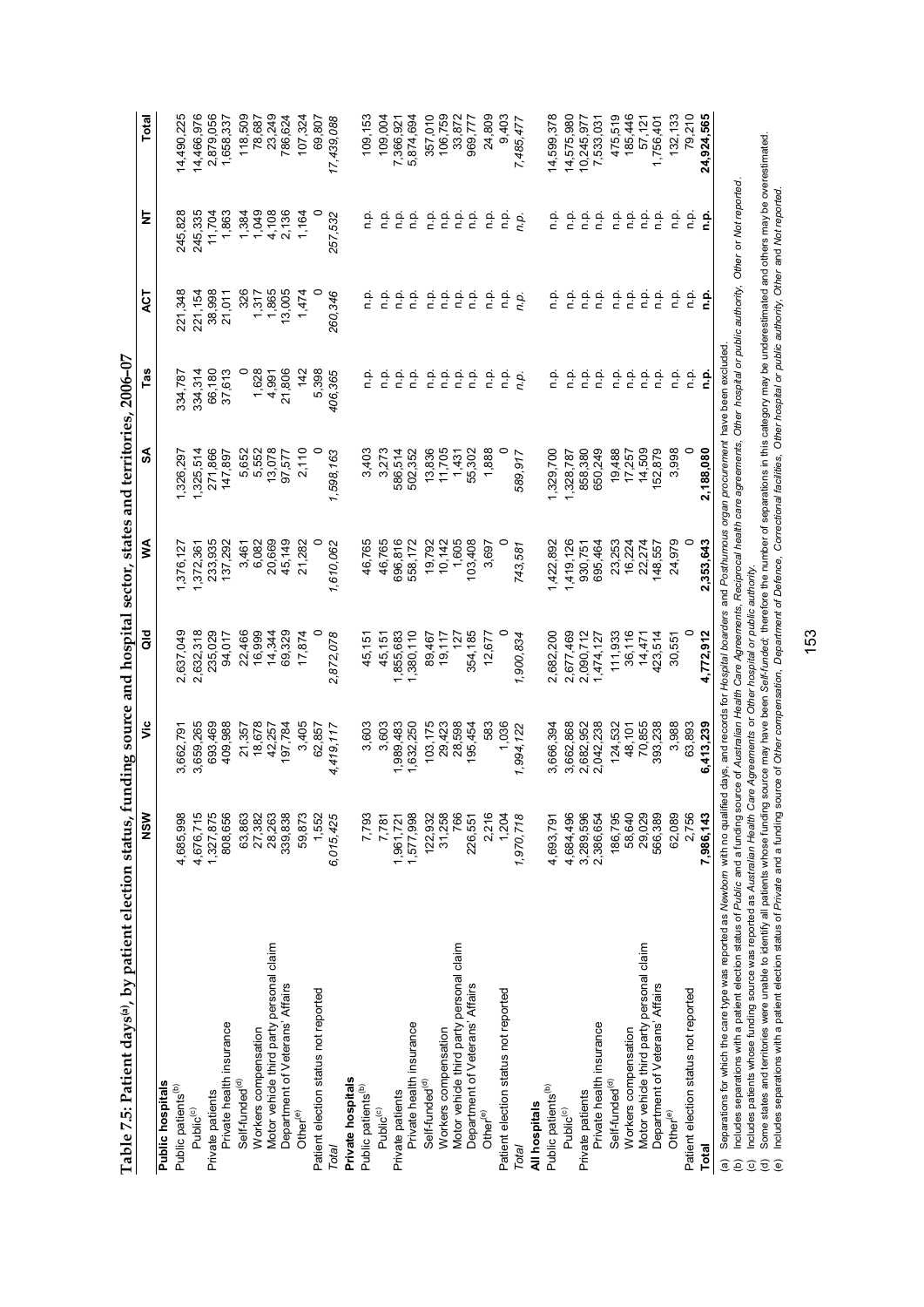| l                                                |
|--------------------------------------------------|
|                                                  |
|                                                  |
| くり Instratory できり created うらうり りりそうりょう うまずす ファッキ |
|                                                  |
|                                                  |
| l                                                |
|                                                  |
|                                                  |
| <br> <br> <br> <br>                              |
|                                                  |
|                                                  |
|                                                  |
|                                                  |
|                                                  |
|                                                  |
| ١                                                |
|                                                  |
|                                                  |
|                                                  |
|                                                  |
|                                                  |
|                                                  |
|                                                  |
|                                                  |
|                                                  |
|                                                  |
|                                                  |
|                                                  |
|                                                  |
|                                                  |
|                                                  |
|                                                  |
|                                                  |
|                                                  |
|                                                  |
| $\cos^{(a)}$ , by pat                            |
|                                                  |
|                                                  |
|                                                  |
|                                                  |
| i<br>į                                           |
|                                                  |
|                                                  |
| l                                                |
|                                                  |
|                                                  |
| I                                                |
|                                                  |
| l                                                |
| l<br>ŕ                                           |
| I<br>֕                                           |
|                                                  |

|                                                                                                    | ⊽                | $\overline{1}$    | $5 - 14$                                                                                    | $15 - 24$                   | $25 - 34$                     | $35 - 44$                                                        | 45-54                   | 55-64                                                    | $65 - 74$                | $75 - 84$                           | $\frac{1}{6}$                       | Total <sup>(b)</sup>                  |
|----------------------------------------------------------------------------------------------------|------------------|-------------------|---------------------------------------------------------------------------------------------|-----------------------------|-------------------------------|------------------------------------------------------------------|-------------------------|----------------------------------------------------------|--------------------------|-------------------------------------|-------------------------------------|---------------------------------------|
| Public hospitals                                                                                   |                  |                   |                                                                                             |                             |                               |                                                                  |                         |                                                          |                          |                                     |                                     |                                       |
| Public patients <sup>(c)</sup>                                                                     | 107,939          | 118,930           | 59,733                                                                                      | 323,767                     | 173,466                       | 149,779                                                          | 174,208                 | 564,634                                                  | 336,03                   | 542,907                             | 172,902                             | 4,024,311                             |
| Public <sup>(d)</sup>                                                                              | 107,632          | 118,255           | 159,575                                                                                     | 322,111                     |                               | 448,999                                                          | 473,738                 | 563,903                                                  | 635,209                  | 542,445                             | 172,786                             | 4,016,983                             |
| Private patients                                                                                   | 12,163           | 17,816            | 22,338                                                                                      |                             | 471,615<br>34,954             |                                                                  | 46,296                  |                                                          | 48,890                   | 50,607                              | 59,309                              | 631,337                               |
| Private health insurance                                                                           | 10,918           | 14,575            | 17,595                                                                                      | 26,304<br>17,151            | 16,180                        | 39,761<br>17,226                                                 | 25,362                  | 51,108<br>31,277                                         | 30,063                   | 33,040                              | 42,515                              | 382,085                               |
| Self-funded <sup>(e)</sup>                                                                         | 914              | 2,506             | 2,978                                                                                       |                             |                               |                                                                  |                         |                                                          | 7,180                    |                                     | 1,282                               |                                       |
| Workers compensation                                                                               |                  | $\circ$           |                                                                                             |                             |                               |                                                                  |                         |                                                          | $rac{4}{4}$              |                                     |                                     |                                       |
| Motor vehicle third party personal claim                                                           | 52               | $314$<br>$2$      | 1,249                                                                                       | 6,238<br>4,426<br>5,671     | 8,442<br>4,855<br>4,068       | 6,667<br>5,236<br>3,476                                          | 5,603<br>4,810<br>2,469 |                                                          |                          |                                     | 33 <sup>2</sup>                     |                                       |
| Department of Veterans' Affairs                                                                    |                  |                   |                                                                                             |                             |                               | $\frac{32}{5}$                                                   | 740                     |                                                          | 1,179<br>9,405           | 5,592<br>76<br>1,056<br>66,709      | 46,307                              | 53,385<br>22,550<br>21,664<br>130,908 |
| Other <sup>(f)</sup>                                                                               | 278              | 419               | 493                                                                                         | 2,428<br>1,560<br>360,281   |                               | 3,122                                                            | 3,172                   | 5,983<br>2,5796<br>5,796<br>5,703<br>5,703               | 2,534                    | 1,715                               | र्दे                                | 20,745                                |
| Patient election status not reported                                                               | 158              | 214               | 221                                                                                         |                             |                               | $rac{6}{4}$                                                      |                         | 36                                                       | 38                       | 305                                 | Ċ,                                  | 5,632                                 |
| Total                                                                                              | 120,260          | 136,960           | 182,292                                                                                     |                             | 3,540<br>1,543<br>521,305     | 499,137                                                          | 275<br>533,792          | 646,814                                                  | 724,873                  | 689,166                             | 246,377                             | 4,661,280                             |
| Private hospitals                                                                                  |                  |                   |                                                                                             |                             |                               |                                                                  |                         |                                                          |                          |                                     |                                     |                                       |
| Public patients <sup>(c)</sup>                                                                     | 55               | 180               | 268                                                                                         | 1,536                       | 2,577                         | 5,800                                                            | 9,305                   | 10,502                                                   | 9,865                    |                                     | 1,552                               | 49,101                                |
| Public <sup>(d)</sup>                                                                              | 75               | 178               | 268                                                                                         |                             | 2,565                         | 5,794                                                            | 9,298                   |                                                          | 9,846                    | 7,479<br>7,470<br>441,932<br>41,352 |                                     | 49,023                                |
| Private patients                                                                                   |                  | 29,314            |                                                                                             |                             |                               |                                                                  |                         |                                                          |                          |                                     |                                     |                                       |
| Private health insurance                                                                           | 23,185<br>21,714 | 25,164            | 48,901<br>42,476                                                                            | 1,532<br>168,032<br>128,864 | 263,491<br>208,298            | 344,246<br>285,555                                               | 415,020<br>359,165      |                                                          | 462,647<br>412,080       |                                     |                                     | 2,886,015<br>2,348,872                |
| Self-funded <sup>(e)</sup>                                                                         | 1,354            | 4,036             | 6,257                                                                                       | 33,091                      |                               |                                                                  |                         | 10,487<br>545,888<br>477,463<br>477,463<br>33,779<br>516 | 30,125                   | 27,163<br>209                       | 1,548<br>143,359<br>76,741<br>7,021 | 260,940                               |
| Workers compensation                                                                               | $\circ$          |                   |                                                                                             | 3,567                       |                               |                                                                  |                         |                                                          |                          |                                     |                                     |                                       |
| Motor vehicle third party personal claim                                                           | $\circ$          | <b>∢ ω ο</b>      |                                                                                             | 656                         |                               |                                                                  | 34,380<br>15,280<br>853 |                                                          |                          | $\frac{5}{2}$                       |                                     |                                       |
| Department of Veterans' Affairs                                                                    |                  |                   |                                                                                             | 128                         | 43,158<br>8,073<br>859<br>508 | 40,645<br>12,950<br>1,509<br>1,509                               | 3,432                   | 23,082                                                   | 17,288                   | 102,190                             | 59,359                              | 50,735<br>4,610<br>207,511            |
| Other <sup>(f)</sup>                                                                               | 114              | 107               | $\frac{2}{10}$                                                                              | 1,726                       | 2,595                         | 2,491                                                            | 1,910                   | 1,738<br>1,062                                           | 1,597                    | $\frac{2}{3}$                       | $\frac{45}{3}$                      | 13,347                                |
| Patient election status not reported                                                               | 246              | 22                |                                                                                             | 1,067                       | 1,030                         | 53                                                               | 623                     |                                                          | $\ddot{\mathrm{g}}$      | $\overline{8}$                      | $\frac{6}{5}$                       | 6,521                                 |
| Total                                                                                              | 23,468           | 29,516            | 49,212                                                                                      | 170,635                     | 267,098                       | 350,579                                                          | 424,948                 | 557,452                                                  | 473,443                  | 450,212                             | 145,074                             | 2,941,637                             |
| All hospitals                                                                                      |                  |                   |                                                                                             |                             |                               |                                                                  |                         |                                                          |                          |                                     |                                     |                                       |
| Public patients <sup>(c)</sup>                                                                     | 107,976          | 119,110           | 60,001                                                                                      | 325,303                     | 176,043                       | 55,579                                                           | 483,513                 | 575,136                                                  | 545,896                  | 550,386                             | 174,454                             | 4,073,412                             |
| Public <sup>(d)</sup>                                                                              | 107,669          | 118,433           | 159,843                                                                                     | 323,643                     | 474,180                       | 454,793                                                          | 183,036                 | 574,390                                                  | 645,055                  | 549,915                             | 174,334                             | 4,066,006                             |
| Private patients                                                                                   | 35,348           | 47,130            | 71,239                                                                                      | 194,336                     | 298,445                       | 384,007                                                          | 461,316                 | 596,996                                                  | 511,537                  | 492,539                             | 202,668                             | 3,517,352                             |
| Private health insurance                                                                           | 32,632           | 39,739            | 60,071                                                                                      | 146,015                     | 224,478                       | 302,781                                                          | 384,527                 | 508,740                                                  | 442,143                  | 344,392                             | 119,256                             | 2,730,957                             |
| Self-funded <sup>(e)</sup>                                                                         | 2,268            | 6,542             | 9,235                                                                                       | 39,329                      | 51,600                        | 47,312                                                           | 39,983                  | 39,693                                                   | 37,305                   | 32,755                              | 8,303                               | 314,325                               |
| Workers compensation                                                                               | $\circ$          | $\overline{a}$    | 26                                                                                          | 7,993<br>6,327              | $12,928$<br>4,927             |                                                                  | 20,090<br>3,322         | $\begin{array}{c} 12,057 \\ 2,312 \\ 30,451 \end{array}$ |                          |                                     | 45                                  | 73,285                                |
| Motor vehicle third party personal claim                                                           | 52               | 317               | 1,292                                                                                       |                             |                               |                                                                  |                         |                                                          |                          | 285<br>1,251<br>168,899             | $\overline{39}$                     | 26,274                                |
| Department of Veterans' Affairs                                                                    |                  | $\mathbf{\Omega}$ | <u>ير</u>                                                                                   | 139                         | 537                           | $\begin{array}{c} 18,186 \\ 4,572 \\ 1,835 \\ 5,613 \end{array}$ | 4,172                   |                                                          | 1,671<br>1,510<br>26,693 |                                     | 105,666                             | 338,419                               |
| Other <sup>(f)</sup>                                                                               | 392              | 526               | 594                                                                                         | 4,154                       | 6,135<br>2,573                |                                                                  | 5,082                   | 4,441                                                    | 4,13                     | 2,538                               | 486                                 | 34,092                                |
| Patient election status not reported                                                               | 404              | 236               | 264                                                                                         | 2,627                       |                               | 1,001                                                            | 898                     | $-430$                                                   | 1,316                    | 1,106                               | 297                                 | 12,153                                |
| Total                                                                                              | 143,728          | 166,476           | 231,504                                                                                     | 530,916                     | 788,403                       | 849,716                                                          | 958,740                 | ,204,266                                                 | ,198,316                 | 1,139,37                            | 391,45                              | 7,602,917                             |
| (a) Separations for which the care type was reported as Newborn with no qualified<br>$\frac{1}{2}$ |                  |                   | days, and records for Hospital boarders and Posthumous organ procurement have been excluded |                             |                               |                                                                  |                         |                                                          |                          |                                     |                                     |                                       |

(b) Includes separations for which the age group was not reported.

(c) Includes separations for which the patient election status was Public and the funding source was Australian Health Care Agreements. Reciprocal health care agreements, Other hospital or public authority, Other or Not re

(d) Includes patients whose funding source was reported as *Australian Health Care Agreements* or *Other hospital or public authority* .

(b) Includes separations for which the age group was not reported.<br>(c) Includes separations for which the patient leadion status was *Public* and the funding source was *Australian Health Care Agreements, Reciprocal health* (e) Some states and territories were unable to identify all patients whose funding source may have been Self-funded: therefore the number of separations in this category may be underestimated and others may be overestimate

In cludes separations for which the patient election status was Private and the funding source was Other compensation. Department of Defence, Correctional facilities. Other hospital or public authority, Other and Not repor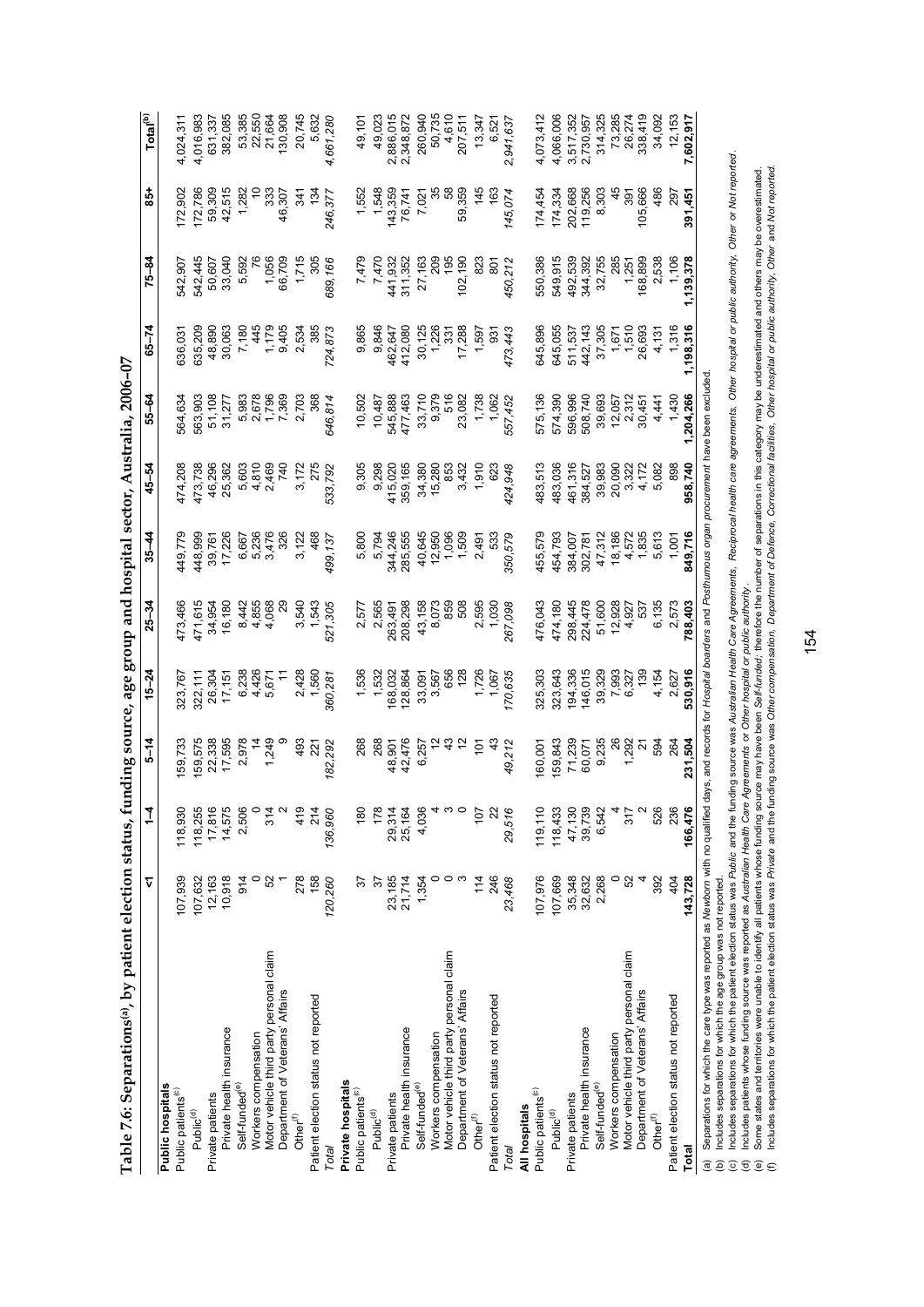| Thus is a fair of the same of the same of the same of the same of the same of the same of the same of the same of the same of the same of the same of the same of the same of the same of the same of the same of the same of |           |                         |                 |               |                                       |               |         |                  |           |                                 |
|-------------------------------------------------------------------------------------------------------------------------------------------------------------------------------------------------------------------------------|-----------|-------------------------|-----------------|---------------|---------------------------------------|---------------|---------|------------------|-----------|---------------------------------|
|                                                                                                                                                                                                                               |           |                         |                 |               | State or territory of hospitalisation |               |         |                  |           | <b>Separations</b><br>per 1,000 |
| State or territory of usual residence                                                                                                                                                                                         | NSW       | ۶Ë                      | る               | ≸             | SA                                    | Tas           | E       | ż                | Total     | population <sup>(b)</sup>       |
| Public hospitals                                                                                                                                                                                                              |           |                         |                 |               |                                       |               |         |                  |           |                                 |
| New South Wales                                                                                                                                                                                                               | 1,426,157 | 18,897                  | 9,120           | 583           | 1,659                                 | 247           | 18,075  | 345              | ,475,083  | œ<br>207.                       |
| Victoria                                                                                                                                                                                                                      | 5,868     | 1,285,853<br>1,365      | 1,825           | 522           | 2,204                                 | 260           | 275     | 316              | ,297,123  | 243.5                           |
| Queensland                                                                                                                                                                                                                    | 12,387    |                         | 768,237         | 443           | 365                                   | $\frac{5}{2}$ | रू      | 367              | 783,551   | 189.9                           |
| Western Australia                                                                                                                                                                                                             | 456       | 430                     | 394             | ,508<br>47.   | 284                                   |               | 46      |                  | 450,843   | 218.4                           |
| South Australia                                                                                                                                                                                                               | 575       | 1,559<br>1,415          | $\overline{5}$  | 214           | 383,409                               | င္ဟာ          | င္မ     | $1,647$<br>2,550 | 388,826   | 231.6                           |
| Tasmania                                                                                                                                                                                                                      | 338       |                         | 229             |               | œ                                     | 96,199        |         | Ñ                | 98,378    | 191.0                           |
| Australian Capital Territory                                                                                                                                                                                                  | 2,998     | 224                     | 156             | ន             | 45                                    |               | 57,056  | रु               | 60,577    | 195.1                           |
| Northern Territory                                                                                                                                                                                                            | 218       | 314                     | 370             | 231           | 2,044                                 |               |         | 80,527           | 83,725    | 466.4                           |
| Other Australian territories <sup>(c)</sup>                                                                                                                                                                                   | n.p.      |                         |                 | 158           |                                       |               |         |                  | ف<br>ء    | ن<br>ء                          |
| Not elsewhere classified <sup>(d)</sup>                                                                                                                                                                                       | ρ.<br>Γ   | 4,185                   | 3,291           | 1,115         | မိ                                    | ႙ၟ            | న్      |                  | ن<br>ء    | ېم                              |
| Not reported                                                                                                                                                                                                                  |           |                         | 597             |               | $\frac{5}{4}$                         |               |         |                  | 1,088     |                                 |
| Total                                                                                                                                                                                                                         | 1,462,129 | 1,314,242               | 784,630         | 450,896       | 390,647                               | 97,156        | 75,767  | 85,813           | 4,661,280 | 218.8                           |
| Private hospitals                                                                                                                                                                                                             |           |                         |                 |               |                                       |               |         |                  |           |                                 |
| New South Wales                                                                                                                                                                                                               | 790,009   |                         | 25,239          | 204           | 1,390                                 | ρ.<br>Γ       | نې<br>د | نې<br>د          | 831,135   | 116.0                           |
| Victoria                                                                                                                                                                                                                      | 6,523     |                         | 1,555           | 136           | 1,249                                 | ن<br>ء        | ف<br>ء  | ن<br>ء           | 760,258   | 141.1                           |
| Queensland                                                                                                                                                                                                                    | 3,446     | 6,902<br>750,610<br>950 | 712,860         | 163           | 213                                   | م.<br>P       | n.p.    | ف<br>E           | 717,753   | 172.7                           |
| Western Australia                                                                                                                                                                                                             | 355       | 286                     | 227             | 288,186       | 8                                     | n.p.          | ف<br>ء  | ρ.<br>Γ          | 289,225   | 138.4                           |
| South Australia                                                                                                                                                                                                               | 193       | 403<br>1,120            | $\overline{5}$  | 57            | 224,718                               | ρ.<br>Γ       | n.p.    |                  | 225,716   | 130.3                           |
| Tasmania                                                                                                                                                                                                                      | 273       |                         | 270             | 30            | 55                                    | م.<br>n       | ف<br>1  |                  | 60,837    | 115.5                           |
| Australian Capital Territory                                                                                                                                                                                                  | 1,996     | $\frac{18}{1}$          | $\frac{60}{50}$ | $\frac{5}{2}$ | 56                                    | ن<br>ء        | ف<br>ء  | e e e<br>c c c   | 29,475    | 92.0                            |
| Northern Territory                                                                                                                                                                                                            | 199       | 364                     | 499             | 56            | 1,247                                 | فہ<br>ع       | نې<br>c | ف<br>م           | 13,528    | 13.4                            |
| Other Australian territories <sup>(c)</sup>                                                                                                                                                                                   | ρ.<br>Γ   |                         | 83              | 36            |                                       | ن<br>ء        | ن<br>ء  | n.p.             | ءِ<br>ء   | ن<br>ء                          |
| Not elsewhere classified <sup>(d)</sup>                                                                                                                                                                                       | ρ.<br>Γ   | 601                     | 837             | 157           | 26                                    | ن<br>ء        | ف<br>ء  | ن<br>ء           | ن<br>ء    | م.<br>P                         |
| Not reported                                                                                                                                                                                                                  |           | $\circ$                 |                 |               | 272                                   | ن<br>ء        | ن<br>غ  | ف<br>ء           | 275       |                                 |
| Total                                                                                                                                                                                                                         | 808,376   | 417<br>761,             | 742,014         | 289,163       | 229,324                               | <u>م</u>      | e.<br>C | <u>م</u> .       | 2,941,637 | 136.3                           |
|                                                                                                                                                                                                                               |           |                         |                 |               |                                       |               |         |                  |           |                                 |

Table 7.7: Separations<sup>(a)</sup>, by state or territory of usual residence and hospital sector, states and territories, 2006-07 **Table 7.7: Separations(a), by state or territory of usual residence and hospital sector, states and territories, 2006–07**  (a) Separations for which the care type was reported as *Newborn wi*th no qualified days, and records for *Hospital boarders* and *Posthurnous organ procurement* have been excluded.<br>(b) Rates per 1,000 population were dire (a) Separations for which the care type was reported as *Newborn* with no qualified days, and records for *Hospital boarders* and *Posthumous organ procurement* have been excluded.

(b) Rates per 1,000 population were directly age-standardised as detailed in Appendix 1.

(c) Includes Cocos (Keeling) Islands, Christmas Island, Jervis Bay Territory. Records with a *State of usual residence* of *Other Australian territories* in New South Wales are currently under review.

(d) Includes resident overseas, at sea, no fixed address. Records with a *State of usual residence* of *Not elsewhere classified* in New South Wales are currently under review.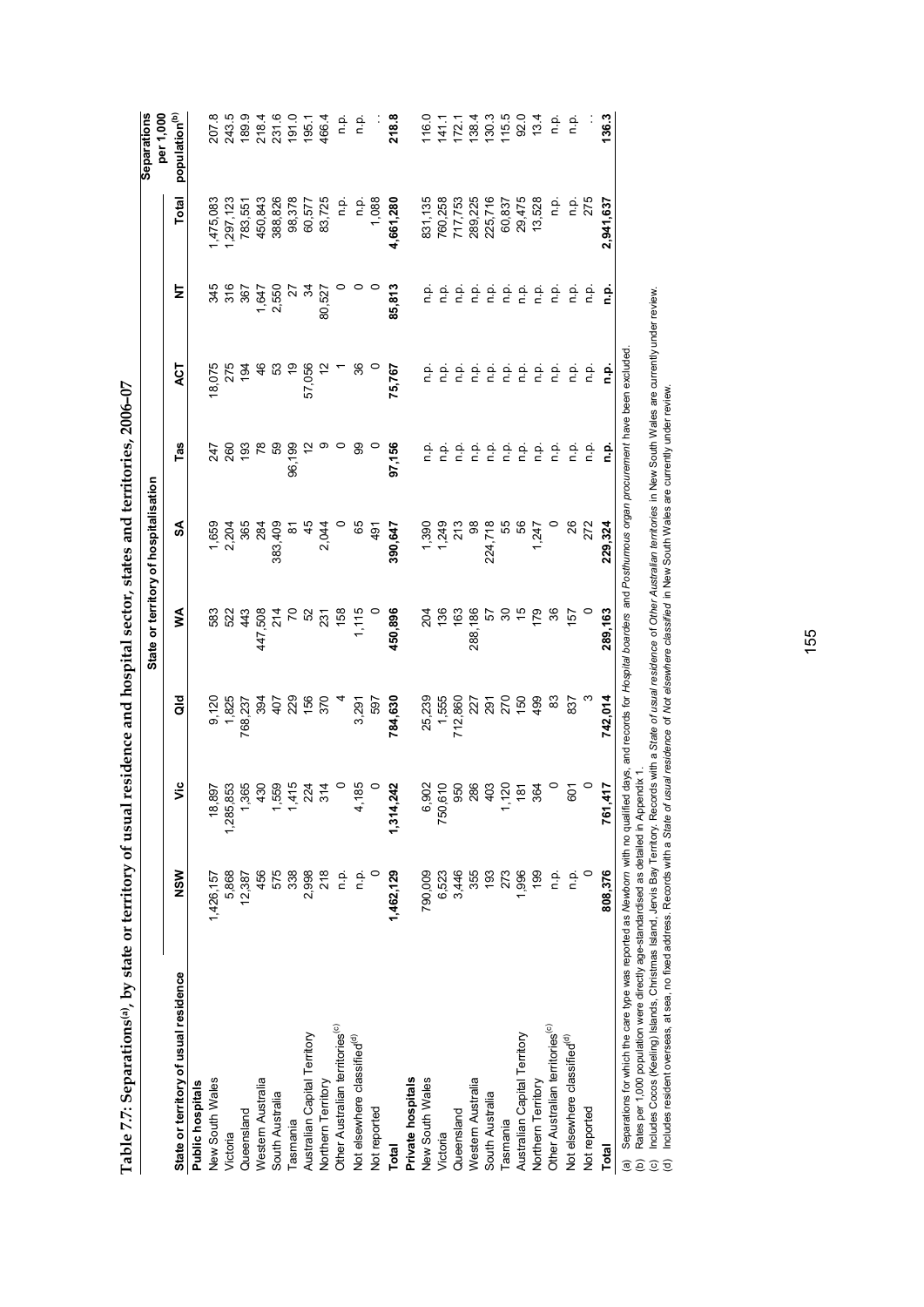|                                                                                                                                                                                |            |                  |               |                | State or territory of hospitalisation |                |                       |                         |              | Separations<br>per 1,000  |
|--------------------------------------------------------------------------------------------------------------------------------------------------------------------------------|------------|------------------|---------------|----------------|---------------------------------------|----------------|-----------------------|-------------------------|--------------|---------------------------|
| State or territory of usual residence                                                                                                                                          | <b>NSM</b> | ۊ                | ਰ<br>ਰ        | ⋚              | SA                                    | Tas            | 13                    | ā                       | <b>Total</b> | population <sup>(b)</sup> |
| Public patients                                                                                                                                                                |            |                  |               |                |                                       |                |                       |                         |              |                           |
| New South Wales                                                                                                                                                                | 1,162,808  | 5,872            | 8,324         | 507            | 1,357                                 | $\frac{8}{2}$  | 16,587                |                         | 1,205,960    | 170.9                     |
| Victoria                                                                                                                                                                       | 4,699      | 29,264<br>ب<br>= | 1,776         | 478            | 1,828                                 | 205            | 247                   | 278                     | 1,138,775    | 214.5                     |
| Queensland                                                                                                                                                                     | 11,448     | 1,137            | 720,208       | 364            | 246                                   | $\frac{60}{5}$ | 187                   | 316                     | 734,056      | 177.9                     |
| Western Australia                                                                                                                                                              | 359        | 326              | 364           | 420,668        | 233                                   | မ္မ            |                       | 1,604                   | 423,660      | 205.1                     |
| South Australia                                                                                                                                                                | 471        | ,076             | 385           | $\frac{82}{3}$ | 334,926                               | ą,             |                       | 2,487                   | 339,625      | 204.4                     |
| <b>Tasmania</b>                                                                                                                                                                | 265        | 152              | $\frac{2}{2}$ | 8              | ය                                     | 79,325         |                       |                         | 81,125       |                           |
| Australian Capital Territory                                                                                                                                                   | 2,351      | 185              | 135           | Ҿ              | 24                                    |                | 50,923                | న                       | 53,712       | 159.5<br>171.7            |
| Northern Territory                                                                                                                                                             | 167        | 249              |               | 199            | 1,857                                 |                |                       | 78,215                  | 81,012       | 449.8                     |
| Other Australian territories <sup>(c)</sup>                                                                                                                                    | n.p.       |                  |               | $\frac{1}{4}$  |                                       |                |                       |                         | ن<br>ء       | ف<br>أ                    |
| Not elsewhere classified <sup>(d)</sup>                                                                                                                                        | n.p.       | 2,385            | 2,195         | 587            | 35                                    | ඝ              | 25                    |                         | o.<br>C      | o.<br>C                   |
| Not reported                                                                                                                                                                   |            |                  | 569           |                | 467                                   |                |                       |                         | 1,036        |                           |
| Total                                                                                                                                                                          | 1,191,556  | 1,151,646        | 734,477       | 423,236        | 341,046                               | 80,102         | 68,086                | 83,263                  | 4,073,412    | 191.8                     |
| Private patients                                                                                                                                                               |            |                  |               |                |                                       |                |                       |                         |              |                           |
| New South Wales                                                                                                                                                                | 1,051,946  | 9,882            | 26,035        | 280            | 1,692                                 | ء<br>ض         | ن<br>ص                | n.p.                    | 1,098,794    | 152.7                     |
| Victoria                                                                                                                                                                       | 7,692      | 02,887<br>န္တ    | 1,604         | $^{180}$       | 1,625                                 | n.p.           | ن<br>ء                | n.p.                    | 914,277      | 169.2                     |
| Queensland                                                                                                                                                                     | 4,382      | 1,160            | 760,889       | 242            | 332                                   | n.p.           | $\frac{1}{2}$         | ف<br>a                  | 767,217      | 184.1                     |
| Western Australia                                                                                                                                                              | 452        | 387              | 257           | 315,026        | 149                                   | n p.           | ρ.<br>Π               | ف<br>E                  | 316,401      | 151.6                     |
| South Australia                                                                                                                                                                | 297        | 885              | 313           | 89             | 273,20                                | ρ.<br>Γ        | ρ.<br>Π               | $\frac{\alpha}{\alpha}$ | 274,913      | 157.6                     |
| <b>Tasmania</b>                                                                                                                                                                | 344        | 577              | 287           | ೫              |                                       | n.p.           | $\frac{\alpha}{\Box}$ | $\frac{\alpha}{\Box}$   | 75,511       | 141.5                     |
| Australian Capital Territory                                                                                                                                                   | 2,642      | 220              | 171           | $\overline{c}$ | 57                                    | ρ.<br>Γ        | p.<br>C               | ρ.<br>Π                 | 36,339       | 115.3                     |
| Northern Territory                                                                                                                                                             | 250        | 429              | 562           | $\frac{1}{2}$  | 1,434                                 | n.p.           | $\frac{\alpha}{\Box}$ | n.p.                    | 14,334       | 30.0                      |
| Other Australian territories <sup>(c)</sup>                                                                                                                                    | n p.       |                  |               | 54             |                                       | n p.           | n p.                  | n.p.                    | ن<br>ء       | ف<br>ء                    |
| Not elsewhere classified <sup>(d)</sup>                                                                                                                                        | n.p.       | 599              | 1,933         | 685            | 99                                    | n p.           | n.p.                  | ن<br>ء                  | n.p.         | ن<br>ء                    |
| Not reported                                                                                                                                                                   |            |                  | <u>ল</u>      |                | 296                                   | n.p.           | ن<br>ء                | n.<br>E                 | 327          |                           |
| Total                                                                                                                                                                          | 1,077,517  | 7,826<br>91      | 792,167       | 316,823        | 278,925                               | n.p.           | ņņ                    | n.p.                    | 3,517,352    | 162.7                     |
| Total <sup>(e)</sup>                                                                                                                                                           | 2,270,505  | '5,659<br>2,07   | 1,526,644     | 740,059        | 619,971                               | n.p.           | ۹.                    | ءِ<br>ء                 | 7,602,917    | 355.1                     |
| (a) Separations for which the care type was reported as Newborn with no qualified days, and records for Hospital boarders and Posthurnous organ procurement have been excluded |            |                  |               |                |                                       |                |                       |                         |              |                           |

Table 7.8: Separations(a), by state or territory of usual residence and patient election status, states and territories, 2006-07 **Table 7.8: Separations(a), by state or territory of usual residence and patient election status, states and territories, 2006–07** 

(b) Rates per 1,000 population were directly age-standardised as detailed in Appendix 1.

Rates per 1,000 population were directly age-standardised as detailed in Appendix 1.<br>Includes Cocos (Keeling) Islands, Christmas Island, Jervis Bay Territory. Records with a State of usual residence of *Other Australian te* (c) Includes Cocos (Keeling) Islands, Christmas Island, Jervis Bay Territory. Records with a State of usual residence of *Other Australian territories* in New South Wales are currently under review.  $\widehat{a}$ 

(d) Includes resident overseas, at sea, no fixed address. Records with a *State of usual residence* of *Not elsewhere classified* in New South Wales are currently under review.

(e) Includes patients whose patient election status was *Not reported* .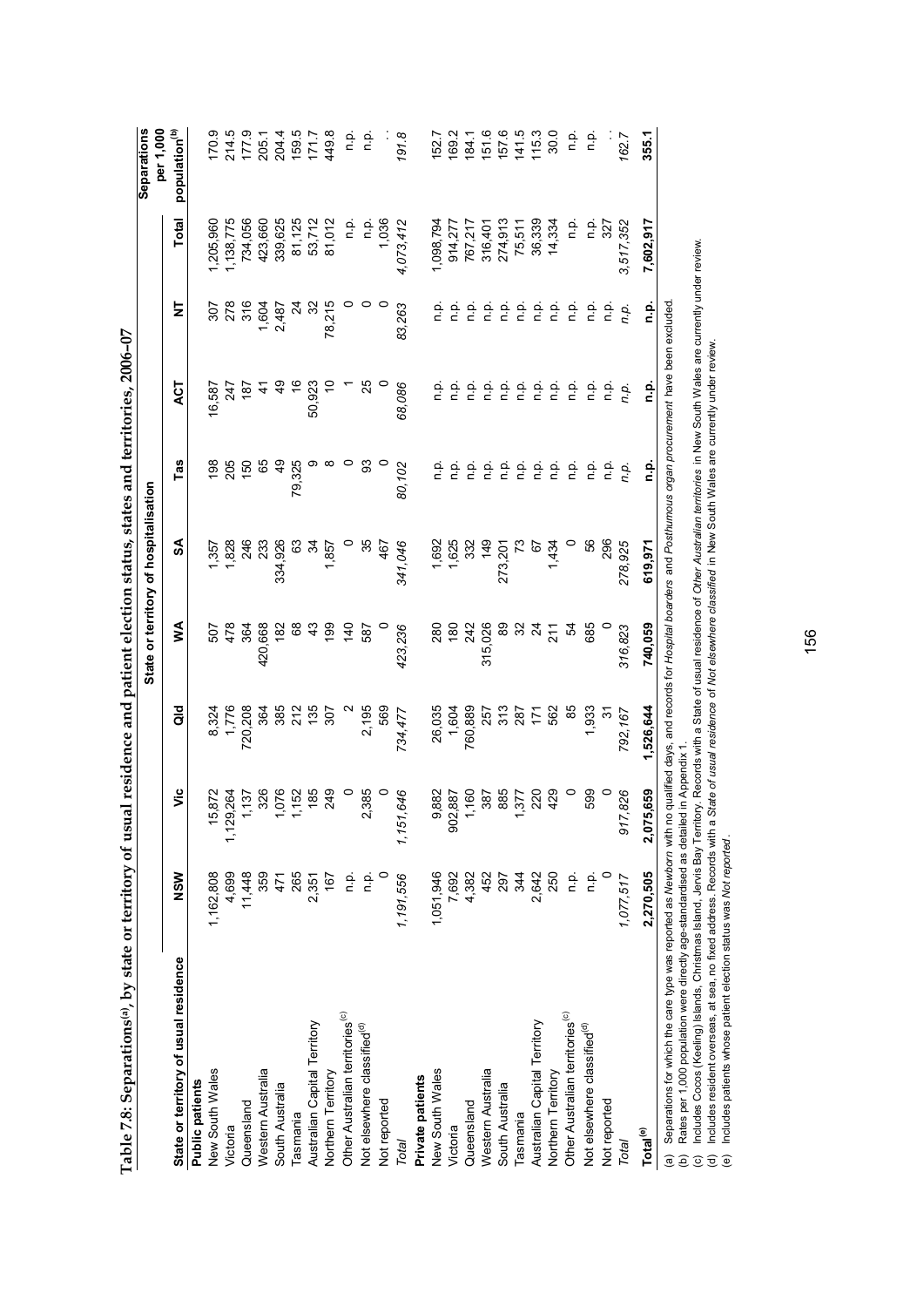| $\sim$ $\sim$ $\sim$<br>l |  |
|---------------------------|--|
|                           |  |
|                           |  |
|                           |  |
|                           |  |
|                           |  |
|                           |  |
|                           |  |
|                           |  |
|                           |  |
|                           |  |
| ،<br>با                   |  |
|                           |  |
|                           |  |
| $-4$                      |  |
|                           |  |
|                           |  |
|                           |  |
|                           |  |
| Í                         |  |
|                           |  |
|                           |  |
| ا<br>ا                    |  |
|                           |  |
|                           |  |
|                           |  |
|                           |  |
|                           |  |
|                           |  |
|                           |  |
|                           |  |
|                           |  |
|                           |  |
|                           |  |
|                           |  |
|                           |  |
|                           |  |
|                           |  |
|                           |  |
|                           |  |
|                           |  |
|                           |  |
|                           |  |
|                           |  |
|                           |  |
|                           |  |
|                           |  |
| ֚֘֝                       |  |
|                           |  |
| l                         |  |
|                           |  |
|                           |  |
| í                         |  |
| ١<br>֚֚֡                  |  |
| i                         |  |
| I                         |  |
|                           |  |
|                           |  |
| j                         |  |
| ׇ֚֚֘֝֬֝֬                  |  |
| ׇ֚֓                       |  |
| י                         |  |
|                           |  |
| I<br>l                    |  |
| l                         |  |
| ï                         |  |

|                                                                                                                            |             |                           |                                 | State or territory of hospitalisation |                                                         |                                |               |                           |                                     |
|----------------------------------------------------------------------------------------------------------------------------|-------------|---------------------------|---------------------------------|---------------------------------------|---------------------------------------------------------|--------------------------------|---------------|---------------------------|-------------------------------------|
| State or territory of usual residence                                                                                      | <b>NSM</b>  | yic                       | $\frac{d}{d}$                   | ≸                                     | వ్                                                      | Tas                            | Ę             | 눋                         | Total                               |
| Public hospitals                                                                                                           |             |                           |                                 |                                       |                                                         |                                |               |                           |                                     |
| New South Wales                                                                                                            | 1.06        |                           |                                 |                                       |                                                         |                                |               |                           |                                     |
| Victoria                                                                                                                   | 1.15        |                           |                                 |                                       |                                                         |                                |               |                           |                                     |
| Queensland                                                                                                                 | 1.04        |                           |                                 |                                       |                                                         |                                |               |                           |                                     |
| Western Australia                                                                                                          | 1.70        | 8845886655                |                                 |                                       | $777700000$                                             | $7.076884$ $7.07684$ $0.07684$ |               | $7.58868773$ $7.58869573$ |                                     |
| South Australia                                                                                                            | 1.41        |                           |                                 |                                       |                                                         |                                |               |                           |                                     |
| Tasmania                                                                                                                   | 1.54        |                           |                                 |                                       |                                                         |                                |               |                           |                                     |
| Australian Capital Territory                                                                                               | 1.43        |                           |                                 |                                       |                                                         |                                |               |                           |                                     |
| Northern Territory                                                                                                         | 1.62        | 2.36                      |                                 |                                       |                                                         |                                |               |                           | 5.888888878                         |
| Other Australian territories <sup>(b)</sup>                                                                                | ρ.<br>Π     | Ì,                        |                                 |                                       |                                                         | Ť,                             |               | Ì,                        |                                     |
| Not elsewhere classified <sup>(c)</sup>                                                                                    | ن<br>ء      | 1.26                      |                                 |                                       | $\frac{1}{2}$ $\frac{2}{3}$ $\frac{2}{3}$ $\frac{2}{5}$ | 1.63                           |               |                           | $rac{a}{c}$ $rac{a}{c}$ $rac{a}{c}$ |
| Not reported                                                                                                               |             |                           |                                 |                                       |                                                         |                                |               |                           |                                     |
| Total                                                                                                                      | 70.1        | 0.95                      |                                 | .<br>0.95                             |                                                         | $\frac{3}{2}$                  | $\frac{5}{2}$ | 0.72                      |                                     |
| Private hospitals                                                                                                          |             |                           |                                 |                                       |                                                         |                                |               |                           |                                     |
| New South Wales                                                                                                            | 0.95        |                           |                                 |                                       |                                                         |                                |               |                           |                                     |
| Victoria                                                                                                                   | 0.92        | $25.888887$<br>$75.88887$ |                                 |                                       | $23.8888888877$                                         |                                |               |                           |                                     |
| Queensland                                                                                                                 | 0.94        |                           |                                 |                                       |                                                         |                                |               |                           |                                     |
| Western Australia                                                                                                          | 1.46        |                           |                                 |                                       |                                                         |                                |               |                           |                                     |
| South Australia                                                                                                            | 1.64        |                           |                                 |                                       |                                                         |                                |               |                           |                                     |
| Tasmania                                                                                                                   | 1.84        |                           |                                 |                                       |                                                         |                                |               |                           |                                     |
| Australian Capital Territory                                                                                               | <b>1.38</b> |                           |                                 |                                       |                                                         |                                |               |                           |                                     |
| Northern Territory                                                                                                         | 1.29        |                           |                                 |                                       |                                                         |                                |               |                           |                                     |
| Other Australian territories <sup>(b)</sup>                                                                                | ρ.<br>Γ     |                           | 6880060688068098888888888888888 |                                       | Ŷ,                                                      |                                |               |                           |                                     |
| Not elsewhere classified <sup>(c)</sup>                                                                                    | ρ.<br>Γ     | 0.84                      |                                 | 0.86                                  |                                                         |                                |               |                           |                                     |
| Not reported                                                                                                               |             |                           |                                 |                                       | 0.88<br>1.28                                            |                                |               |                           |                                     |
| <b>Total</b>                                                                                                               | 0.96        | <u>ច</u><br>0.91          |                                 | 0.92                                  | 0.99                                                    | 훈                              | 흗             |                           |                                     |
| (a) Separations for which the care type was reported as Acute, or Newborn with qualified patient days, or was Not reported |             |                           |                                 |                                       |                                                         |                                |               |                           |                                     |

(b) Includes Cocos (Keeling) Islands, Christmas Island, Jervis Bay Territory.

(c) Includes resident overseas, at sea, no fixed address.

(∾) Populais Coos (Keeling) Islands, Christmas Island, Jervise Bay Territory.<br>(b) Includes Coos (Keeling) Islands, Christmas Island, Jervis Bay Territory.<br>(c) Includes resident overseas, at sea, no fixed address.<br>*Note: Note:* Average cost weights have been calculated using AR-DRG version 5.0 cost weights (2005–06) for both the public sector and the private sector.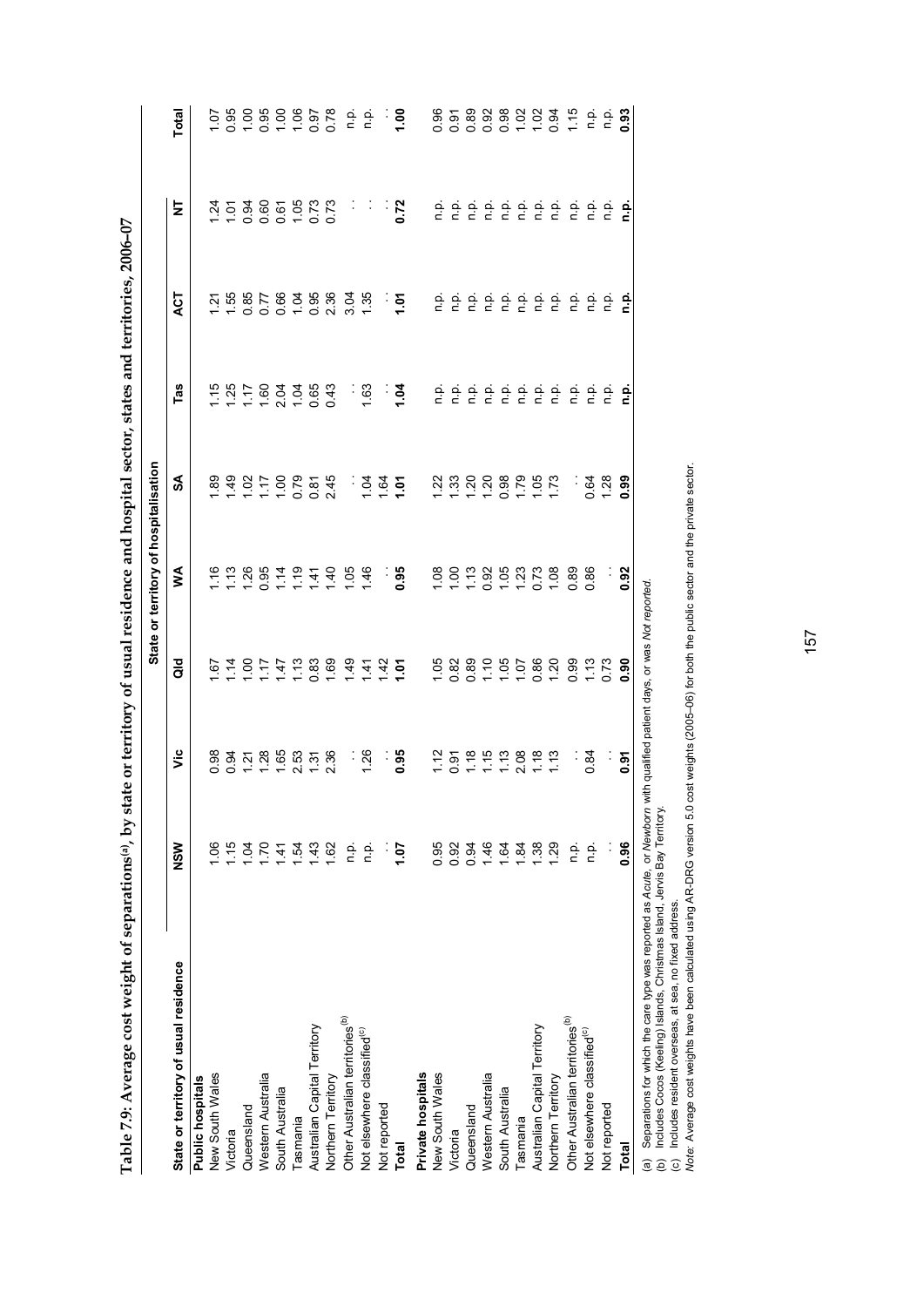|                                             |                  |                                                             |                                           | State or territory of hospitalisation |                                     |               |                          |                                                              |              |
|---------------------------------------------|------------------|-------------------------------------------------------------|-------------------------------------------|---------------------------------------|-------------------------------------|---------------|--------------------------|--------------------------------------------------------------|--------------|
| State or territory of usual residence       | $rac{8}{2}$      | ۶Ë                                                          | ă                                         | ⋚                                     | S                                   | Tas           | <b>ACT<sup>(b)</sup></b> | $\overline{z}$                                               | <b>Total</b> |
| New South Wales                             | 4,686<br>ي<br>9ق | 49,803                                                      | 46,203                                    | 1,566                                 | 8,566                               | 684           | م<br>ء                   |                                                              | ن<br>ء       |
| Victoria                                    | 16,810           | 3,362,856                                                   | 6,392                                     | 1,690                                 | 8,588                               | 47            | ۹'n                      |                                                              | ρ.<br>Γ      |
| Queensland                                  | 37,782           |                                                             |                                           | 1,415                                 | $\frac{811}{2}$                     | 626           | ρ.<br>Γ                  |                                                              | n.p.         |
| Western Australia                           | 2,113            |                                                             | 2,282,282<br>1,402<br>1,635<br>719<br>373 | ,202,234                              | 952                                 | 285           |                          | $1,280$<br>$9,76$<br>$9,76$<br>$9,823$<br>$9,823$<br>$4,823$ | م<br>ء       |
| South Australia                             | 2,005            |                                                             |                                           |                                       |                                     | 358           | ن في<br>في               |                                                              | فہ<br>و      |
| Tasmania                                    | 1,290            |                                                             |                                           |                                       |                                     | 267,296       | فہ<br>a                  | $\frac{8}{3}$                                                | ف<br>a       |
| Australian Capital Territory                | 0,340            |                                                             |                                           | <b>850 569</b><br>850 569             |                                     | 25            |                          | $\frac{8}{2}$                                                | فہ<br>و      |
| Northern Territory                          | 501              | 4 – 6 9 9 7 9 1<br>7 7 9 9 9 9 7 9 1<br>7 7 9 9 9 9 9 1 9 1 | 1,644                                     |                                       | ,067,301<br>174<br>15,025<br>15,025 |               | 후 후                      | 182,565                                                      | م<br>a       |
| Other Australian territories <sup>(c)</sup> | ن<br>E           | $\frac{1}{2}$                                               |                                           | 485                                   |                                     |               | q.                       |                                                              | n p.         |
| Not elsewhere classified <sup>(d)</sup>     | ن<br>ص           | 10,014                                                      | 9,006                                     | 2,327                                 | 150                                 | $\frac{2}{9}$ | نې<br>ء                  |                                                              | ءِ<br>ء      |
| Not reported                                |                  |                                                             | 2,528                                     |                                       | 2,398                               |               | نے<br>ء                  |                                                              | غ            |
| Total                                       | 4,018,646        | 1,446,611                                                   | ,352,187                                  | , 211, 447                            | ,104,055                            | 270,423       | ءِ<br>ء                  | 193,777                                                      | ءِ<br>ت      |
|                                             |                  |                                                             |                                           |                                       |                                     |               |                          |                                                              |              |

**Table 7.10: Notional cost (\$'000) of separations(a), by state or territory of usual residence, public patients, all hospitals, states and territories, 2006–07**  Table 7.10: Notional cost (\$'000) of separations(a), by state or territory of usual residence, public patients, all hospitals, states and territories, 2006-07 Separations for which the patient election status was *Public* and for which the care type was reported as Acute, Newborn with at least one qualified day, or Not reported have been included. These data are based<br>on the AR-*Public* and for which the care type was reported as *Acute, Newborn* with at least one qualified day, or *Not reported* have been included. These data are based on the AR-DRG for each separation multiplied by the 2005–06 AR-DRG average public cost of \$3,542. These figures do not represent actual expenditure on these separations. These figures should also not be Separations for which the patient election status was (a)

interpreted as an estimate of the total cost of public patients as they do not include estimates of costs for separations with non-acute care.

(b) ACT Health did not give permission for the release of these data because they do not reflect actual expenditure.

(c) Includes Cocos (Keeling) Islands, Christmas Island, Jervis Bay Territory.  $\widehat{e}\,\widehat{e}\,\widehat{\varpi}$ 

Includes resident overseas, at sea, no fixed address. Includes resident overseas, at sea, no fixed address.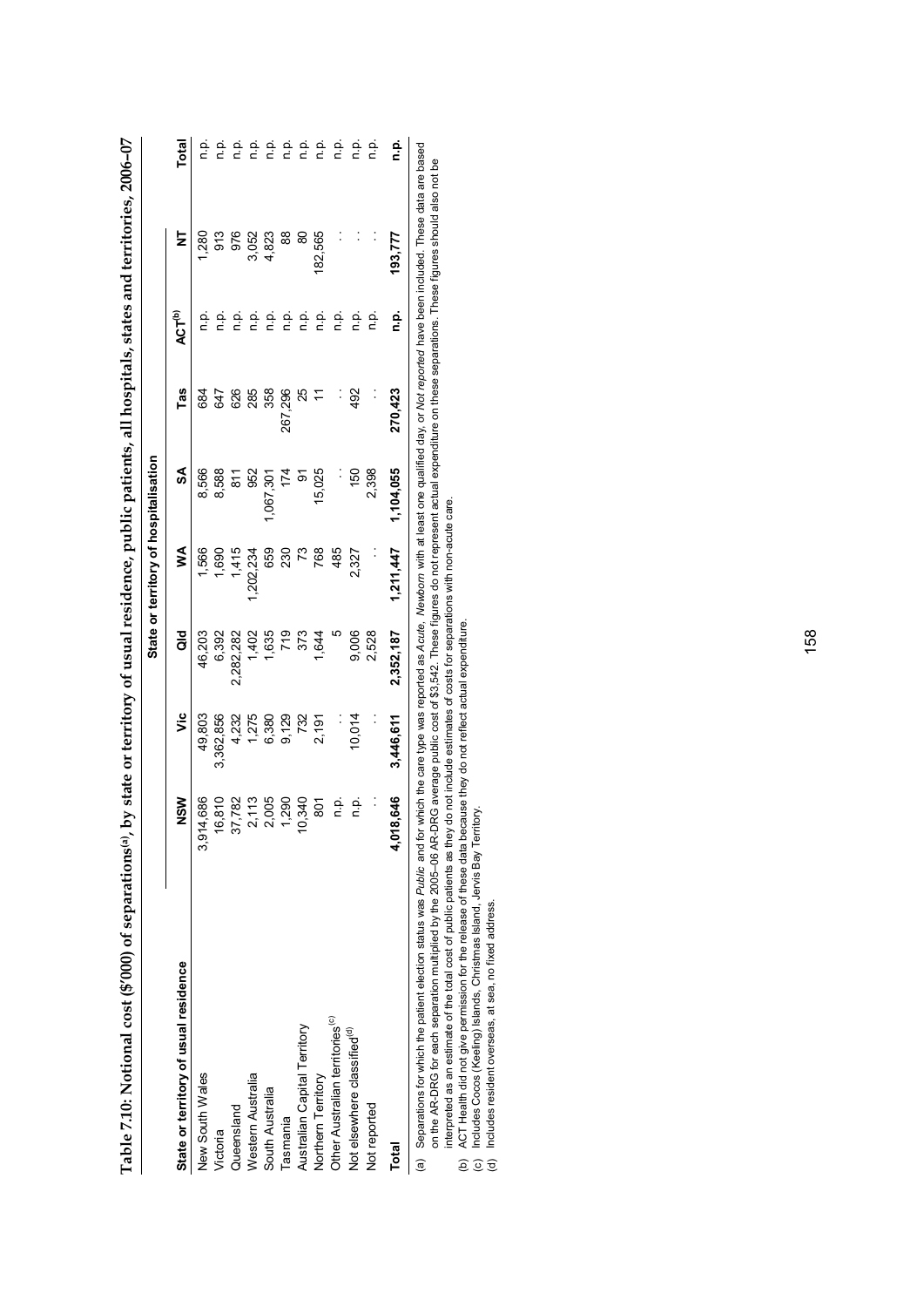| רות בית                                                       |
|---------------------------------------------------------------|
|                                                               |
| The by care type and hospital sector, states and territories. |
|                                                               |
|                                                               |
|                                                               |
|                                                               |
|                                                               |
| l                                                             |
|                                                               |
|                                                               |
|                                                               |
| ı                                                             |
|                                                               |
|                                                               |
| ------------<br>エムレート                                         |
|                                                               |

| Table 7.11: Separations(a), by care type and hospital se                           |                                                                                                                                                                                                                                                                                                                                                      |                          | ctor, states and territories, 2006-07 |                               |                  |                            |                |                   |                         |
|------------------------------------------------------------------------------------|------------------------------------------------------------------------------------------------------------------------------------------------------------------------------------------------------------------------------------------------------------------------------------------------------------------------------------------------------|--------------------------|---------------------------------------|-------------------------------|------------------|----------------------------|----------------|-------------------|-------------------------|
| Care type                                                                          | NSM                                                                                                                                                                                                                                                                                                                                                  | Vic <sup>(b)</sup>       | ă                                     | ⋚                             | SA               | Tas                        | ξ              | ₹                 | Total                   |
| Public hospitals                                                                   |                                                                                                                                                                                                                                                                                                                                                      |                          |                                       |                               |                  |                            |                |                   |                         |
| Acute care                                                                         |                                                                                                                                                                                                                                                                                                                                                      | ,267,763                 | 749,127                               | 135,356                       | 376,441          | 93,812                     | 71,094         | 83,777            | 4,483,795               |
| Rehabilitation care-not further specified                                          | 1,406,425<br>24,686                                                                                                                                                                                                                                                                                                                                  | 13,475                   |                                       | 7,261                         | 7,493            | 984                        |                | 455               | 54,354                  |
| Rehabilitation care-delivered in a designated unit                                 |                                                                                                                                                                                                                                                                                                                                                      |                          | 8,904                                 |                               |                  |                            | <u>និ</u> និ   |                   | 9,406                   |
| Rehabilitation care-according to a designated program                              | $\cdot$                                                                                                                                                                                                                                                                                                                                              |                          | 3,340                                 |                               |                  |                            |                |                   | 3,590                   |
| Rehabilitation care-principal clinical intent                                      |                                                                                                                                                                                                                                                                                                                                                      |                          | 2,378                                 |                               |                  |                            |                |                   | 3,472                   |
| Rehabilitation total                                                               |                                                                                                                                                                                                                                                                                                                                                      | 13,475                   | 14,622                                |                               |                  |                            | 1,846          |                   | 70,822                  |
| Palliative care                                                                    |                                                                                                                                                                                                                                                                                                                                                      |                          | 4,405                                 |                               | 7,493<br>1,324   |                            | 476            | 455<br>268<br>174 |                         |
| Geriatric evaluation and management                                                |                                                                                                                                                                                                                                                                                                                                                      |                          | 550                                   |                               |                  | 38<br>36<br>36<br>36<br>56 | 557            |                   | 21,785<br>14,670        |
| Psychogeriatric care                                                               |                                                                                                                                                                                                                                                                                                                                                      | 5,182<br>11,009<br>2,045 | 492                                   | 7,261<br>1,318<br>672<br>716  | 170              |                            | S.             |                   | 4,695                   |
| Maintenance care                                                                   |                                                                                                                                                                                                                                                                                                                                                      | 2,190                    | 5,525                                 |                               |                  | 591                        | 868            | 168               | 19,093                  |
| Newborn-qualified days only                                                        | $74,680$<br>$8452$<br>$8,453$<br>$8,639$<br>$8,639$<br>$8,670$<br>$8,670$<br>$8,670$<br>$8,670$<br>$8,670$<br>$8,670$<br>$8,670$<br>$8,670$<br>$6,670$<br>$6,670$<br>$6,670$<br>$6,670$                                                                                                                                                              |                          | 7,228                                 | 2,259<br>2,852                | $1,484$<br>2,811 | 1,176                      | 830            | 959               | 35,993                  |
| Newborn-qualified and unqualified days <sup>(c)</sup>                              |                                                                                                                                                                                                                                                                                                                                                      | 10,466<br>2,112          | 2,380                                 | 462                           | 923              |                            | 65             |                   | 10,058                  |
| Newborn-unqualified days only                                                      |                                                                                                                                                                                                                                                                                                                                                      | 41,791<br>54,369         | 33,144                                |                               | 10,685           |                            |                |                   | 175,754                 |
| Newborn total                                                                      |                                                                                                                                                                                                                                                                                                                                                      |                          | 42,752                                | 18,021<br>21,335              | 14,419           | 3,233<br>4,409             | 3,014          | 2,354<br>3,313    | 221,805                 |
| Other admitted patient care                                                        |                                                                                                                                                                                                                                                                                                                                                      |                          | $\overline{5}$                        |                               |                  |                            |                |                   | 316                     |
| Not reported                                                                       | း အ                                                                                                                                                                                                                                                                                                                                                  |                          |                                       |                               |                  |                            |                |                   |                         |
| Total                                                                              | 1,525,641                                                                                                                                                                                                                                                                                                                                            | ,356,033                 | 817,774                               | 468,917                       | 401,332          | 100,389                    | 78,781         | 88,167            | 4,837,034               |
| Private hospitals                                                                  |                                                                                                                                                                                                                                                                                                                                                      |                          |                                       |                               |                  |                            |                |                   |                         |
| Acute care                                                                         | 747,326                                                                                                                                                                                                                                                                                                                                              | 737,499                  | 715,742                               | 283,136                       | 223,458          |                            |                |                   | 2,816,475               |
| Rehabilitation care-not further specified                                          | 56,463                                                                                                                                                                                                                                                                                                                                               | 13,275                   |                                       | 1,093                         | 5,093            | م.<br>P                    | نې<br>a        | م<br>n            | 76,557                  |
| Rehabilitation care-delivered in a designated unit                                 |                                                                                                                                                                                                                                                                                                                                                      |                          | 12,399                                |                               |                  | ف<br>ء                     | ې              | ف<br>ء            | 12,399                  |
| Rehabilitation care-according to a designated program                              | $\cdot$                                                                                                                                                                                                                                                                                                                                              |                          | 4,066                                 |                               |                  | م.<br>P                    | e e e<br>e e e | ءِ<br>ء           | 4,066                   |
| Rehabilitation care-principal clinical intent                                      |                                                                                                                                                                                                                                                                                                                                                      |                          | 3,379                                 |                               |                  | n.p                        |                | q.                | 3,379                   |
| Rehabilitation total                                                               | 56,463                                                                                                                                                                                                                                                                                                                                               | 13,275<br>508            | 19,844                                | 1,093<br>2,459                | 5,093            | n.p.                       |                | n.p.              | 96,401                  |
| Palliative care                                                                    |                                                                                                                                                                                                                                                                                                                                                      |                          | 2,083                                 |                               | 125              |                            |                | n.p.              | 6,488                   |
| Geriatric evaluation and management                                                |                                                                                                                                                                                                                                                                                                                                                      |                          |                                       |                               |                  | ن في<br>في                 |                | ف<br>ء            | 780                     |
| Psychogeriatric care                                                               |                                                                                                                                                                                                                                                                                                                                                      | 6,052<br>51              |                                       |                               |                  | ف<br>ء                     |                |                   | 6,138                   |
| Maintenance care                                                                   |                                                                                                                                                                                                                                                                                                                                                      |                          | 1,308                                 | 166                           |                  |                            |                | ن في<br>في        | 1,636                   |
| Newborn-qualified days only                                                        | $\begin{array}{c}\n 442 \\  740 \\  7480 \\  780 \\  800 \\  7480 \\  7480 \\  7480 \\  7480 \\  7480 \\  7480 \\  7480 \\  7480 \\  7480 \\  7480 \\  7480 \\  7480 \\  7480 \\  7480 \\  7480 \\  7480 \\  7480 \\  7480 \\  7480 \\  7480 \\  7480 \\  7480 \\  7480 \\  7480 \\  7480 \\  7480 \\  7480 \\  7480 \\  7480 \\  7480 \\  7480 \\ $ | 4,032                    | 1,859                                 | 821                           | 597              | 후 후 후<br>후 후 후             |                | ې                 | 10,655                  |
| Newbom-qualified and unqualified days <sup>(c)</sup>                               |                                                                                                                                                                                                                                                                                                                                                      |                          | 784                                   | $7,500$<br>$7,500$<br>$9,734$ |                  |                            |                | ف<br>n            | 2,591                   |
| Newborn-unqualified days only                                                      |                                                                                                                                                                                                                                                                                                                                                      | 4,069<br>77              | 15,843                                |                               | 367<br>064       | ف<br>n                     |                | ن<br>a            |                         |
| Newborn total                                                                      | $\frac{19,774}{23,012}$                                                                                                                                                                                                                                                                                                                              |                          | 18,486                                |                               |                  | n.p.                       | n.p.           | n.p.              | 47,464<br>60,710<br>473 |
| Other admitted patient care                                                        |                                                                                                                                                                                                                                                                                                                                                      |                          | 380                                   |                               |                  | ف<br>ء                     | م<br>ء         | e                 |                         |
| Not reported                                                                       |                                                                                                                                                                                                                                                                                                                                                      |                          |                                       |                               |                  | م<br>ء                     | ف<br>أ         | م.<br>P           |                         |
| Total                                                                              | 50<br>828,1                                                                                                                                                                                                                                                                                                                                          | 761,454                  | 757,857                               | 296,663                       | 229,691          | م.<br>a                    | ۼ              | <u>م</u>          | 2,989,101               |
| (a) Does not include records for Hospital boarders or Posthumous organ procurement |                                                                                                                                                                                                                                                                                                                                                      |                          |                                       |                               |                  |                            |                |                   |                         |

(b) The reporting of *Newborns* with unqualified days only is not compulsory for the Victorian private sector, resulting in a low number of separations in this category.

ια Does not include records or rro*spira boardes or rosumirous organ procurement.*<br>(b) The reporting of *Newborns* with unqualified days only is not compulsory for the Victorian private sector, resulting in a low number (c) Tasmania and the Northern Terrritory did not supply *Newborn* care according to the *National health data dictionary* definition and did not report any separations with both qualified and unqualified days.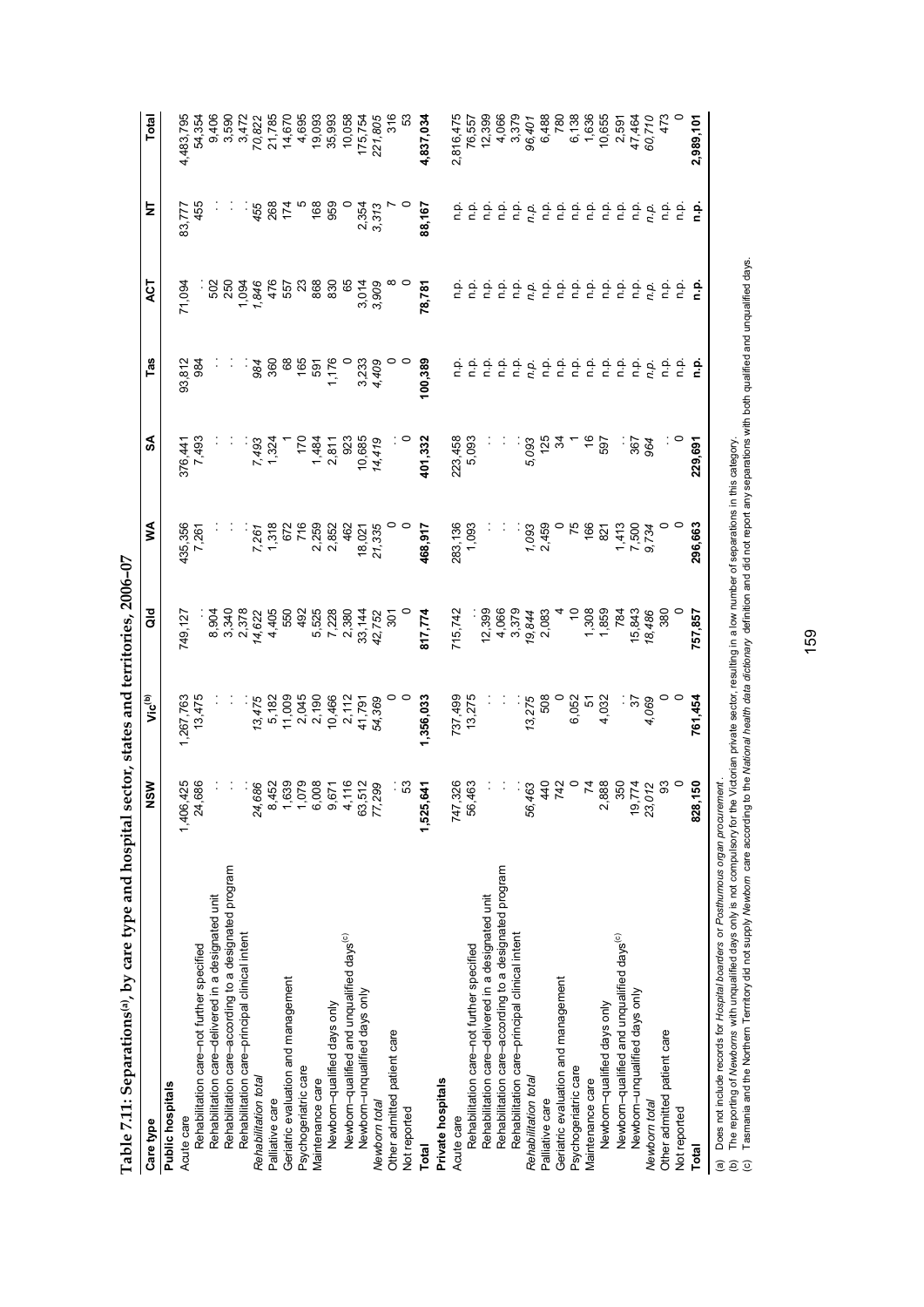| -2222                                              |
|----------------------------------------------------|
| rrnt-orn                                           |
| , by care type and hospital sector, states and ten |
|                                                    |
|                                                    |
| ı                                                  |
|                                                    |
| j                                                  |
| ;<br>$\frac{1}{1}$                                 |
|                                                    |

| Table 7.12: Patient days <sup>(a)</sup> , by care type and hospital                                                                                                                                                                                                                                                                                                      |                |                    | sector, states and territories, 2006-07 |           |           |                  |               |                 |                           |
|--------------------------------------------------------------------------------------------------------------------------------------------------------------------------------------------------------------------------------------------------------------------------------------------------------------------------------------------------------------------------|----------------|--------------------|-----------------------------------------|-----------|-----------|------------------|---------------|-----------------|---------------------------|
| Care type                                                                                                                                                                                                                                                                                                                                                                | NSM            | Vic <sup>(b)</sup> | ă                                       | ≸         | SA        | Tas              | 73            | ₫               | Total                     |
| Public hospitals                                                                                                                                                                                                                                                                                                                                                         |                |                    |                                         |           |           |                  |               |                 |                           |
| Acute care                                                                                                                                                                                                                                                                                                                                                               | 008,247<br>Ю   | 3,499,030          | 2,219,919                               | 1,261,532 | 1,231,088 | 334,158          | 197,376       | 231,194         | 13,982,544                |
| Rehabilitation care-not further specified                                                                                                                                                                                                                                                                                                                                | 507,555        | 300,366            |                                         | 153,458   | 122,670   | 26,709           |               | 4,357           | 1,115,115                 |
| Rehabilitation care-delivered in a designated unit                                                                                                                                                                                                                                                                                                                       |                |                    | 103,323                                 |           |           |                  | 6,598         |                 | 109,921                   |
| Rehabilitation care-according to a designated program                                                                                                                                                                                                                                                                                                                    |                |                    | 80,237                                  |           |           |                  | 5,844         |                 | 86,081                    |
| Rehabilitation care-principal clinical intent                                                                                                                                                                                                                                                                                                                            |                |                    | 40,038                                  |           |           |                  | 11,033        |                 | 51,071                    |
| Rehabilitation total                                                                                                                                                                                                                                                                                                                                                     | 507,555        | 300,366            | 223,598                                 | 153,458   | 122,670   | 26,709           | 23,475        | 4,357           | 1,362,188                 |
| Palliative care                                                                                                                                                                                                                                                                                                                                                          | 107,394        | 76,673             | 40,279                                  | 12,448    | 17,557    | 4,056            | 6,151         | 2,757           | 267,315                   |
| Geriatric evaluation and management                                                                                                                                                                                                                                                                                                                                      | 15,150         | 293,980            | 8,602                                   | 6,332     |           | 1,393            | 6,215         | 4,408           | 336,084                   |
| Psychogeriatric care                                                                                                                                                                                                                                                                                                                                                     | 68,451         | 64,295             | 11,363                                  | 37,724    | 22,433    | 750              | 463           | 497             | 205,976                   |
| Maintenance care                                                                                                                                                                                                                                                                                                                                                         | 196,127        | 71,344             |                                         | 100,279   | 167,461   |                  | 17,677        | 4,210<br>10,097 |                           |
| Newborn-qualified days only                                                                                                                                                                                                                                                                                                                                              | 99,143         | 104,410            | 285,855<br>75,548                       | 35,945    | 34,314    | 27,677<br>11,622 | 8,527         |                 | 870,630<br>379,606        |
| Newborn-qualified and unqualified days (qualified days)                                                                                                                                                                                                                                                                                                                  | 13,192         | 9,019              | 5,765                                   | 2,344     | 2,636     |                  | 412           |                 | 33,368                    |
| Newborn-qualified and unqualified days (unqualified days)                                                                                                                                                                                                                                                                                                                | 11,758         | 5,261              | 4,844                                   | 911       | 1,988     |                  | 53            |                 | 24,815                    |
| Newborn-unqualified days only                                                                                                                                                                                                                                                                                                                                            | 168,002        | 109,288            | 71,911                                  | 46,401    | 28,807    | 10,288           | 6,849         | 7,081           | 448,627                   |
| Newborn total                                                                                                                                                                                                                                                                                                                                                            | 292,095        | 227,978            | 158,068                                 | 85,601    | 67,745    | 21,910           | 15,841        | 17,178          | 886,416                   |
| Other admitted patient care                                                                                                                                                                                                                                                                                                                                              |                |                    | 1,149                                   |           |           |                  | SO            |                 | 1,211                     |
| Not reported                                                                                                                                                                                                                                                                                                                                                             | 166            |                    |                                         |           |           |                  |               |                 | 166                       |
| Total <sup>(c)</sup>                                                                                                                                                                                                                                                                                                                                                     | 015,425<br>ဖ   | 4,419,117          | 2,872,078                               | 1,610,062 | 1,598,163 | 406,365          | 260,346       | 257,532         | 17,439,088                |
| Private hospitals                                                                                                                                                                                                                                                                                                                                                        |                |                    |                                         |           |           |                  |               |                 |                           |
| Acute care                                                                                                                                                                                                                                                                                                                                                               | 669,368        | 1,731,483          | 1,694,443                               | 671,745   | 535,073   |                  |               |                 | 6,570,562                 |
| Rehabilitation care-not further specified                                                                                                                                                                                                                                                                                                                                | 272,685        | 195,633            |                                         | 24,038    | 48,119    | n.p.             | n.p.          | n.p.            | 551,503                   |
| Rehabilitation care-delivered in a designated unit                                                                                                                                                                                                                                                                                                                       |                |                    | 79,389                                  |           |           | n.p.             | n.p.          | ن<br>ء          | 79,389                    |
| Rehabilitation care-according to a designated program                                                                                                                                                                                                                                                                                                                    |                |                    | 20,138                                  |           |           | n.p.             | n.p.          | n.p.            | 20,138                    |
| Rehabilitation care-principal clinical intent                                                                                                                                                                                                                                                                                                                            |                |                    | 6,824                                   |           |           | q.q              | q.q           | n.p.            | 6,824                     |
| Rehabilitation total                                                                                                                                                                                                                                                                                                                                                     | 272,685        | 195,633            | 106,351                                 | 24,038    | 48,119    | n.p.             | n.p.          | n.p.            | 657,854                   |
| Palliative care                                                                                                                                                                                                                                                                                                                                                          | 5,489          | 6,585              | 21,611                                  | 26,983    | 1,923     | م.<br>p.         | ρ.<br>Γ       | ρ.<br>Γ         | 64,735                    |
| Geriatric evaluation and management                                                                                                                                                                                                                                                                                                                                      | 1,738          |                    | 359                                     |           | 104       | n.p.             | n.p.          | n.p.            | 2,201                     |
| Psychogeriatric care                                                                                                                                                                                                                                                                                                                                                     |                | 30,968             | 25                                      | 2,369     |           | n.p.             | n.p.          | ρ.<br>Γ         | 33,364                    |
| Maintenance care                                                                                                                                                                                                                                                                                                                                                         | 2,116          | 6,006              | 48,433                                  | 8,297     | 655       | ρ.               | n.p.          | n.p.            | 66,820                    |
| Newborn-qualified days only                                                                                                                                                                                                                                                                                                                                              | 14,497         | 23,447             | 22,306                                  | 6,240     | 4,041     | n.p.             | n.p.          | n.p.            | 73,613<br>10,445<br>9,883 |
| Newborn-qualified and unqualified days (qualified days)                                                                                                                                                                                                                                                                                                                  | 4,201<br>2,068 |                    | 2,047                                   | 3,909     |           | م.<br>p.         | ۹.            | ρ.<br>Γ         |                           |
| Newborn-qualified and unqualified days (unqualified days)                                                                                                                                                                                                                                                                                                                |                |                    | 2,118                                   | 5,310     |           | p.<br>C          | n.p.          | n.p.            |                           |
| Newborn-unqualified days only                                                                                                                                                                                                                                                                                                                                            | 92,461         | مبر<br>ب           | 62,088                                  | 38,686    | 974       | ρ.<br>Γ          | ρ.<br>Γ       | n.p.            | 211,403                   |
| Newborn total                                                                                                                                                                                                                                                                                                                                                            | 106,271        | 23,204             | 86,068                                  | 57,190    | 4,775     | n.p.             | n.p.          | n.p.            | 297,562                   |
| Other admitted patient care                                                                                                                                                                                                                                                                                                                                              | 624            |                    | 5,259                                   |           |           | n.p.             | n.p.          | م.<br>P         | 5,883                     |
| Not reported                                                                                                                                                                                                                                                                                                                                                             |                |                    |                                         |           |           | ف<br>ء           | n.p.          | م<br>ء          |                           |
| $\mathsf{Total}^{(c)}$                                                                                                                                                                                                                                                                                                                                                   | ,970,718       | 1,994,122          | 1,900,834                               | 743,581   | 589,917   | <u>م</u><br>م    | <u>م</u><br>م | ء<br>ح          | 7,485,477                 |
| The reporting of Newborns with unqualified days only is not compulsory for the Victorian private sector, resulting in a low number of patient days for this category.<br>Does not include records for Hospital boarders or Posthumous organ procurement.<br>Excludes separations for Newborn with unqualified days only.<br>$\widehat{e}$ $\widehat{e}$<br>$\widehat{a}$ |                |                    |                                         |           |           |                  |               |                 |                           |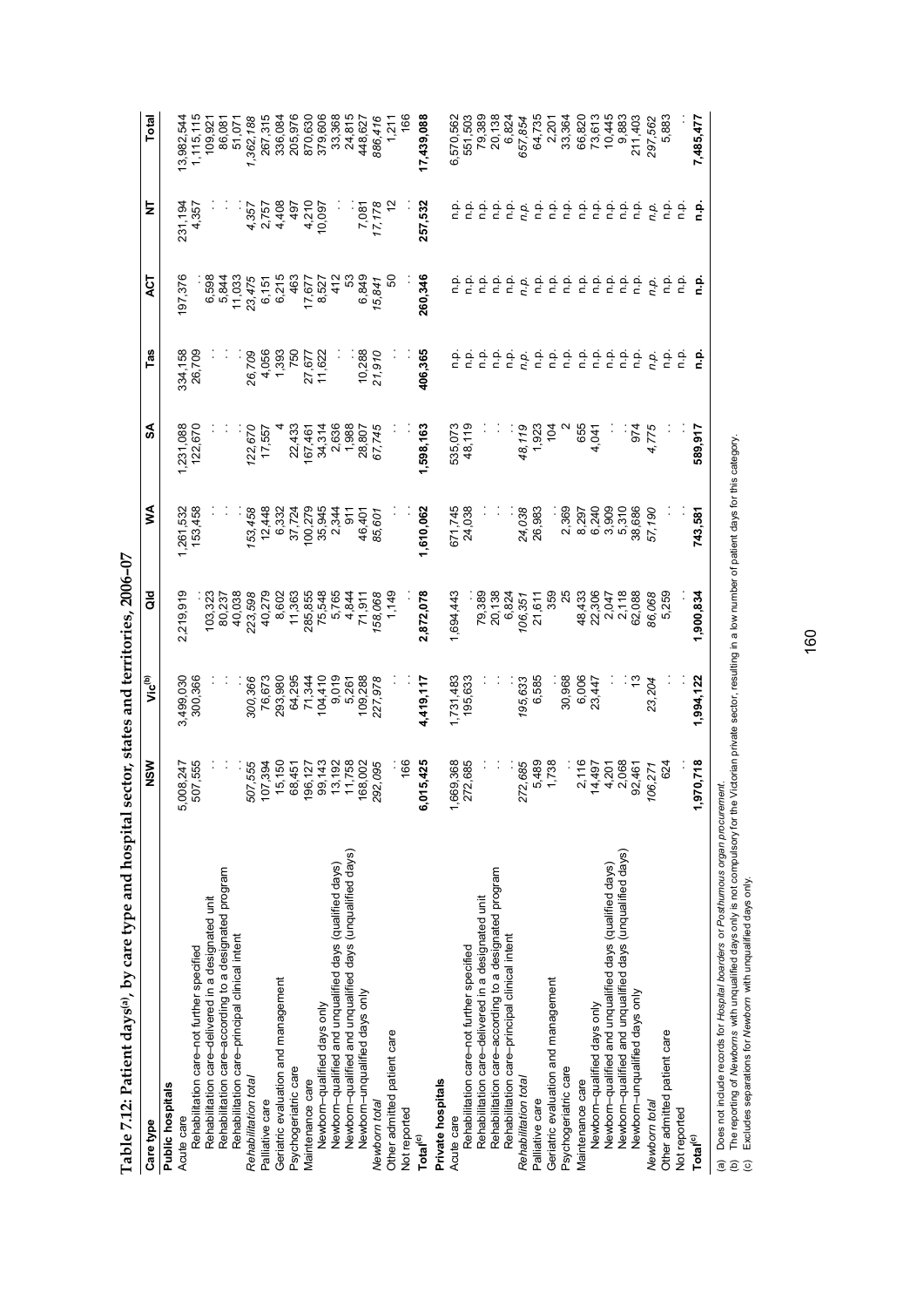**Table 7.13: Separations for non-acute care(a), by patient election status, mode of separation and hospital sector, Australia, 2006–07**  Table 7.13: Separations for non-acute care(a), by patient election status, mode of separation and hospital sector, Australia, 2006-07

|                                     |                                          | transfer to<br>acute<br>Discharge/<br>an(other)<br>hospital | aged care<br>service <sup>(b)</sup><br>transfer to a<br>esidential<br>Discharge/ | an(other)<br>psychiatric<br>Discharge/<br>hospital | accomm-<br>odation<br>transfer to transfer to other<br>health care <sup>(c)</sup><br>Discharge | type<br>change<br><b>Statistical</b><br>discharge- | discharge<br>at own risk<br>advice/<br>medical<br>Left againsf | discharge<br>from leave<br><b>Statistical</b> | Died                   | Other <sup>(d)</sup>    | Total <sup>(e)</sup>        |
|-------------------------------------|------------------------------------------|-------------------------------------------------------------|----------------------------------------------------------------------------------|----------------------------------------------------|------------------------------------------------------------------------------------------------|----------------------------------------------------|----------------------------------------------------------------|-----------------------------------------------|------------------------|-------------------------|-----------------------------|
| Public hospitals                    |                                          |                                                             |                                                                                  |                                                    |                                                                                                |                                                    |                                                                |                                               |                        |                         |                             |
| Rehabilitation care                 | Public patients <sup>(f)</sup>           | 4,570                                                       |                                                                                  |                                                    | 593                                                                                            |                                                    | 502                                                            | 543                                           |                        | 42,399                  | 56,981                      |
|                                     | Private patients                         |                                                             | 2,361<br>1,001                                                                   | 628                                                | 245                                                                                            |                                                    | 60                                                             | 130                                           | $304$<br>$72$<br>$418$ | 8,918                   | 13,671                      |
|                                     | Total <sup>(g)</sup>                     | $1,723$<br>6,313                                            | 3,370                                                                            |                                                    | 843                                                                                            | 5,612<br>1,455<br>7,077                            | 562                                                            | 674                                           |                        | 51,441                  | 70,822                      |
| Palliative care                     | Public patients <sup>(f)</sup>           |                                                             | 437                                                                              | ო                                                  | 155                                                                                            | 475                                                | 36                                                             | 142                                           | 9,700                  | 5,430                   |                             |
|                                     | Private patients                         | 734<br>224                                                  |                                                                                  | ○                                                  | 89                                                                                             | $\mathcal{F}$                                      |                                                                |                                               | 2,989                  |                         |                             |
|                                     | Total <sup>(g)</sup>                     | 958                                                         | 600                                                                              | ా                                                  | 194                                                                                            | 549                                                | 43                                                             | 55<br>197                                     | 12,692                 | $1,119$<br>$6,549$      | $17,112$<br>4,670<br>21,785 |
| Other non-acute <sup>(h)</sup> care | Public patients <sup>(f)</sup>           | 3,045                                                       |                                                                                  | 360                                                | 918                                                                                            | 4,052                                              |                                                                |                                               |                        |                         | 30,672                      |
|                                     |                                          | 848                                                         | 7,696<br>1,965                                                                   | 139                                                | 300                                                                                            | 967                                                |                                                                | 207                                           | $1,271$<br>401         | 12,964<br>3,090         | 7,746                       |
|                                     | Private patients<br>Tota/ <sup>(g)</sup> | 3,898                                                       | 9,670                                                                            | 500                                                |                                                                                                |                                                    | 525 281                                                        | 226<br>1,097                                  | $1,674$<br>14,784      |                         | 38,458                      |
| Total                               |                                          | 11,169                                                      | 13,640                                                                           | 5ő                                                 | $1,218$<br>2,255                                                                               | 5,016<br>12,642                                    |                                                                |                                               |                        | 16,074<br><b>74,064</b> | 131,065                     |
| Private hospitals                   |                                          |                                                             |                                                                                  |                                                    |                                                                                                |                                                    |                                                                |                                               |                        |                         |                             |
| Rehabilitation care                 | Public patients <sup>(f)</sup>           | 65                                                          |                                                                                  |                                                    |                                                                                                |                                                    |                                                                |                                               |                        |                         | 461                         |
|                                     | Private patients                         | 2,182                                                       | 22<br>88<br>92                                                                   | ო                                                  | 155                                                                                            | 1,386<br>1,386<br>1,440                            | 5                                                              | 339                                           | <u>ុ</u> ឌ             | 245<br>90,794           | 95,940                      |
|                                     | Total <sup>(g)</sup>                     | 2,247                                                       |                                                                                  | ొ                                                  | 155                                                                                            |                                                    | 33                                                             | 339                                           | 108                    | 91,039                  | 96,401                      |
| Palliative care                     | Public patients <sup>(f)</sup>           | 471                                                         |                                                                                  | 0                                                  |                                                                                                |                                                    |                                                                |                                               |                        |                         |                             |
|                                     | Private patients                         | 93                                                          | 8<br>4<br>4                                                                      | $\circ$                                            |                                                                                                | $\overline{1}$                                     |                                                                |                                               | 812<br>1,786           | 552<br>2,669            | 1,875<br>4,613              |
|                                     | Total <sup>(g)</sup>                     | 564                                                         | 88                                                                               | $\circ$                                            |                                                                                                | 26                                                 | က                                                              | ო                                             | 2,598                  | 3,221                   | 6,488                       |
| Other non-acute <sup>(h)</sup> care | Public patients <sup>(f)</sup>           | 27                                                          | 208                                                                              | 0                                                  |                                                                                                |                                                    | 0                                                              |                                               |                        | 38                      | 357                         |
|                                     | Private patients                         | 228                                                         | 411                                                                              | $\circ$                                            | တ                                                                                              | 33<br>96                                           | $\sim$                                                         |                                               | 89<br>05               | 7,385                   | 8,197                       |
|                                     | Total <sup>(g)</sup>                     | 255                                                         | 619                                                                              | ○                                                  |                                                                                                | 129                                                | $\sim$                                                         |                                               | 84                     | 7,443                   | 8,554                       |
| Total                               |                                          | 3,066                                                       | 1,662                                                                            |                                                    | 173                                                                                            | 595                                                | 38                                                             | 343                                           | 2,800                  | 01,703                  | 11,443                      |
|                                     |                                          |                                                             |                                                                                  |                                                    |                                                                                                |                                                    |                                                                |                                               |                        |                         |                             |

Includes separations for which the care type was reported as Rehabilitation care, Palliative care, Psychogeriatric care, Geriatric evaluation and management or Maintenance care. (a) Includes separations for which the care type was reported as *Rehabilitation care, Palliative care, Psychogeriatric care, Geriatric evaluation and management* or *Maintenance care* .

Unless this is the usual place of residence (see text for exceptions). (b) Unless this is the usual place of residence (see text for exceptions).

(c) Includes mothercraft hospitals, except in jurisdictions where mothercraft facilities are considered acute.

Includes mothercraft hospitals, except in jurisdictions where mothercraft facilities are considered acute.<br>Includes discharge to usual residence/own accommodation/welfare institution (including prisons, hostels and group h (d) Includes discharge to usual residence/own accommodation/welfare institution (including prisons, hostels and group homes providing primarily welfare services).

(e) Includes separations for which the mode of separation was *Not reported* .

Includes separations for which the mode of separation was Mo*t reported .*<br>Includes separations for which the patient election status was Public and funding source was as Australian Health Care Agreements, Peciprocal healt Includes separations for which the patient election status was Public and funding source was as Australian Health Care Agreements, Reciprocal health care agreements, Other hospital or public authority, Other or Not reporte 

The total includes separations for which the patient election status was not reported. (g) The total includes separations for which the patient election status was not reported.

Includes separations for which the care type was reported as Psychogeriatric care, Geriatric evaluation and management or Maintenance care. (h) Includes separations for which the care type was reported as *Psychogeriatric care, Geriatric evaluation and management* or *Maintenance care* .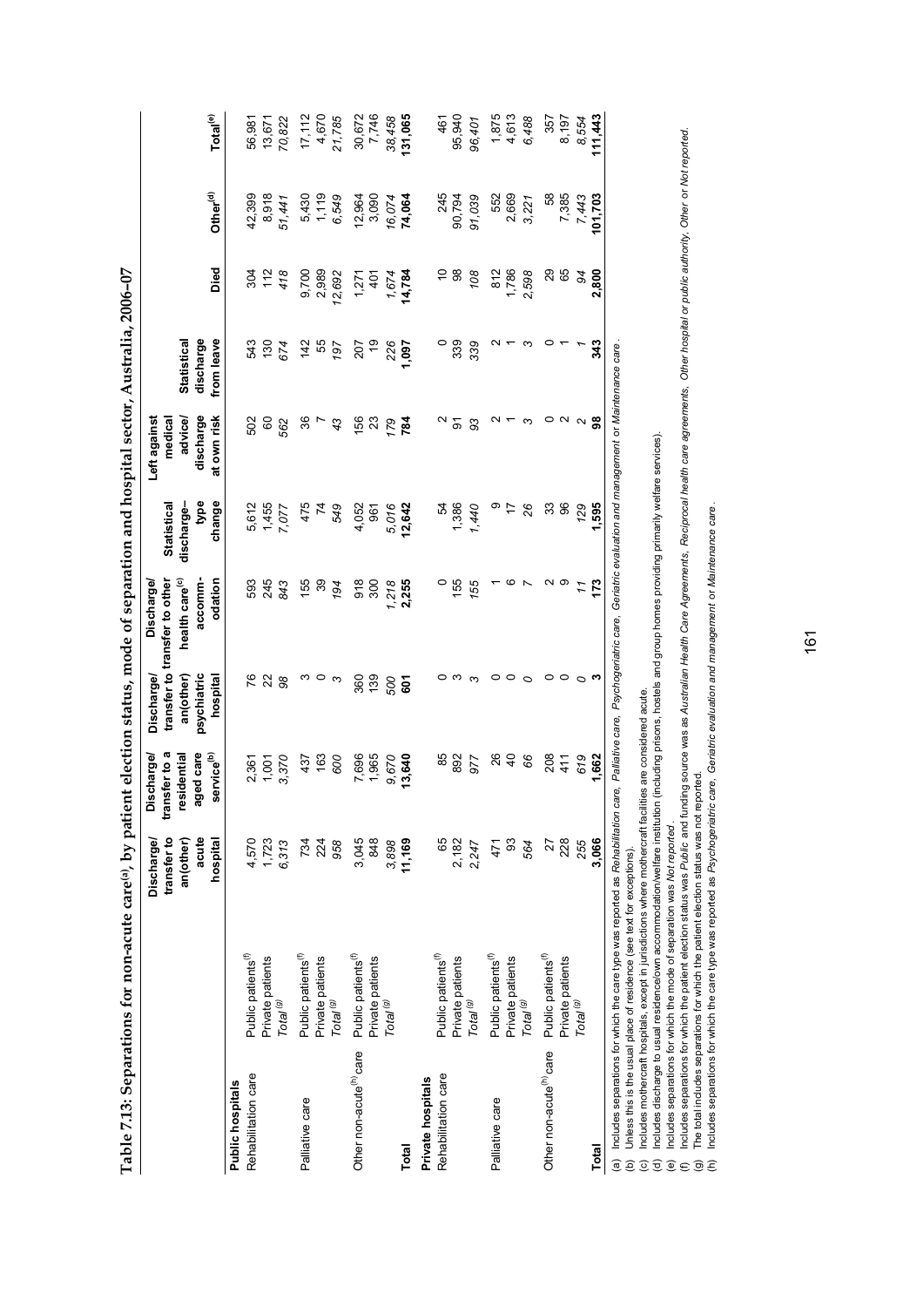| י<br>י                                                        |  |
|---------------------------------------------------------------|--|
|                                                               |  |
| ı                                                             |  |
|                                                               |  |
| $\frac{1}{2}$<br>is case.                                     |  |
|                                                               |  |
|                                                               |  |
|                                                               |  |
|                                                               |  |
| ころうちょう ちゃう ちゃこうそう うらっ こうりょう                                   |  |
| i<br>2)<br>2)                                                 |  |
|                                                               |  |
|                                                               |  |
|                                                               |  |
| ۱<br>ا                                                        |  |
|                                                               |  |
| $\lambda$ ma tow mom_ant                                      |  |
|                                                               |  |
| ֧֧֧֧֧֛֦֧֦֧֛֛֪֦֧֦֧֧֛֛֪֛֞֕֝֬֕֝֬֝֬֝֓֕֓֝֬֝֓֝֬֝֬֝֓֝֬֝֓֝֬֝֝֝֝֟֓֝֬֝֝ |  |
|                                                               |  |
|                                                               |  |
| ı                                                             |  |
|                                                               |  |
|                                                               |  |
|                                                               |  |

|                        | Discharge/                     | Discharge/                        | transfer to<br><b>Discharge/</b>        | Discharge/                                                |                         | Left against                                                                                                          |                                 |                                                |                                                                                                                                                                                                                                                                                                     |                                                                                                                                                                                                                                                                                                                 |
|------------------------|--------------------------------|-----------------------------------|-----------------------------------------|-----------------------------------------------------------|-------------------------|-----------------------------------------------------------------------------------------------------------------------|---------------------------------|------------------------------------------------|-----------------------------------------------------------------------------------------------------------------------------------------------------------------------------------------------------------------------------------------------------------------------------------------------------|-----------------------------------------------------------------------------------------------------------------------------------------------------------------------------------------------------------------------------------------------------------------------------------------------------------------|
|                        | transfer to<br>an(other) acute | transfer to a<br>residential aged | psychiatric                             | an(other) transfer to other<br>health care <sup>(c)</sup> | discharge-              | discharge at<br>Statistical medical advice/                                                                           | discharge<br><b>Statistical</b> |                                                |                                                                                                                                                                                                                                                                                                     |                                                                                                                                                                                                                                                                                                                 |
| Rehabilitation care    | hospital                       | care service <sup>(b)</sup>       |                                         | hospital accommodation                                    | type change             | own risk                                                                                                              | from leave                      | Died                                           | Other <sup>(d)</sup>                                                                                                                                                                                                                                                                                | $\mathsf{Total}^\mathsf{(e)}$                                                                                                                                                                                                                                                                                   |
| Males                  |                                |                                   |                                         |                                                           |                         |                                                                                                                       |                                 |                                                |                                                                                                                                                                                                                                                                                                     |                                                                                                                                                                                                                                                                                                                 |
| Under 14               | $\sim$                         | $\circ$                           |                                         |                                                           |                         |                                                                                                                       | $\tilde{t}$                     |                                                | $\overline{2}$                                                                                                                                                                                                                                                                                      |                                                                                                                                                                                                                                                                                                                 |
| $15-24$<br>25-34       | 88                             | G                                 | $0 - 4 \omega \omega \omega 4 - 8$      |                                                           |                         |                                                                                                                       |                                 |                                                |                                                                                                                                                                                                                                                                                                     | $\begin{array}{r} 139 \\ 1921 \\ 2690 \\ 7690 \\ 1921 \\ 660 \\ 760 \\ 864 \\ 1920 \\ 1920 \\ 1920 \\ 1920 \\ 1920 \\ 1920 \\ 1920 \\ 1920 \\ 1920 \\ 1920 \\ 1920 \\ 1920 \\ 1920 \\ 1920 \\ 1920 \\ 1920 \\ 1920 \\ 1920 \\ 1920 \\ 1920 \\ 1920 \\ 1920 \\ 1920 \\ 1920 \\ 1920 \\ 1920 \\ 1920 \\ 1920 \\ $ |
|                        |                                |                                   |                                         |                                                           |                         |                                                                                                                       |                                 |                                                |                                                                                                                                                                                                                                                                                                     |                                                                                                                                                                                                                                                                                                                 |
| $35 - 44$              |                                | 298                               |                                         |                                                           |                         |                                                                                                                       |                                 |                                                |                                                                                                                                                                                                                                                                                                     |                                                                                                                                                                                                                                                                                                                 |
| 45-54                  |                                |                                   |                                         |                                                           |                         |                                                                                                                       |                                 |                                                |                                                                                                                                                                                                                                                                                                     |                                                                                                                                                                                                                                                                                                                 |
| 55-64                  | <b>ដន្ទឹ</b><br>ដំនូនដ         | 82                                |                                         |                                                           |                         |                                                                                                                       |                                 |                                                | $\begin{array}{c} 1,671 \\ 2,332 \\ 3,758 \\ 7,758 \\ 8,758 \\ 9,87 \\ 1,497 \\ 1,016 \\ 1,016 \\ 1,016 \\ 1,016 \\ 1,016 \\ 1,016 \\ 1,016 \\ 1,016 \\ 1,016 \\ 1,016 \\ 1,016 \\ 1,016 \\ 1,016 \\ 1,016 \\ 1,016 \\ 1,016 \\ 1,016 \\ 1,016 \\ 1,016 \\ 1,016 \\ 1,016 \\ 1,016 \\ 1,016 \\ 1,0$ |                                                                                                                                                                                                                                                                                                                 |
| $65 - 74$              | 779                            | 221                               |                                         |                                                           |                         |                                                                                                                       |                                 |                                                |                                                                                                                                                                                                                                                                                                     |                                                                                                                                                                                                                                                                                                                 |
| $75 - 84$              | 1,276                          | 586                               |                                         |                                                           |                         |                                                                                                                       |                                 |                                                |                                                                                                                                                                                                                                                                                                     |                                                                                                                                                                                                                                                                                                                 |
| 85 and over            | 651                            | 528                               |                                         |                                                           |                         |                                                                                                                       |                                 |                                                | 6,217                                                                                                                                                                                                                                                                                               |                                                                                                                                                                                                                                                                                                                 |
| Total                  | 3,988                          | 1,480                             |                                         | $4555885858$                                              |                         |                                                                                                                       | 3.8.888687687                   | 588822                                         | 61,255                                                                                                                                                                                                                                                                                              | 8,480<br>72,299                                                                                                                                                                                                                                                                                                 |
| Females                |                                |                                   |                                         |                                                           |                         |                                                                                                                       |                                 |                                                |                                                                                                                                                                                                                                                                                                     |                                                                                                                                                                                                                                                                                                                 |
| Under 14               |                                | 0                                 |                                         |                                                           |                         |                                                                                                                       | $\overline{a}$                  |                                                | 139                                                                                                                                                                                                                                                                                                 | 146                                                                                                                                                                                                                                                                                                             |
| $15 - 24$              | 57                             | $\sim$                            |                                         |                                                           |                         |                                                                                                                       |                                 |                                                |                                                                                                                                                                                                                                                                                                     |                                                                                                                                                                                                                                                                                                                 |
| $25 - 34$              | 57                             | ယ                                 |                                         |                                                           |                         |                                                                                                                       |                                 |                                                |                                                                                                                                                                                                                                                                                                     |                                                                                                                                                                                                                                                                                                                 |
| $35 - 44$              | 114                            | $\frac{3}{2}$                     |                                         |                                                           |                         |                                                                                                                       |                                 | $\circ$ $\sim$ $\circ$ $\circ$ $\circ$ $\circ$ | $1,918$<br>$2,913$<br>$0,918$<br>$0,956$<br>$0,956$                                                                                                                                                                                                                                                 |                                                                                                                                                                                                                                                                                                                 |
| 45-54                  | 196                            | $\overline{5}$                    |                                         |                                                           |                         |                                                                                                                       |                                 |                                                |                                                                                                                                                                                                                                                                                                     |                                                                                                                                                                                                                                                                                                                 |
| 55-64                  | 384                            | 58                                |                                         |                                                           |                         |                                                                                                                       |                                 |                                                | 11,675                                                                                                                                                                                                                                                                                              |                                                                                                                                                                                                                                                                                                                 |
| $65 - 74$              | 824                            | 225                               |                                         |                                                           |                         |                                                                                                                       |                                 |                                                |                                                                                                                                                                                                                                                                                                     |                                                                                                                                                                                                                                                                                                                 |
| $75 - 84$              | 1,667                          | 1,035                             |                                         |                                                           |                         |                                                                                                                       |                                 |                                                |                                                                                                                                                                                                                                                                                                     |                                                                                                                                                                                                                                                                                                                 |
| 85 and over            | 1,274                          | 1,498                             | $00 - y$ and $4649$                     |                                                           |                         |                                                                                                                       | $\pm 289250000$                 |                                                | 16, 172<br>26, 427<br>12, 338                                                                                                                                                                                                                                                                       | 2038<br>2000 2002 300<br>2002 300 2003<br>2003 300 2003 300                                                                                                                                                                                                                                                     |
| Total                  | 4,569                          | 2,867                             |                                         | 023546886                                                 |                         | $\circ \sim \tilde{\approx} \; \omega \; \tilde{\approx} \; \omega \; \approx \; \omega \; \tilde{\approx} \; \omega$ | 559                             | 5256<br>256                                    | 80,957                                                                                                                                                                                                                                                                                              | 94,554                                                                                                                                                                                                                                                                                                          |
| Persons <sup>(f)</sup> |                                |                                   |                                         |                                                           |                         |                                                                                                                       |                                 |                                                |                                                                                                                                                                                                                                                                                                     |                                                                                                                                                                                                                                                                                                                 |
| Under 14               |                                |                                   |                                         |                                                           |                         |                                                                                                                       |                                 |                                                | 261                                                                                                                                                                                                                                                                                                 |                                                                                                                                                                                                                                                                                                                 |
| $15-24$<br>$25-34$     | 139                            | ం ∞                               |                                         | ក ម ន ន ន                                                 | <b>\ 효효ᅘᇮ</b>           |                                                                                                                       | 2227                            |                                                | 3,589                                                                                                                                                                                                                                                                                               | 285<br>3,959<br>5,157                                                                                                                                                                                                                                                                                           |
|                        | 171                            | $\frac{5}{3}$                     |                                         |                                                           |                         |                                                                                                                       |                                 |                                                | 4,635                                                                                                                                                                                                                                                                                               |                                                                                                                                                                                                                                                                                                                 |
| $35 - 44$              | 332                            | 32                                |                                         |                                                           |                         |                                                                                                                       |                                 |                                                | 7,455                                                                                                                                                                                                                                                                                               | 8,269                                                                                                                                                                                                                                                                                                           |
| 45-54                  | 547                            | 59                                |                                         |                                                           |                         |                                                                                                                       | $38$                            |                                                | 12,043                                                                                                                                                                                                                                                                                              | 13,270                                                                                                                                                                                                                                                                                                          |
| 55-64                  | 895                            | 140                               |                                         |                                                           |                         |                                                                                                                       | $\overline{9}$                  |                                                | 21,919                                                                                                                                                                                                                                                                                              | 24,019                                                                                                                                                                                                                                                                                                          |
| $65 - 74$              | 1,604                          | 446                               |                                         |                                                           |                         |                                                                                                                       |                                 |                                                | 30,188                                                                                                                                                                                                                                                                                              |                                                                                                                                                                                                                                                                                                                 |
| $75 - 84$              | 2,943<br>1,925                 | 1,621<br>2,026                    | $\circ$ – $\kappa$ ၈ ၈ ၈ ၈ လ္က $\alpha$ | 6522                                                      | 1,503<br>3,003<br>2,275 | <u>ុននកំនួនខ្លួន</u>                                                                                                  | $148$<br>$298$                  |                                                | 43,835                                                                                                                                                                                                                                                                                              | 34,176<br>52,372<br>25,716                                                                                                                                                                                                                                                                                      |
| 85 and over            |                                |                                   |                                         |                                                           |                         |                                                                                                                       | 208                             |                                                | 18,555                                                                                                                                                                                                                                                                                              |                                                                                                                                                                                                                                                                                                                 |
| <b>Total</b>           | 8,560                          | 4,347                             | ě                                       | 998                                                       | 8,517                   | 655                                                                                                                   | 1.013                           | 526                                            | 142,480                                                                                                                                                                                                                                                                                             | 167,223                                                                                                                                                                                                                                                                                                         |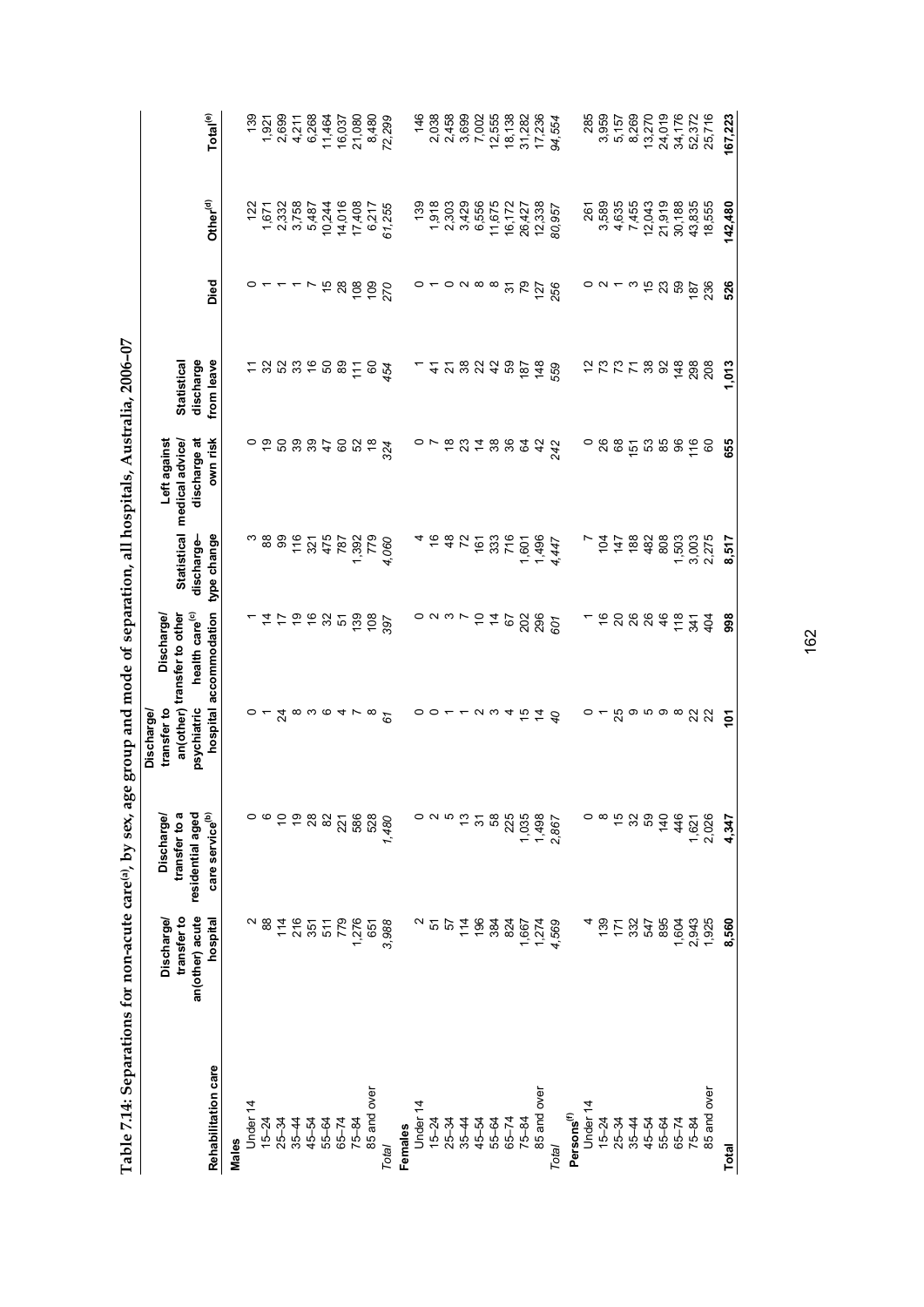| love can<br>Ī.                |  |
|-------------------------------|--|
|                               |  |
|                               |  |
|                               |  |
| Í                             |  |
|                               |  |
| Content of Content of Co      |  |
|                               |  |
|                               |  |
|                               |  |
| . hv cov around and none voir |  |
|                               |  |
| cy age gru                    |  |
|                               |  |
|                               |  |
|                               |  |
| ins for non-acute ca          |  |
|                               |  |
|                               |  |
|                               |  |
|                               |  |
|                               |  |
|                               |  |
|                               |  |
|                               |  |
|                               |  |
|                               |  |

|                        |                                              | Discharge/                        | Discharge/                 | Discharge/                                                |                                                                  |                                                                                 |                                 |                               |                             |                         |
|------------------------|----------------------------------------------|-----------------------------------|----------------------------|-----------------------------------------------------------|------------------------------------------------------------------|---------------------------------------------------------------------------------|---------------------------------|-------------------------------|-----------------------------|-------------------------|
|                        | an(other) acute<br>transfer to<br>Discharge/ | transfer to a<br>residential aged | psychiatric<br>transfer to | an(other) transfer to other<br>health care <sup>(c)</sup> | discharge-                                                       | discharge at<br>Left against<br>Statistical medical advice/                     | discharge<br><b>Statistical</b> |                               |                             |                         |
| Palliative care        | hospital                                     | care service <sup>(b)</sup>       |                            | hospital accommodation                                    | type change                                                      | own risk                                                                        | from leave                      | Died                          | Other <sup>(d)</sup>        | Total <sup>(e)</sup>    |
| Males                  |                                              |                                   |                            |                                                           |                                                                  |                                                                                 |                                 |                               |                             |                         |
| Under 14               |                                              |                                   |                            |                                                           |                                                                  |                                                                                 |                                 |                               |                             | $80\,$                  |
| $15 - 24$              |                                              |                                   |                            |                                                           |                                                                  |                                                                                 | $\circ$ $\sim$                  | n ó                           | <b>z</b> 33                 | 45                      |
| $25 - 34$              | $\infty$                                     | $\circ$ $\circ$ $\sim$            |                            |                                                           |                                                                  |                                                                                 | $\overline{ }$                  | 50                            | 53                          | 116                     |
| $35 - 44$              |                                              |                                   |                            |                                                           |                                                                  |                                                                                 |                                 | 158                           | 182                         | 383                     |
| 45-54                  | $23\,$                                       | $4\degree$                        |                            | $\circ\circ$ $\circ$ $\circ\circ$                         | $\circ$ $\circ$ $\sim$ $\sim$ $\sim$ $\sim$ $\sim$ $\sim$ $\sim$ | 000000000                                                                       | ᡇᢁ                              | 566                           | 456                         | 1,133                   |
| 55-64                  | 131                                          | 23                                |                            |                                                           |                                                                  |                                                                                 |                                 |                               | 070                         |                         |
| $65 - 74$              | 211                                          | $\pmb{\mathbb{S}}$                |                            |                                                           |                                                                  |                                                                                 | $rac{20}{37}$                   |                               | 1,415                       |                         |
| 75-84                  | 267                                          | 143                               |                            | $rac{4}{27}$                                              |                                                                  |                                                                                 | 28                              | $1,320$<br>$2,103$<br>$2,919$ | 1,644                       | 2,618<br>3,958<br>5,128 |
| 85 and over            | 178                                          | \$                                | $\circ$ $\circ$            | $\overline{4}$                                            | $\ddot{4}$                                                       |                                                                                 | $\circ$                         | 1,237                         | 349                         | 1,910                   |
| Total                  | 878                                          | 343                               |                            | $\delta$                                                  | 278                                                              | 22                                                                              | 116                             | 8,368                         | 5,276                       | 15,371                  |
| Females                |                                              |                                   |                            |                                                           |                                                                  |                                                                                 |                                 |                               |                             |                         |
| Under 14               |                                              | 0                                 |                            | o                                                         | 0                                                                |                                                                                 |                                 |                               | 32                          |                         |
| $15 - 24$              |                                              |                                   |                            |                                                           |                                                                  |                                                                                 |                                 | ro fo do                      | 15                          |                         |
| $25 - 34$              | $\frac{1}{2}$                                |                                   |                            |                                                           |                                                                  |                                                                                 |                                 |                               | \$                          | 8457                    |
| $35 - 44$              | 85                                           | 0004                              |                            | $0 - r$                                                   | $\circ$ $\sim$ $\sim$                                            | $00 - N$                                                                        | $0 - U 4 \infty$                | 167                           | <b>259</b><br>710           |                         |
| 45-54                  |                                              |                                   |                            |                                                           | $\frac{6}{5}$                                                    |                                                                                 |                                 | 550                           |                             | 1,366                   |
| 55-64                  | 109                                          | $\overline{1}$                    |                            | われみをみ                                                     | 45                                                               |                                                                                 | 2009                            | 1,021                         | $\overline{911}$            | 2,136<br>2,850<br>3,726 |
| $65 - 74$              |                                              | 62                                |                            |                                                           | 72                                                               |                                                                                 |                                 | 1,508                         |                             |                         |
| $75 - 84$              | $110$<br>265                                 | 132                               |                            |                                                           | $\overline{5}$                                                   |                                                                                 |                                 | 2,161                         |                             |                         |
| 85 and over            | 68                                           | 103                               | 0000000000                 |                                                           | 55                                                               |                                                                                 | $\tilde{=}$                     | 1,452                         | $1,042$<br>$1,042$<br>$444$ | 2,161                   |
| Total                  | 644                                          | 323                               |                            | 114                                                       | 297                                                              | 24                                                                              | 84                              | 6,922                         | 4,494                       | 12,902                  |
| Persons <sup>(f)</sup> |                                              |                                   |                            |                                                           |                                                                  |                                                                                 |                                 |                               |                             |                         |
| Under 14               |                                              |                                   |                            |                                                           |                                                                  |                                                                                 |                                 | S                             | 106                         | 118                     |
| $15 - 24$              | 4                                            | 0 0 T                             |                            |                                                           |                                                                  | 0 0 T                                                                           |                                 |                               | $\frac{8}{3}$               | $\overline{r}$          |
| $25 - 34$              | $\frac{6}{5}$                                |                                   | 000000000                  | ೦ ೦ ಌ ೦ ನ                                                 | $\circ$ $\circ$ $\circ$ $\frac{1}{4}$                            |                                                                                 | $\circ$ a $\omega$ a $\sim$     | <b>25</b><br>33               | $\overline{11}$             | 236                     |
| $35 - 44$              | 43                                           | ၜ                                 |                            |                                                           |                                                                  |                                                                                 |                                 | 325                           | 41                          | 854                     |
| 45-54                  | 119                                          | $\tilde{c}$                       |                            |                                                           |                                                                  |                                                                                 |                                 | 1,116                         | 1,166                       | 2,499                   |
| 55-64                  |                                              | $\overline{4}$                    |                            | 99                                                        | $\frac{62}{56}$                                                  | $\begin{array}{c}\n 4 & 5 & 4 & 5 & 5 \\  \hline\n 4 & 2 & 2 & 5\n \end{array}$ | 50                              |                               | 1,981                       |                         |
| $65 - 74$              | 32<br>32<br>32                               | 142                               |                            |                                                           | $\overline{53}$                                                  |                                                                                 | 56<br>47                        | 2,341<br>3,611<br>5,080       | 2,462                       | 4,754<br>6,808          |
| 75-84                  |                                              | 275                               |                            | 59                                                        | 193                                                              |                                                                                 |                                 |                               | 2,656                       | 8,854                   |
| 85 and over            | 246                                          | 187                               |                            | $\frac{4}{3}$                                             | 96                                                               |                                                                                 | $\ddot{ }$                      | 2,689                         | 793                         | 4,071                   |
| Total                  | 1,522                                        | 666                               | ຕ                          | 201                                                       | 575                                                              | ड़                                                                              | 200                             | 5,290                         | 9,770                       | 28,273                  |
|                        |                                              |                                   |                            |                                                           |                                                                  |                                                                                 |                                 |                               |                             | $_{\rm {continued}}$    |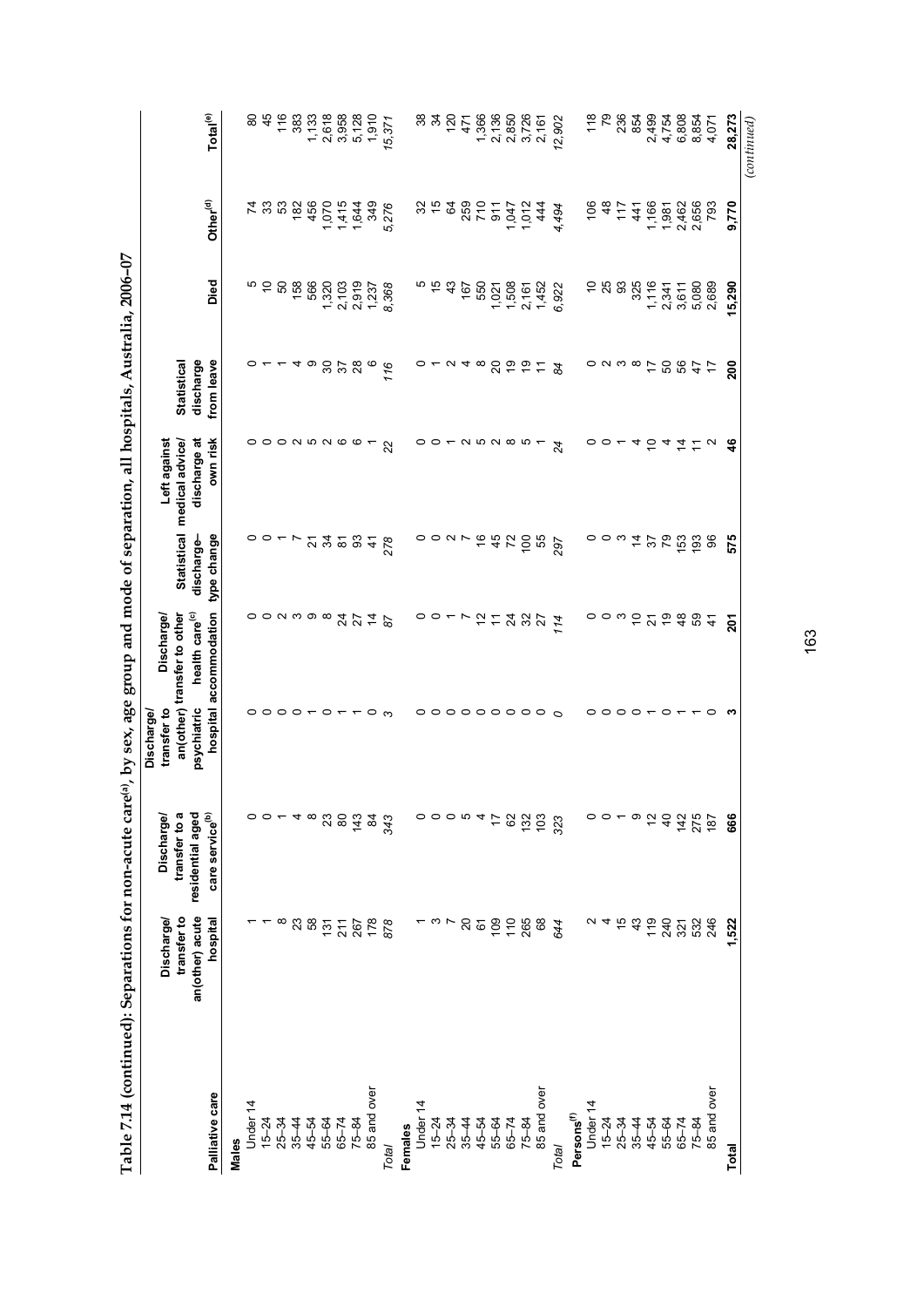| FC COOK :                                                                                            |  |
|------------------------------------------------------------------------------------------------------|--|
|                                                                                                      |  |
|                                                                                                      |  |
|                                                                                                      |  |
|                                                                                                      |  |
| ions for non-acute care <sup>(a)</sup> , by sex, age group and mode of separation, all hospitals, Av |  |
|                                                                                                      |  |
|                                                                                                      |  |
|                                                                                                      |  |
|                                                                                                      |  |
|                                                                                                      |  |
|                                                                                                      |  |
|                                                                                                      |  |
|                                                                                                      |  |
|                                                                                                      |  |
|                                                                                                      |  |
|                                                                                                      |  |
|                                                                                                      |  |
|                                                                                                      |  |
|                                                                                                      |  |
|                                                                                                      |  |
|                                                                                                      |  |
|                                                                                                      |  |
|                                                                                                      |  |
|                                                                                                      |  |
|                                                                                                      |  |
|                                                                                                      |  |
|                                                                                                      |  |
|                                                                                                      |  |
|                                                                                                      |  |
|                                                                                                      |  |
|                                                                                                      |  |
|                                                                                                      |  |
|                                                                                                      |  |
|                                                                                                      |  |
|                                                                                                      |  |
|                                                                                                      |  |
|                                                                                                      |  |
|                                                                                                      |  |
|                                                                                                      |  |
|                                                                                                      |  |
|                                                                                                      |  |
|                                                                                                      |  |
|                                                                                                      |  |
|                                                                                                      |  |
|                                                                                                      |  |
|                                                                                                      |  |
|                                                                                                      |  |
|                                                                                                      |  |
|                                                                                                      |  |
| Í                                                                                                    |  |
|                                                                                                      |  |
|                                                                                                      |  |
|                                                                                                      |  |
|                                                                                                      |  |
|                                                                                                      |  |
|                                                                                                      |  |
|                                                                                                      |  |
|                                                                                                      |  |
|                                                                                                      |  |
|                                                                                                      |  |
|                                                                                                      |  |
|                                                                                                      |  |
|                                                                                                      |  |

|                                     | an(other) acute<br>transfer to<br>Discharge/ | transfer to a<br>residential aged<br><b>Discharge/</b> | psychiatric<br>transfer to<br><b>Discharge/</b>    | health care <sup>(c)</sup><br>an(other) transfer to other<br>Discharge/ | discharge-                                                                                                                                  | discharge at<br>Left against<br>Statistical medical advice/ | discharge<br><b>Statistical</b>                                  |                                                |                                                                                                                                                                                                                                                                                                                      |                                                                                            |
|-------------------------------------|----------------------------------------------|--------------------------------------------------------|----------------------------------------------------|-------------------------------------------------------------------------|---------------------------------------------------------------------------------------------------------------------------------------------|-------------------------------------------------------------|------------------------------------------------------------------|------------------------------------------------|----------------------------------------------------------------------------------------------------------------------------------------------------------------------------------------------------------------------------------------------------------------------------------------------------------------------|--------------------------------------------------------------------------------------------|
| Other non-acute care <sup>(g)</sup> | hospital                                     | care service <sup>(b)</sup>                            |                                                    | hospital accommodation                                                  | type change                                                                                                                                 | own risk                                                    | from leave                                                       | Died                                           | Other <sup>(d)</sup>                                                                                                                                                                                                                                                                                                 | $\mathsf{Tota}^{(\mathsf{e})}$                                                             |
| Males                               |                                              |                                                        |                                                    |                                                                         |                                                                                                                                             |                                                             |                                                                  |                                                |                                                                                                                                                                                                                                                                                                                      |                                                                                            |
| Under 14                            | ιΩ                                           | 0                                                      |                                                    |                                                                         |                                                                                                                                             |                                                             |                                                                  |                                                |                                                                                                                                                                                                                                                                                                                      |                                                                                            |
| $15 - 24$                           | $\infty$                                     |                                                        |                                                    |                                                                         |                                                                                                                                             |                                                             |                                                                  |                                                |                                                                                                                                                                                                                                                                                                                      |                                                                                            |
| $25 - 34$                           | $\overline{20}$                              |                                                        |                                                    |                                                                         | <b>5882</b>                                                                                                                                 |                                                             |                                                                  |                                                |                                                                                                                                                                                                                                                                                                                      |                                                                                            |
| $35 - 44$                           | $\ddot{4}$                                   | $\omega \neq \tilde{\nu}$                              |                                                    |                                                                         |                                                                                                                                             |                                                             |                                                                  |                                                |                                                                                                                                                                                                                                                                                                                      |                                                                                            |
| 45-54                               | $\overline{r}$                               | 60                                                     |                                                    |                                                                         |                                                                                                                                             |                                                             |                                                                  |                                                |                                                                                                                                                                                                                                                                                                                      |                                                                                            |
| 55-64                               | 135                                          | 207                                                    | $0 - 0$ $\alpha$ $\alpha$ $\alpha$ $\beta$ $\beta$ | - 6 3 4 5 5 8 9 6 5 6 7                                                 |                                                                                                                                             |                                                             | さのさてるでお                                                          | o o 4 n ∞ 4 n ∞ 8 n ∞ 9<br>o o 4 n ∞ 4 n ∞ 9 m | $\begin{array}{l} 29.587 \\ 20.7487 \\ -0.7487 \\ -0.7487 \\ -0.7487 \\ -0.7487 \\ -0.7487 \\ -0.7487 \\ -0.7487 \\ -0.7487 \\ -0.7487 \\ -0.7487 \\ -0.7487 \\ -0.7487 \\ -0.7487 \\ -0.7487 \\ -0.7487 \\ -0.7487 \\ -0.7487 \\ -0.7487 \\ -0.7487 \\ -0.7487 \\ -0.7487 \\ -0.7487 \\ -0.7487 \\ -0.7487 \\ -0.7$ |                                                                                            |
| $65 - 74$                           | 426                                          | 690                                                    |                                                    |                                                                         |                                                                                                                                             |                                                             |                                                                  |                                                |                                                                                                                                                                                                                                                                                                                      |                                                                                            |
| 75-84                               | 817                                          |                                                        |                                                    |                                                                         |                                                                                                                                             |                                                             |                                                                  |                                                |                                                                                                                                                                                                                                                                                                                      |                                                                                            |
| 85 and over                         | 422                                          |                                                        |                                                    |                                                                         |                                                                                                                                             |                                                             |                                                                  |                                                |                                                                                                                                                                                                                                                                                                                      |                                                                                            |
| Total                               | 1,952                                        | 1,860<br>1,388<br>4,227                                | 53<br>199                                          |                                                                         | $740$<br>$217$<br>$531$<br>$549$<br>$249$<br>$249$                                                                                          |                                                             | 0/16                                                             |                                                |                                                                                                                                                                                                                                                                                                                      |                                                                                            |
| Females                             |                                              |                                                        |                                                    |                                                                         |                                                                                                                                             |                                                             |                                                                  |                                                |                                                                                                                                                                                                                                                                                                                      |                                                                                            |
| Under 14                            |                                              |                                                        |                                                    |                                                                         |                                                                                                                                             |                                                             |                                                                  |                                                |                                                                                                                                                                                                                                                                                                                      |                                                                                            |
| $15 - 24$                           | თ                                            |                                                        |                                                    |                                                                         | $\circ$                                                                                                                                     |                                                             |                                                                  |                                                |                                                                                                                                                                                                                                                                                                                      |                                                                                            |
| $25 - 34$                           | $\overline{ }$                               | 4                                                      |                                                    |                                                                         |                                                                                                                                             |                                                             |                                                                  |                                                |                                                                                                                                                                                                                                                                                                                      |                                                                                            |
| $35 - 44$                           | 22                                           | $\tilde{c}$                                            |                                                    |                                                                         | <b>28</b>                                                                                                                                   |                                                             |                                                                  |                                                |                                                                                                                                                                                                                                                                                                                      |                                                                                            |
| 45-54                               | S3                                           | 52                                                     |                                                    |                                                                         |                                                                                                                                             |                                                             |                                                                  |                                                |                                                                                                                                                                                                                                                                                                                      |                                                                                            |
| 55-64                               | 33                                           | 136                                                    |                                                    |                                                                         |                                                                                                                                             |                                                             |                                                                  |                                                |                                                                                                                                                                                                                                                                                                                      |                                                                                            |
| $65 - 74$                           | 326                                          | 562                                                    | <b>808 - 808 - 808</b><br>808 - 80                 | oo – n n o m m oo<br>សំលួ ល – n n o m                                   |                                                                                                                                             | o o a w w w fo g fa                                         | $\circ$ $\sim$ 4 $\circ$ $\circ$ $\circ$ $\circ$ $\circ$ $\circ$ |                                                | e 2020<br>2020<br>2020<br>2020<br>2020                                                                                                                                                                                                                                                                               |                                                                                            |
| 75-84                               | 927                                          | 2,340                                                  |                                                    |                                                                         |                                                                                                                                             |                                                             |                                                                  |                                                |                                                                                                                                                                                                                                                                                                                      |                                                                                            |
| 85 and over                         | 761                                          | 2,957                                                  |                                                    |                                                                         | $47$<br>$155$<br>$150$<br>$-39$<br>$-10$<br>$-25$<br>$-25$<br>$-25$<br>$-25$<br>$-25$<br>$-25$<br>$-25$<br>$-25$<br>$-25$<br>$-25$<br>$-25$ |                                                             |                                                                  | o o o w a w a w a a<br>o o o w a w a w a a     | 3,236                                                                                                                                                                                                                                                                                                                | 251889271902<br>252889271902<br>252889271027                                               |
| Total                               | 2,201                                        | 6,062                                                  | 301                                                | 706                                                                     |                                                                                                                                             | 80                                                          | 111                                                              |                                                | 14,163                                                                                                                                                                                                                                                                                                               | 27,125                                                                                     |
| Persons <sup>(f)</sup>              |                                              |                                                        |                                                    |                                                                         |                                                                                                                                             |                                                             |                                                                  |                                                |                                                                                                                                                                                                                                                                                                                      |                                                                                            |
| Under 14                            |                                              | 0                                                      |                                                    |                                                                         |                                                                                                                                             |                                                             |                                                                  |                                                |                                                                                                                                                                                                                                                                                                                      |                                                                                            |
| $15 - 24$                           | 17                                           | $4\,$ $\infty$                                         |                                                    |                                                                         |                                                                                                                                             |                                                             |                                                                  |                                                |                                                                                                                                                                                                                                                                                                                      |                                                                                            |
| $25 - 34$                           | 27                                           |                                                        |                                                    |                                                                         | 8885                                                                                                                                        |                                                             |                                                                  |                                                |                                                                                                                                                                                                                                                                                                                      |                                                                                            |
| $35 - 44$                           | 69                                           | 25                                                     |                                                    |                                                                         |                                                                                                                                             |                                                             |                                                                  |                                                |                                                                                                                                                                                                                                                                                                                      |                                                                                            |
| 45-54                               | 125                                          | 112                                                    | $0 - - u = 57880$                                  | <u>- ၀ 4 စ ဗု စ္</u> ပ                                                  | 163<br>369                                                                                                                                  |                                                             | 16 26 26 26 28                                                   | 004 806                                        | 2003 2004<br>2004 2005 2004<br>2004 2005 2006 2007<br>2009 2007 2009 200                                                                                                                                                                                                                                             |                                                                                            |
| 55-64                               | 228                                          | 343                                                    |                                                    |                                                                         |                                                                                                                                             |                                                             |                                                                  |                                                |                                                                                                                                                                                                                                                                                                                      |                                                                                            |
| $65 - 74$                           |                                              | 1,252                                                  |                                                    | 143<br>459                                                              |                                                                                                                                             |                                                             |                                                                  | 197                                            |                                                                                                                                                                                                                                                                                                                      |                                                                                            |
| $75 - 84$                           | 1,744                                        | 4,200                                                  |                                                    |                                                                         |                                                                                                                                             |                                                             |                                                                  | 642<br>832                                     |                                                                                                                                                                                                                                                                                                                      |                                                                                            |
| 85 and over                         | 1,183                                        | 4,345                                                  |                                                    | 522                                                                     | 81922<br>1922<br>1,647                                                                                                                      |                                                             |                                                                  |                                                |                                                                                                                                                                                                                                                                                                                      | $\begin{array}{l} 1,79 \\ 7,278 \\ 2,877 \\ 9,971 \\ 1,300 \\ 1,495 \\ \hline \end{array}$ |
| <b>Total</b>                        | 4,153                                        | 10,289                                                 | 500                                                | 1,229                                                                   | 5,145                                                                                                                                       | ē                                                           | 227                                                              | 1,768                                          | 23,517                                                                                                                                                                                                                                                                                                               | 47,012                                                                                     |
|                                     |                                              |                                                        |                                                    |                                                                         |                                                                                                                                             |                                                             |                                                                  |                                                |                                                                                                                                                                                                                                                                                                                      |                                                                                            |

(a) Includes separations for which the care type was reported as *Rehabilitation care, Palliative care, Psychogeriatric care, Geriatric evaluation and management or Maintenance care .<br>(c) Includes mothercraft hospitals, ex* (a) Includes separations for which the care type was reported as *Rehabilitation care, Palliative care, Psychogeriatric care, Geriatric evaluation and management* or *Maintenance care* . (b) Unless this is the usual place of residence (see text for exceptions).

(c) Includes mothercraft hospitals, except in jurisdictions where mothercraft facilities are considered acute.

(d) Includes discharge to usual residence/own accommodation/welfare institution (including prisons, hostels and group homes providing primarily welfare services).

(e) Includes separations for which the mode of separation was *Not reported* .

(f) The total includes separations for which the sex/age of the person was not reported.

(g) Includes separations where the care type was reported as *Psychogeriatric care, Geriatric evaluation and management* or *Maintenance care* .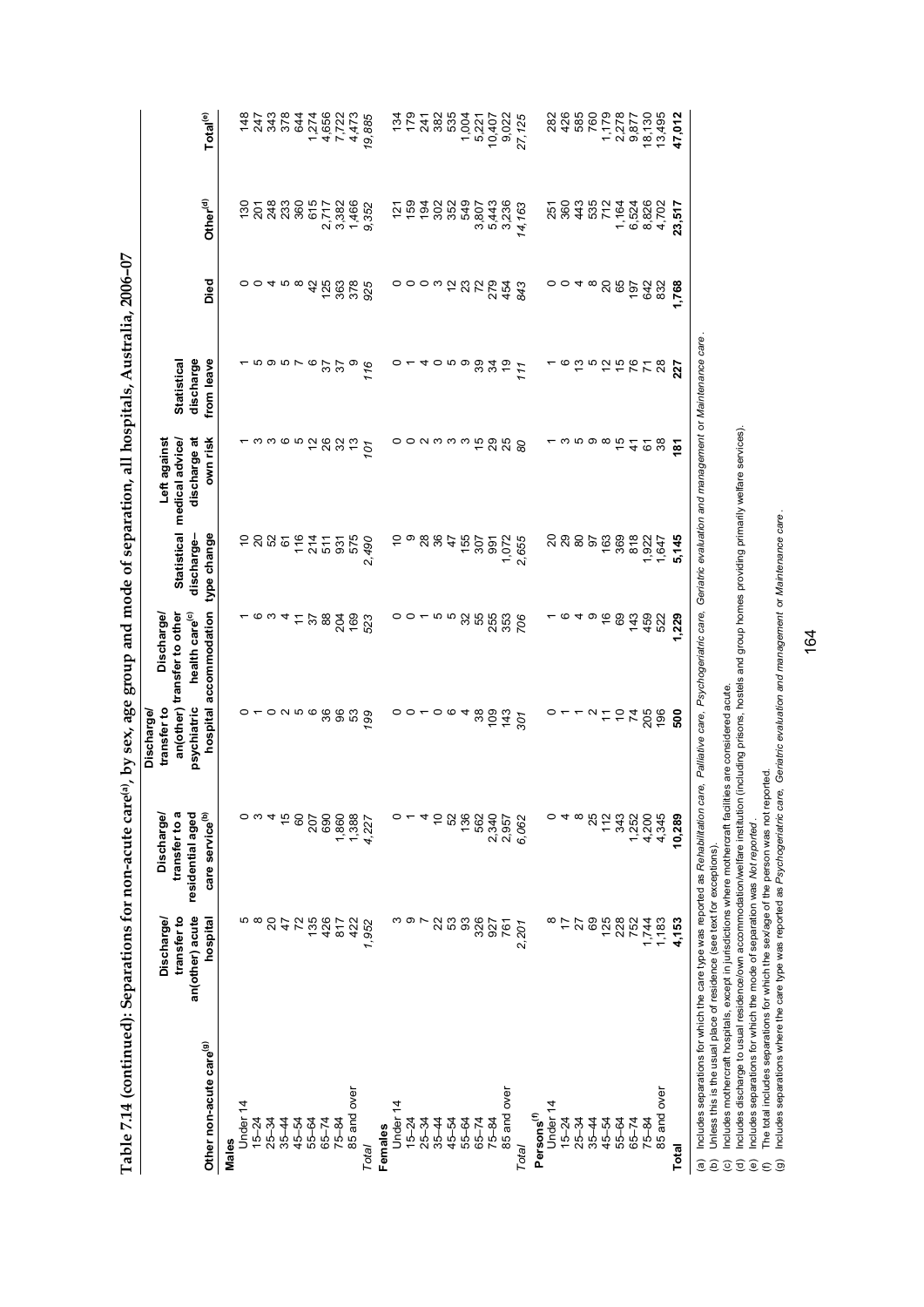|                                                    | NSM       | ۶Ë        | <b>Jap</b>       | ⋚               | S               | Tas            | Ę              | 눌                                                         | Total     |
|----------------------------------------------------|-----------|-----------|------------------|-----------------|-----------------|----------------|----------------|-----------------------------------------------------------|-----------|
| Public hospitals                                   |           |           |                  |                 |                 |                |                |                                                           |           |
| Admitted patient transferred from another hospital | 82,453    | 58,447    |                  |                 |                 |                |                |                                                           | 218,734   |
| Statistical admission: type change                 | 19,589    | 10,453    | 27,638<br>13,632 | 27,813<br>7,771 | 16,731<br>3,169 | 3,009<br>1,592 | 2,312<br>3,305 | ន្ល និ                                                    | 60,444    |
| Other <sup>(b)</sup>                               | 1,320,821 | 1,245,016 | 743,360          | 415,312         | 368,536         | 83,408         | 70,150         | 84,549                                                    | 4,331,152 |
| Not reported                                       | 39,266    | 326       |                  |                 | 2,211           | 9,147          |                |                                                           | 50,950    |
| Total                                              | 1,462,129 | ,314,242  | 784,630          | 450,896         | 390,647         | 97,156         | 75,767         | 85,813                                                    | 4,661,280 |
| Private hospitals                                  |           |           |                  |                 |                 |                |                |                                                           |           |
| Admitted patient transferred from another hospital | 30,286    | 25,786    | 16,154           | 5,632           | 5,608           |                |                | ن<br>ء                                                    | 87,592    |
| Statistical admission: type change                 | 2,265     | 1,968     | 3,765            | 709             | 240             |                | 후 후<br>ㄹ ㄹ     |                                                           | 19,144    |
| Other <sup>(b)</sup>                               | 775,154   | 733,663   | 722,095          | 282,822         | 223,400         |                | o.<br>C        | $\begin{array}{ccc}\n0 & 0 & 0 \\ 0 & 0 & 0\n\end{array}$ | 2,831,309 |
| Not reported                                       | 671       |           |                  |                 | $\frac{76}{2}$  |                | ف<br>1         |                                                           | 3,592     |
| Total                                              | 808,376   | 761,417   | 742,014          | 289,163         | 229,324         | ņņ.            | n.p.           | n.p.                                                      | 2,941,637 |
| All hospitals                                      |           |           |                  |                 |                 |                |                |                                                           |           |
| Admitted patient transferred from another hospital | 112,739   | 84,233    |                  |                 | 22,339          |                | ρ.<br>Γ        |                                                           | 306,326   |
| Statistical admission: type change                 | 21,854    | 12,421    | 43,792<br>17,397 | 33,445<br>8,480 | 3,409           |                | n p.           | e e<br>c c                                                | 79,588    |
| Other <sup>(b)</sup>                               | 2,095,975 | 1,978,679 | ,465,455         | 698,134         | 591,936         |                | n p.           | n p.                                                      | 162,461   |
| Not reported                                       | 39,937    | 326       |                  |                 | 2,287           | ρ.             | ف<br>n         | n.p                                                       | 54,542    |
| Total                                              | 2,270,505 | 2,075,659 | ,526,644         | 740,059         | 619,971         | م<br>a         | ءِ<br>ح        | n.p.                                                      | 7,602,917 |
|                                                    |           |           |                  | $\overline{a}$  |                 |                |                |                                                           |           |

Table 7.15: Separations<sup>(a)</sup>, by mode of admission and hospital sector, states and territories, 2006-07 **Table 7.15: Separations(a), by mode of admission and hospital sector, states and territories, 2006–07**  (a) Separations for which the care type was reported as *Newborn* with no qualified days, and records for *Hospital boarders* and *Posthumous organ procurement* have been excluded.<br>(b) Other refers to all planned and unpla (a) Separations for which the care type was reported as *Newborn* with no qualified days, and records for *Hospital boarders* and *Posthumous organ procurement* have been excluded.

(b) *Other* refers to all planned and unplanned admissions except transfers from other hospitals and statistical admissions.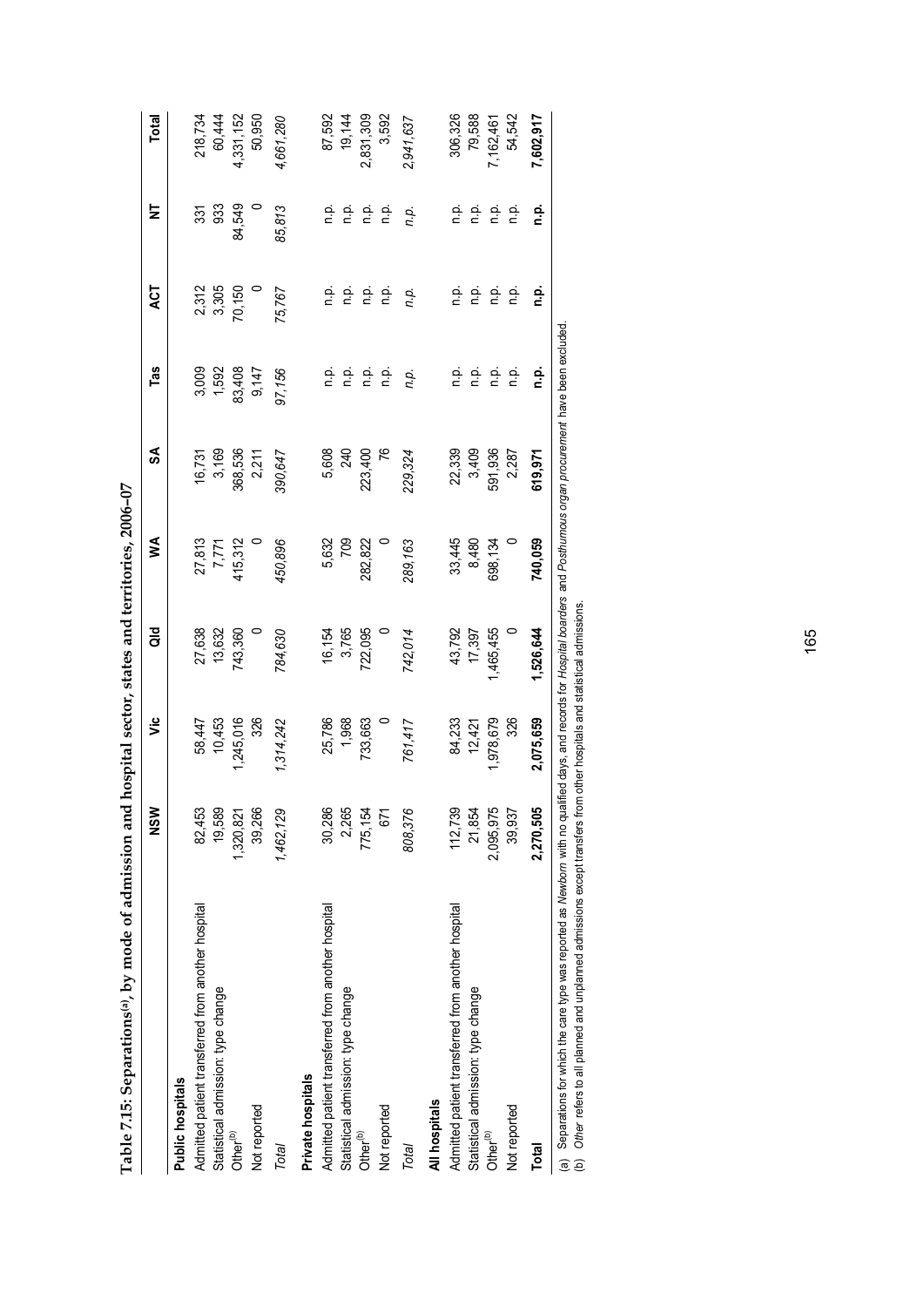|                                                                      | NSW                    | ۶Ë                                                                        | <b>aid</b>                                       | ⋚                                                   | న                                                                                                   | Tas                                                                                                                          | ξ                                               | ₹                                                                           | Total                                                                     |
|----------------------------------------------------------------------|------------------------|---------------------------------------------------------------------------|--------------------------------------------------|-----------------------------------------------------|-----------------------------------------------------------------------------------------------------|------------------------------------------------------------------------------------------------------------------------------|-------------------------------------------------|-----------------------------------------------------------------------------|---------------------------------------------------------------------------|
| Public hospitals                                                     |                        |                                                                           |                                                  |                                                     |                                                                                                     |                                                                                                                              |                                                 |                                                                             |                                                                           |
| Discharge/transfer to an(other) acute hospital                       | 98,426                 | 84,446                                                                    | 43,193                                           |                                                     | 20,854                                                                                              | 3,523                                                                                                                        |                                                 | 3,215                                                                       | 276,336                                                                   |
| Discharge/transfer to residential aged care service <sup>(b)</sup>   | 16,830                 |                                                                           | 3,904                                            |                                                     |                                                                                                     | 1,035                                                                                                                        | 3,552<br>1,195                                  | 23 <sub>1</sub>                                                             | 52,650                                                                    |
| Discharge/transfer to an(other) psychiatric hospital                 | 2,789                  | $\begin{array}{c} 16,160 \\ 1,657 \\ 1,325 \\ 1,485 \\ 4,768 \end{array}$ |                                                  | 19,127<br>5,792<br>567<br>567                       | 7,503<br>65 55 556 7 7 82<br>65 556 7 7 82<br>65 7 82<br>60 7 83 93 94 95<br>7 85 96 96 96 96 96 97 |                                                                                                                              | $\approx$                                       |                                                                             |                                                                           |
| Discharge/transfer to other health care accommodation <sup>(c)</sup> | 4,604<br>18,671        |                                                                           | 193<br>2,374<br>2,472<br>6,472<br>9,121          |                                                     |                                                                                                     | $7,076$<br>$7,618$<br>466                                                                                                    |                                                 | 1,825<br>899<br>2,476                                                       | 6,452<br>12,725<br>12,018<br>6,803<br>6,806<br>58,906                     |
| Statistical discharge: type change                                   |                        |                                                                           |                                                  |                                                     |                                                                                                     |                                                                                                                              | $\frac{3}{3}$<br>$\frac{4}{3}$<br>$\frac{5}{9}$ |                                                                             |                                                                           |
| Left against medical advice/discharge at own risk                    |                        |                                                                           |                                                  |                                                     |                                                                                                     |                                                                                                                              |                                                 |                                                                             |                                                                           |
| Statistical discharge from leave                                     | 15,527<br>4,625        |                                                                           |                                                  |                                                     |                                                                                                     |                                                                                                                              |                                                 |                                                                             |                                                                           |
| Died                                                                 | 23,241                 | 15,070                                                                    |                                                  | 8,050<br>8,580<br>8,72<br>9,032                     |                                                                                                     | 1,537                                                                                                                        | 815                                             | 467                                                                         |                                                                           |
| Other $^{(d)}$                                                       | 277,354<br>$\tilde{a}$ | 1,180,329                                                                 |                                                  | 107,586                                             |                                                                                                     |                                                                                                                              | 66,257                                          | 76,698                                                                      | 4,151,252<br>103                                                          |
| Not reported                                                         | $\frac{8}{2}$          |                                                                           | 704,997<br>109,                                  | $\overline{a}$                                      |                                                                                                     | 87,892<br>0                                                                                                                  |                                                 |                                                                             |                                                                           |
| <b>Total</b>                                                         | 162,129<br>$\dot{A}$   | 1,314,242                                                                 | 784,630                                          | 450,896                                             | 390,647                                                                                             | 97,156                                                                                                                       | 5,767                                           | 85,813                                                                      | 4,661,280                                                                 |
| Private hospitals                                                    |                        |                                                                           |                                                  |                                                     |                                                                                                     |                                                                                                                              |                                                 |                                                                             |                                                                           |
| Discharge/transfer to an(other) acute hospital                       | 16,797                 |                                                                           | 12,011                                           |                                                     |                                                                                                     |                                                                                                                              |                                                 |                                                                             | 51,394                                                                    |
| Discharge/transfer to residential aged care service <sup>(b)</sup>   | 1,317                  | $14,911$<br>2,210<br>12                                                   | 1,180                                            | 2,580<br>1,122<br>1,                                | 4,259<br>1,203                                                                                      | e                                                                                                                            | e                                               | e                                                                           | 7,194                                                                     |
| Discharge/transfer to an(other) psychiatric hospital                 | <u>င</u> ္ဂ            |                                                                           |                                                  |                                                     |                                                                                                     | $\frac{a}{c}$                                                                                                                | ې                                               | $\frac{a}{c}$                                                               | $\frac{5}{2}$                                                             |
| Discharge/transfer to other health care accommodation <sup>(c)</sup> |                        |                                                                           |                                                  |                                                     | ಜ                                                                                                   |                                                                                                                              |                                                 |                                                                             |                                                                           |
| Statistical discharge: type change                                   | 554<br>2,211<br>518    | 2,169<br>459                                                              | 571<br>3,775<br>205                              |                                                     | 285                                                                                                 | $\begin{array}{ccc}\n\bullet & \bullet & \bullet \\ \bullet & \bullet & \bullet \\ \bullet & \bullet & \bullet\n\end{array}$ |                                                 | $\frac{a}{c}$ $\frac{a}{c}$ $\frac{a}{c}$                                   | $1,521$<br>$9,226$<br>$1,338$<br>$1,338$<br>$1,336$<br>$1,521$<br>$1,521$ |
| Left against medical advice/discharge at own risk                    |                        |                                                                           |                                                  |                                                     | 35                                                                                                  |                                                                                                                              |                                                 |                                                                             |                                                                           |
| Statistical discharge from leave                                     |                        |                                                                           |                                                  |                                                     |                                                                                                     |                                                                                                                              |                                                 |                                                                             |                                                                           |
| Died                                                                 | 2,129                  |                                                                           |                                                  |                                                     |                                                                                                     | $\frac{a}{c}$ $\frac{a}{c}$                                                                                                  |                                                 | $\begin{array}{c} \n 0.00000 \\ \n 0.00000 \\ \n 0.00000 \\ \n \end{array}$ |                                                                           |
| Other $^{(d)}$                                                       | 84,800                 | 0<br>3,107<br>738,549                                                     | $710,081$<br>4,777<br>4,777<br>411<br>411<br>411 | $776$ $776$ $718$ $780$ $780$ $780$ $780$ $780$ $0$ | 1,285<br>222,114<br>36                                                                              | $\frac{1}{2}$                                                                                                                | $\frac{1}{2}$                                   | $\frac{1}{2}$                                                               | 2,856,828                                                                 |
| Not reported                                                         |                        |                                                                           |                                                  |                                                     |                                                                                                     | ن<br>ء                                                                                                                       | ن<br>ء                                          | ρ                                                                           |                                                                           |
| Total                                                                | 108,376                | 761,417                                                                   | 742,014                                          | 289,163                                             | 229,324                                                                                             | ءِ<br>ء                                                                                                                      | ءِ<br>ء                                         | ءِ<br>ء                                                                     | 2,941,637                                                                 |
|                                                                      |                        |                                                                           |                                                  |                                                     |                                                                                                     |                                                                                                                              |                                                 |                                                                             |                                                                           |

Table 7.16: Separations<sup>(a)</sup>, by mode of separation and hospital sector, states and territories, 2006-07 **Table 7.16: Separations(a), by mode of separation and hospital sector, states and territories, 2006–07**  (a) Separations for which the care type was reported as *Newborn* with no qualified days, and records for *Hospital boarders* and *Posthurnous organ procurement* have been excluded.<br>(b) Unless this is the usual place of re (a) Separations for which the care type was reported as *Newborn* with no qualified days, and records for *Hospital boarders* and *Posthumous organ procurement* have been excluded.

(b) Unless this is the usual place of residence (see text for exceptions).

(c) Includes mothercraft hospitals, except in jurisdictions where mothercraft facilities are considered acute. (d) Includes discharge to usual residence/own accommodation/welfare institution (including prisons, hostels and group homes providing primarily welfare services).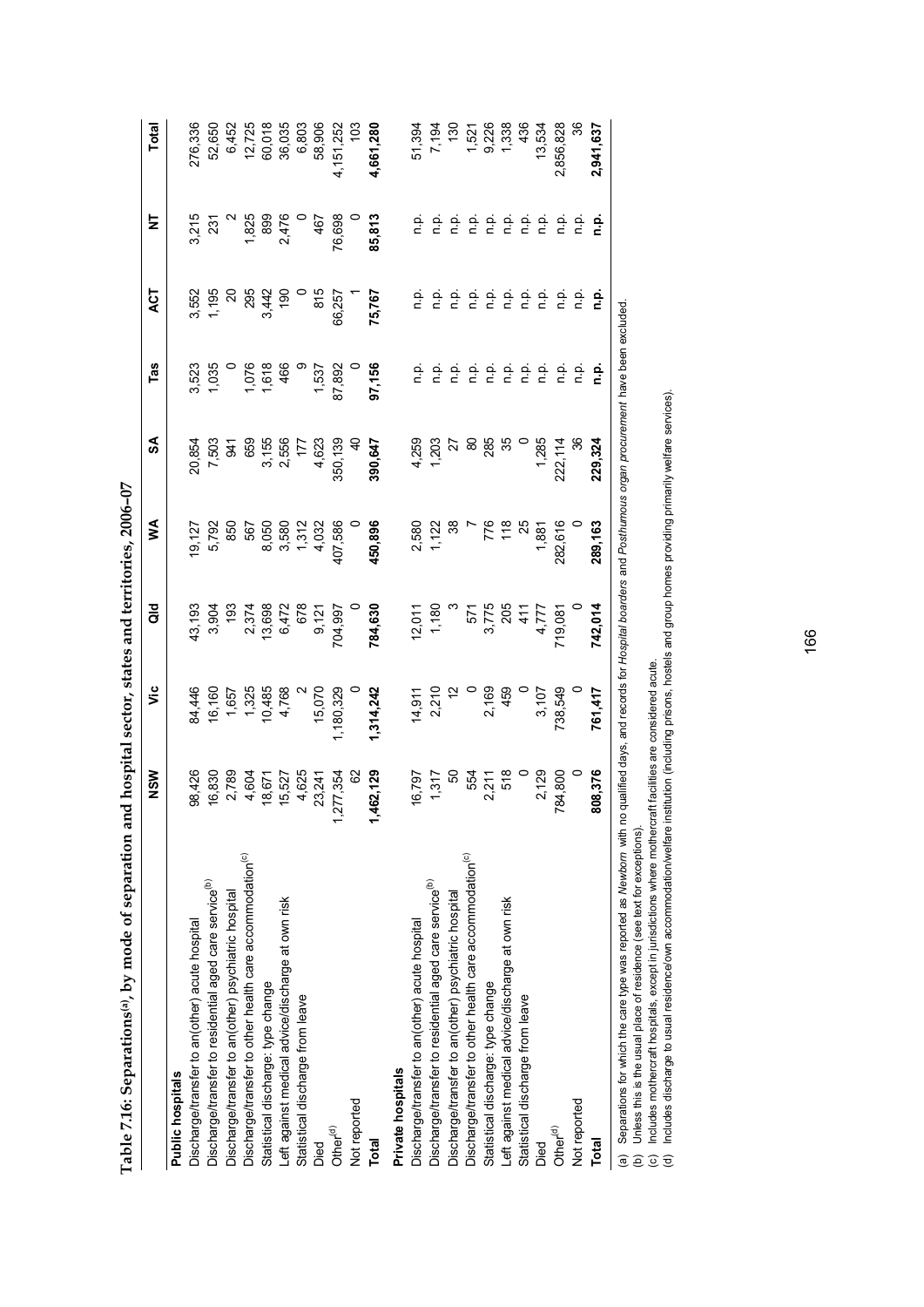|                                                       | NSW                       | ة              | ਰ<br>ਹ    | ≸       | SA      | Tas     | ă       | ₹       | <b>Total</b> |
|-------------------------------------------------------|---------------------------|----------------|-----------|---------|---------|---------|---------|---------|--------------|
| Public hospitals                                      |                           |                |           |         |         |         |         |         |              |
| Inter-hospital contracted patient from public sector  | 3,111                     | $\frac{6}{1}$  |           | 7,733   | 2,548   |         |         | 1,447   | 14,855       |
| Inter-hospital contracted patient from private sector |                           | 69             |           |         |         |         |         | $^{8}$  | 98           |
| Not inter-hospital contracted patient                 | 59,018                    | 1,313,831      | 784,630   | 443,162 | 388,099 | 97,156  | 75,767  | 84,338  | 4,646,001    |
| Not reported                                          |                           | 326            |           |         |         |         |         |         | 326          |
| Total                                                 | 1,462,129                 | 1,314,242      | 784,630   | 450,896 | 390,647 | 97,156  | 75,767  | 85,813  | 4,661,280    |
| Private hospitals                                     |                           |                |           |         |         |         |         |         |              |
| Inter-hospital contracted patient from public sector  | 21,795                    | 262            | 4,239     | 2,335   | 702     | ن<br>ص  | ن<br>E  | ن<br>ص  | 32,891       |
| Inter-hospital contracted patient from private sector |                           |                | 3,029     |         |         | n p.    | ن<br>ء  | n p.    | 3,030        |
| Not inter-hospital contracted patient                 | 86,581                    | 760,116        | 734,735   | 286,828 | 228,622 | ن<br>ء  | n p.    | ρ.<br>Γ | 2,893,465    |
| Not reported                                          |                           | 1,038          |           |         |         | n p.    | n p.    | n p.    | 12,251       |
| Total                                                 | 808,376                   | 761,417        | 742,014   | 289,163 | 229,324 | n.p.    | n.p.    | n.p.    | 2,941,637    |
| All hospitals                                         |                           |                |           |         |         |         |         |         |              |
| Inter-hospital contracted patient from public sector  | 24,906                    | 278            | 4,239     | 10,068  | 3,250   | ن<br>ص  | ن<br>ص  | ن<br>ص  | 47,746       |
| Inter-hospital contracted patient from private sector |                           | $\overline{C}$ | 3,029     |         |         | ρ.<br>Π | ρ.<br>Γ | ن<br>ص  | 3,128        |
| Not inter-hospital contracted patient                 | 145,599<br>$2\frac{2}{3}$ | 2,073,947      | ,519,365  | 729,990 | 616,721 | ن<br>ء  | ن<br>ء  | م<br>ء  | 7,539,466    |
| Not reported                                          |                           | 1,364          |           |         |         | ن<br>ص  | ρ.<br>Γ | n.p.    | 12,577       |
| <b>Total separations</b>                              | 70,505<br>2.2             | 2,075,659      | 1,526,644 | 740,059 | 619,971 | n.p.    | ء<br>ء  | ء<br>ء  | 7,602,917    |

Table 7.17: Separations<sup>(a)</sup>, by inter-hospital contracted patient status and hospital sector, states and territories, 2006-07 **Table 7.17: Separations(a), by inter-hospital contracted patient status and hospital sector, states and territories, 2006–07**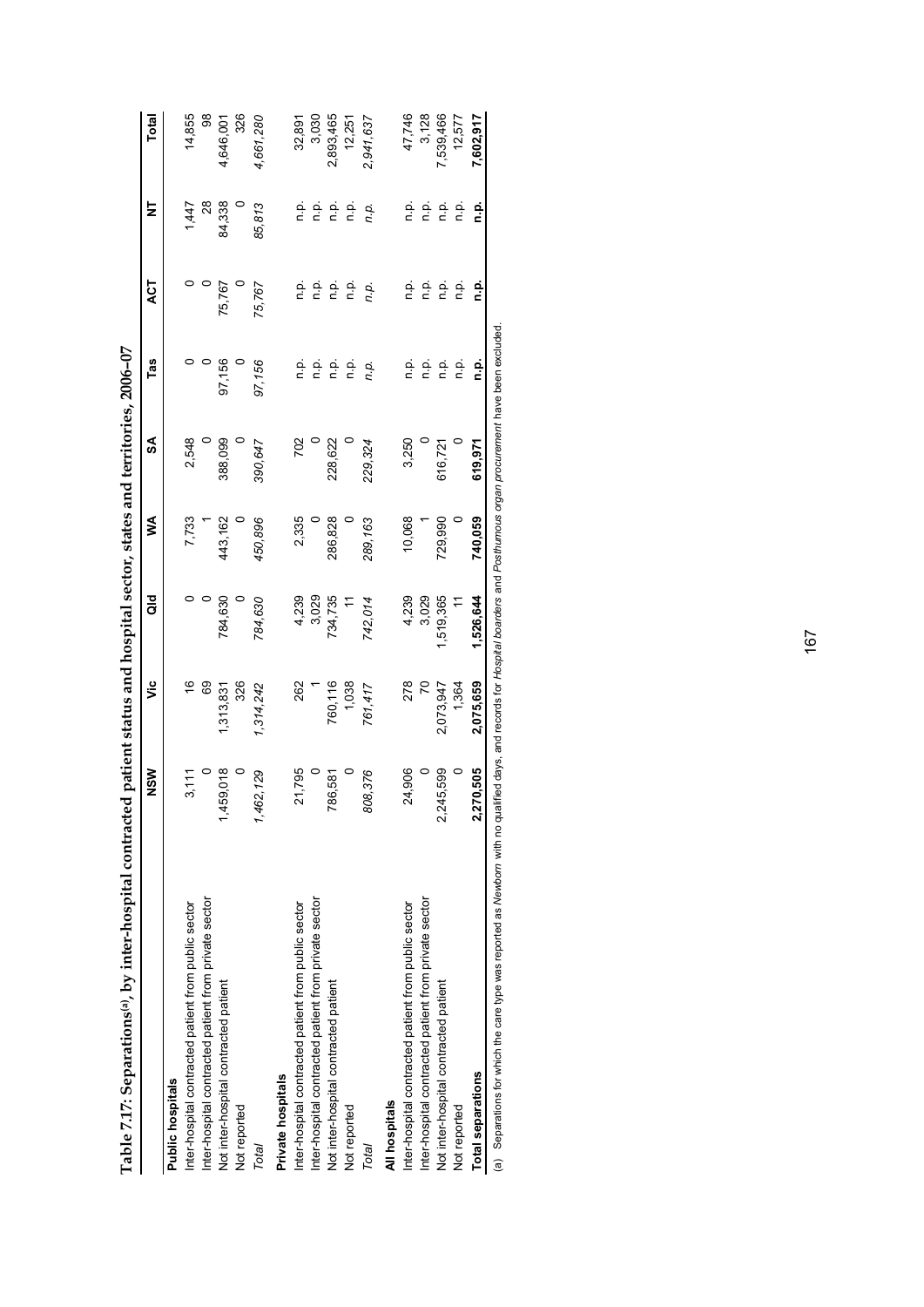| $\alpha$ and $\alpha$ is the product of $\alpha$ is the sequence of the sequence of $\alpha$ is the sequence of $\alpha$ is the sequence of $\alpha$ is the sequence of $\alpha$ is the sequence of $\alpha$ is the sequence of $\alpha$ is the sequence of $\alpha$ |           |                         |           |         |         |                  |                                                             |               |              |
|----------------------------------------------------------------------------------------------------------------------------------------------------------------------------------------------------------------------------------------------------------------------|-----------|-------------------------|-----------|---------|---------|------------------|-------------------------------------------------------------|---------------|--------------|
|                                                                                                                                                                                                                                                                      | NSM       | ۶Ë                      | ă         | ≸       | వ       | Tas              | ES                                                          | ₹             | <b>Total</b> |
| Public hospitals                                                                                                                                                                                                                                                     |           |                         |           |         |         |                  |                                                             |               |              |
| Emergency                                                                                                                                                                                                                                                            | 681,230   | 563<br>474,             | 340,415   | 170,697 | 161,833 | 42,417           | 29,305                                                      | 29,525        | 1,929,985    |
| Surgical <sup>(b)</sup>                                                                                                                                                                                                                                              | 73,379    | 826<br>51.              | 33,400    | 23,672  | 18,553  | 5,856            | 5,108                                                       | 3,495         | 215,289      |
| Other <sup>(b)</sup>                                                                                                                                                                                                                                                 | 607,851   |                         | 307,015   | 147,025 | 143,280 | 36,561           | 24,197                                                      | 26,030        | 1,714,696    |
| Elective                                                                                                                                                                                                                                                             | 607,088   | 422,737<br>748,756      | 207,520   | 153,228 | 136,571 | 33,189           | 19,559                                                      | 24,453        | 1,930,364    |
| Surgical <sup>(b)</sup>                                                                                                                                                                                                                                              | 188,274   | 913<br>187,             | 108,283   | 63,532  | 60,833  | 12,197           | 9,547                                                       | 5,262         | 635,841      |
| Other $^{(b)}$                                                                                                                                                                                                                                                       | 418,814   | 843<br>560              | 99,237    | 89,696  | 75,738  |                  | 10,012                                                      | 19,191        | 1,294,523    |
| Not assigned                                                                                                                                                                                                                                                         | 173,229   | 597<br>90               | 236,695   | 126,971 | 92,243  | 20,992<br>21,542 | 26,903                                                      | 31,835        | 800,015      |
| Not reported                                                                                                                                                                                                                                                         | 582       | 326                     |           |         |         |                  |                                                             |               | 916          |
| Total                                                                                                                                                                                                                                                                | 1,462,129 | 242<br>1,314.           | 784,630   | 450,896 | 390,647 | 97,156           | 75,767                                                      | 85,813        | 4,661,280    |
| Private hospitals                                                                                                                                                                                                                                                    |           |                         |           |         |         |                  |                                                             |               |              |
| Emergency                                                                                                                                                                                                                                                            | 38,617    | 877<br>36,              | 72,165    | 16,636  | 30,480  | n.p.             | ņņ                                                          | n.p.          | 204,027      |
| Surgical <sup>(b)</sup>                                                                                                                                                                                                                                              | 10,689    | 291<br>ဖ                | 10,566    | 3,330   | 7,310   | ۹.p              | ف<br>ء                                                      | n.<br>E       | 41,296       |
| Other <sup>(b)</sup>                                                                                                                                                                                                                                                 | 27,928    | 586<br>30,              | 61,599    | 13,306  | 23,170  | ρ.<br>Γ          | م<br>ء                                                      | ف<br>م        | 162,731      |
| Elective                                                                                                                                                                                                                                                             | 721,520   | ,770<br>703,            | 536,684   | 225,357 | 173,502 | n.p.             | n.p.                                                        | n.p.          | 2,446,096    |
| Surgical <sup>(b)</sup>                                                                                                                                                                                                                                              | 326,851   | ,986<br>263,            | 253,530   | 110,710 | 90,905  | $\frac{a}{c}$    | $\frac{a}{c}$                                               | $\frac{a}{c}$ | 1,088,531    |
| Other <sup>(b)</sup>                                                                                                                                                                                                                                                 | 394,669   | ,784<br>439             | 283,154   | 114,647 | 82,597  | ف<br>أ           |                                                             | م.<br>P       | 1,357,565    |
| Not assigned                                                                                                                                                                                                                                                         | 48,239    | ,770<br>$\overline{20}$ | 133,165   | 47,170  | 25,342  | o.<br>D          |                                                             | م<br>a        | 280,300      |
| Not reported                                                                                                                                                                                                                                                         |           | $\circ$                 |           |         |         | ف<br>أ           | $\begin{array}{ccc}\n 2 & 2 & 2 \\  3 & 2 & 2\n\end{array}$ | ف<br>1        | 11,214       |
| Total                                                                                                                                                                                                                                                                | 808,376   | 417<br>761,             | 742,014   | 289,163 | 229,324 | n.p.             | n.p.                                                        | n.p.          | 2,941,637    |
| All hospitals                                                                                                                                                                                                                                                        |           |                         |           |         |         |                  |                                                             |               |              |
| Emergency                                                                                                                                                                                                                                                            | 719,847   | 511,440                 | 412,580   | 187,333 | 192,313 | n.p.             | n.p.                                                        | n.p.          | 2,134,012    |
| Surgical <sup>(b)</sup>                                                                                                                                                                                                                                              | 84,068    | 58,117<br>453,323       | 43,966    | 27,002  | 25,863  | ρ.<br>Π          | ρ.<br>Γ                                                     | ρ.<br>Γ       | 256,585      |
| Other <sup>(b)</sup>                                                                                                                                                                                                                                                 | 635,779   | 453,                    | 368,614   | 160,331 | 166,450 | ρ.<br>Π          | p.<br>D                                                     | ن<br>P        | 1,877,427    |
| Elective                                                                                                                                                                                                                                                             | 1,328,608 | 526<br>1,452,           | 744,204   | 378,585 | 310,073 | n.p.             | n.p.                                                        | n.p.          | 4,376,460    |
| Surgical <sup>(b)</sup>                                                                                                                                                                                                                                              | 515,125   | 899<br>451,             | 361,813   | 174,242 | 151,738 | ف<br>ء           | n.p.                                                        | م.<br>E       | 1,724,372    |
| Other <sup>(b)</sup>                                                                                                                                                                                                                                                 | 813,483   | 627<br>1,000,           | 382,391   | 204,343 | 158,335 | ρ.<br>Γ          |                                                             | ρ.            | 2,652,088    |
| Not assigned                                                                                                                                                                                                                                                         | 221,468   | 367<br>11,              | 369,860   | 174,141 | 117,585 | ρ.<br>Π          |                                                             | ρ.<br>Γ       | 1,080,315    |
| Not reported                                                                                                                                                                                                                                                         | 582       | 326                     |           |         |         | ف<br>E           | نې<br>E                                                     | n p.          | 12,130       |
| <b>Total separations</b>                                                                                                                                                                                                                                             | 2,270,505 | 659<br>2,075,           | 1,526,644 | 740,059 | 619,971 | م<br>a           | م<br>a                                                      | <u>م</u>      | 7,602,917    |
| $\frac{c}{1}$                                                                                                                                                                                                                                                        |           |                         |           |         |         |                  |                                                             |               |              |

Table 7.18: Separations(a), by urgency of admission and hospital sector, states and territories,  $2006-07$ **Table 7.18: Separations(a), by urgency of admission and hospital sector, states and territories, 2006–07** 

(a) Separations for which the care type was reported as *Newborn* with no qualified days, and records for *Hospital boarders* and *Posthumous organ procurement* have been excluded.<br>(b) Separations have been categorised as (b) Separations have been categorised as *Surgical* or *Other* based on the AR-DRG classification recorded for the separation. *Other* includes AR-DRGs in the *Medical* and *Other* partitions.(a) Separations for which the care type was reported as *Newborn* with no qualified days, and records for *Hospital boarders* and *Posthumous organ procurement* have been excluded.